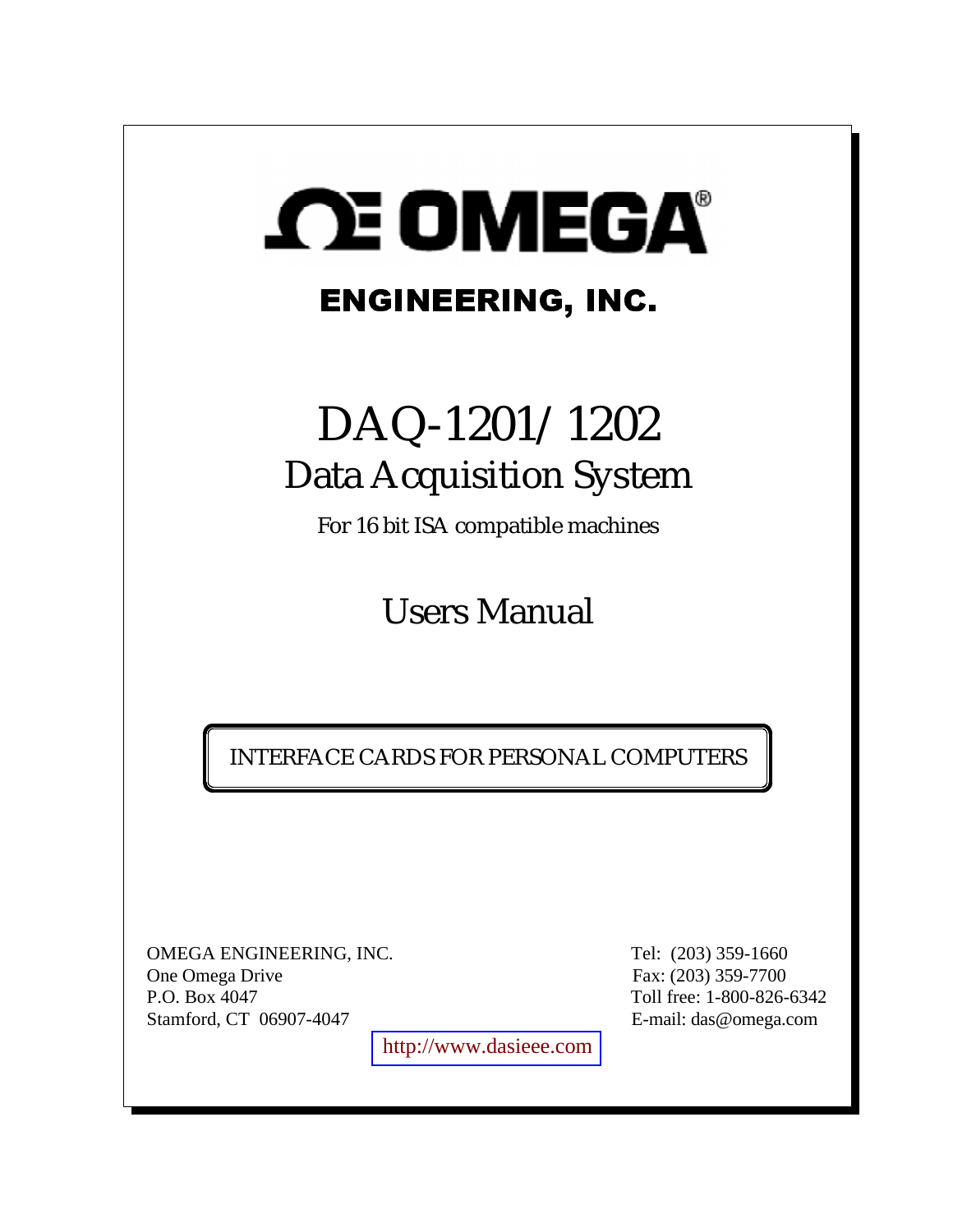### **WARRANTY/DISCLAIMER**

OMEGA ENGINEERING, INC., warrants this unit to be free of defects in materials and workmanship for a period of **13 months** from the date of purchase. OMEGA warranty adds an additional one (1) month grace period to the normal **one (1) year product warranty** to cover shipping and handling time. This ensures that OMEGA's customers receive maximum coverage on each product. If the unit should malfunction, it must be returned to the factory for evaluation. OMEGA's Customer Service Department will issue an Authorized Return (AR) number immediately upon phone or written request. Upon examination by OMEGA, if the unit is found to be defective it will be repaired or replaced at no charge. OMEGA's warranty does not apply to defects resulting from any action of the purchaser, including but not limited to mishandling, improper interfacing, operation outside design limits, improper repair or unauthorized modification. This WARRANTY is VOID if the unit shows evidence of having been tampered with or shows evidence of being damaged as a result of excessive corrosion; or current, heat, moisture or vibration; improper specification; misapplication; misuse or other operating conditions outside of OMEGA's control. Components which wear are not warranted, including but not limited to contact points, fuses and triacs.

**OMEGA is pleased to offer suggestions on the use of its various products. However, OMEGA neither assumes responsibility for any omissions or errors nor assumes liability for any damages that result from the use of its products in accordance with information provided from OMEGA, either verbal or written. OMEGA warrants only that the parts manufactured by it will be as specified and free of defects. OMEGA MAKES NO OTHER WARRANTIES OR REPRESENTATIONS OF ANY KIND WHATSOEVER, EXPRESSED OR IMPLIED, EXCEPT THAT OF TITLE, AND ALL IMPLIED WARRANTIES INCLUDING ANY WARRANTY OF MERCHANTABILITY AND FITNESS FOR A PARTICULAR PURPOSE ARE HEREBY DISCLAIMED. LIMITATION OF LIABILITY: The remedies of purchaser set forth herein are exclusive and the total liability of OMEGA with respect to this order, whether based on contract, warranty, negligence, indemnification, strict liability or otherwise, shall not exceed the purchase price of the component upon which liability is based. In no event shall OMEGA be liable for consequential, incidental or special damages.**

CONDITIONS: Equipment sold by OMEGA is not intended to be used**,** nor shall it be used: (1) as a "Basic Component" under 10 CFR 21 (NRC), used in or with any nuclear installation or activity, medical application or used on humans. Should any Product(s) be used in or with any nuclear installation or activity, medical application, used on humans or misused in any way, OMEGA assumes no responsibility as set forth in our basic WARRANTY/DISCLAIMER language, and additionally, the purchaser will indemnify OMEGA and hold OMEGA harmless from any liability or damage whatsoever arising out of the use of the Product(s) in such a manner.

#### **RETURN REQUESTS/INQUIRIES**

Direct all warranty and repair requests/inquiries to the OMEGA Customer Service Department. BEFORE RETURNING ANY PRODUCT(S) TO OMEGA, THE PURCHASER MUST OBTAIN AN AUTHORIZED RETURN (AR) NUMBER FROM OMEGA'S CUSTOMER SERVICE DEPARTMENT (IN ORDER TO AVOID PROCESSING DELAYS). THE ASSIGNED NUMBER SHOULD THEN BE MARKED ON THE OUTSIDE OF THE RETURN PACKAGE AND ON ANY CORRESPONDENCE. THE PURCHASER IS RESPONSIBLE FOR SHIPPING CHARGES, FREIGHT, INSURANCE AND PROPER PACKAGING TO PREVENT BREAKAGE IN TRANSIT.

FOR **WARRANTY** RETURNS, please have the following information available BEFORE contacting OMEGA:

- (1) P.O. Number under which the product was purchased,
- (2) Model and serial number of the product under warranty, and
- (3) Repair instructions and/or specific problems relative to the product.

FOR **NON-WARRANTY** REPAIRS, consult OMEGA for current repair charges. Have the following information available BEFORE contacting OMEGA:

- (1) P.O. Number to cover the cost of the repair,
- (2) Model and serial number of the product, and
- (3) Repair instructions relative to the product.

OMEGA's policy is to make running changes, not model changes, whenever an improvement is possible. This affords our customers the latest in technology and engineering.

OMEGA is a registered trademark of OMEGA ENGINEERING, INC. © Copyright 1999 OMEGA ENGINEERING, INC. All rights reserved. This document may not be copied, photocopied, reproduced, translated or reduced to any electronic medium or machine readable form, in whole or in part, without prior written consent of OMEGA ENGINEERING, INC.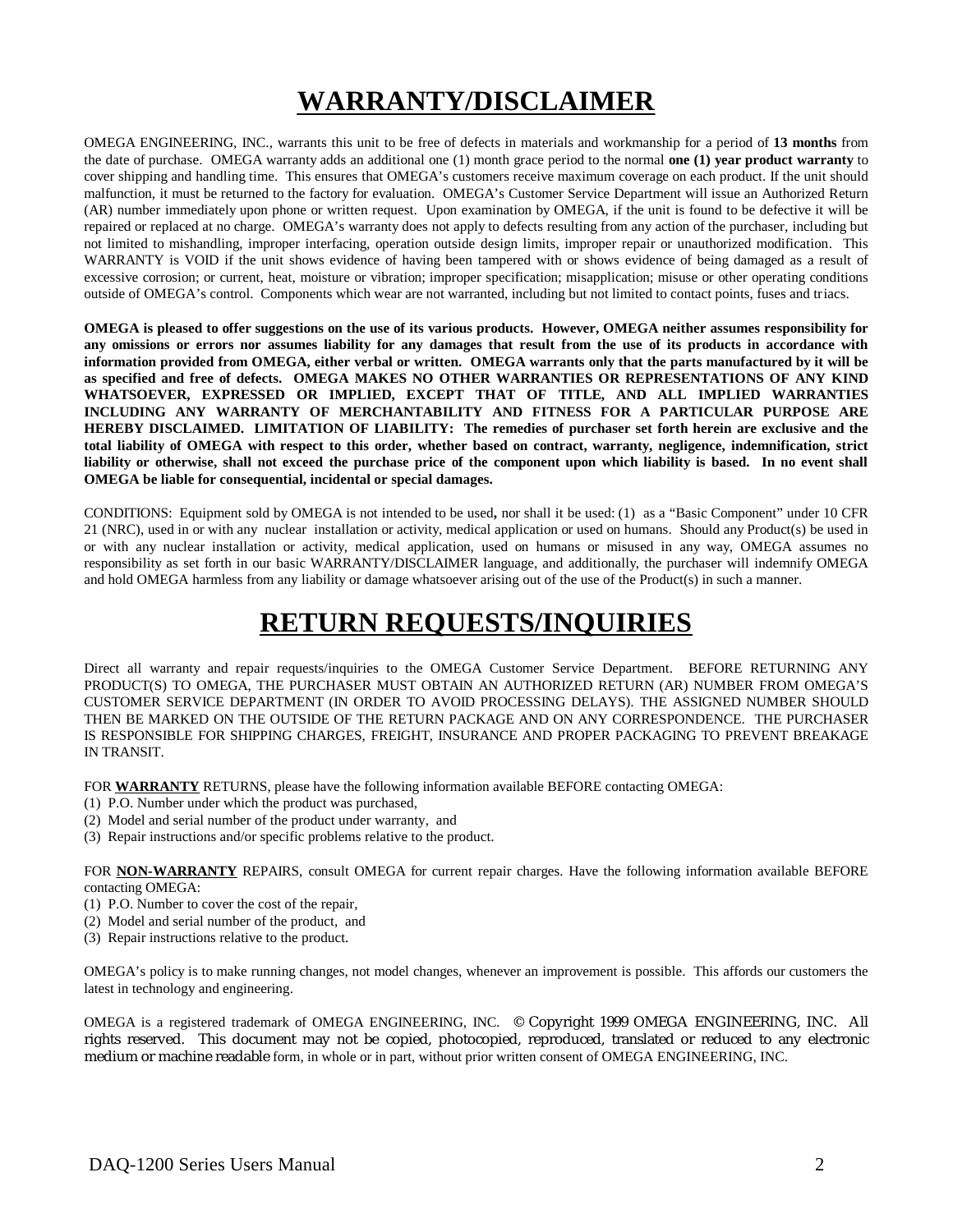### OMEGAnet<br>
© On-line Service: Internet e-mail:<br>
http://www.omega.com info@omega.com [http://www.omega.com](http://www.omega.com/)

#### **Servicing North America:**

| USA:<br>ISO 9001 Certified | One Omega Drive, Box 4047<br>Stamford, CT 06907-0047   | E-mail: info@omega.com |
|----------------------------|--------------------------------------------------------|------------------------|
|                            | Tel: (203) 359-1660                                    | FAX: (203) 359-7700    |
| Canada:                    | 976 Bergar<br>Laval (Quebec) H7L 5A1                   | E-mail: info@omega.com |
|                            | Tel: (514) 856-6928                                    | FAX: (514) 856-6886    |
|                            | For immediate technical or application assistance:     |                        |
| $IISA$ and $Canada$        | Sales Service: 1-800-826-6342 / 1-800-TC-OMEGA $^{SM}$ |                        |

| <b>USA and Canada:</b> | Sales Service: 1-800-826-6342 / 1-800-TC-OMEGA <sup>SM</sup>    |  |  |
|------------------------|-----------------------------------------------------------------|--|--|
|                        | Customer Service: 1-800-622-2378/1-800-622-BEST <sup>SM</sup>   |  |  |
|                        | Engineering Service: $1-800-872-9436 / 1-800$ -USA-WHEN $^{SM}$ |  |  |
|                        | TELEX: 996404 EASYLINK: 62968934 CABLE: OMEGA                   |  |  |
|                        |                                                                 |  |  |

| Mexico and Latin America: Tel: (001) 800-826-6342 |                                | FAX: (001) 203-359-7807   |  |
|---------------------------------------------------|--------------------------------|---------------------------|--|
|                                                   | En Espanol: (001) 203-359-7803 | E-mail: espanol@omega.com |  |

#### **Servicing Europe**:

| <b>Benelux:</b>           | Postbus 8034, 1180 LA Amstelveen, The Netherlands<br>Tel: (31) 20 6418405<br>Toll Free in Benelux: 0800 0993344 |                                             |  |  |
|---------------------------|-----------------------------------------------------------------------------------------------------------------|---------------------------------------------|--|--|
|                           | E-mail: nl@omega.com                                                                                            |                                             |  |  |
| <b>Czech Republic:</b>    |                                                                                                                 | ul.Rude armady 1868, 733 01 Karvina-Hraniee |  |  |
|                           | Tel: 42 (69) 6311899                                                                                            | FAX: 42 (69) 6311114                        |  |  |
|                           | Toll Free: 0800-1-66342                                                                                         | E-mail: czech@omega.com                     |  |  |
| <b>France:</b>            | 9, rue Denis Papin, 78190 Trappes                                                                               |                                             |  |  |
|                           | Tel: (33) 130-621-400                                                                                           |                                             |  |  |
|                           | Toll Free in France: 0800-4-06342                                                                               |                                             |  |  |
|                           | E-mail: france@omega.com                                                                                        |                                             |  |  |
| Germany/Austria:          | Daimlerstrasse 26, D-75392 Deckenpfronn, Germany                                                                |                                             |  |  |
|                           | Tel: 49 (07056) 3017                                                                                            |                                             |  |  |
|                           | Toll Free in Germany: 0130 11 21 66                                                                             |                                             |  |  |
| E-mail: germany@omega.com |                                                                                                                 |                                             |  |  |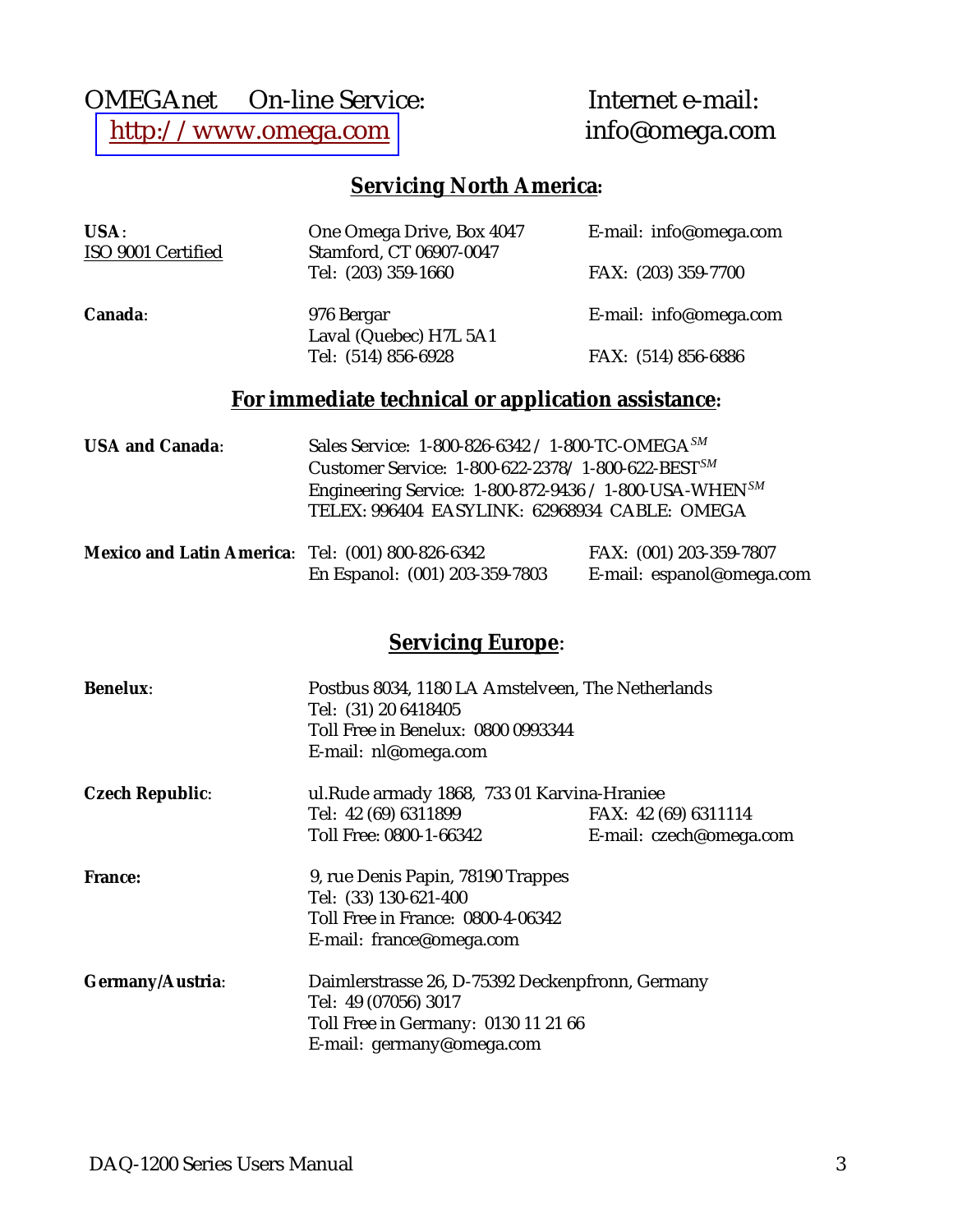**United Kingdom**: One Omega Drive, River Bend Technology Drive ISO 9002 Certified Northbank, Irlam, Manchester M44 5EX, England Tel: 44 (161) 777-6611 FAX: 44 (161) 777-6622 Toll Free in England: 0800-488-488 E-mail: info@omega.co.uk

It is the policy of OMEGA to comply with all worldwide safety and EMC/EMI regulations that apply. OMEGA is constantly pursuing certification of it's products to the European New Approach Directives. OMEGA will add the CE mark to every appropriate device upon certification.

The information contained in this document is believed to be correct but OMEGA Engineering, Inc. accepts no liability for any errors it contains, and reserves the right to alter specifications without notice. **WARNING**: These products are not designed for use in, and should not be used for, patient connected applications.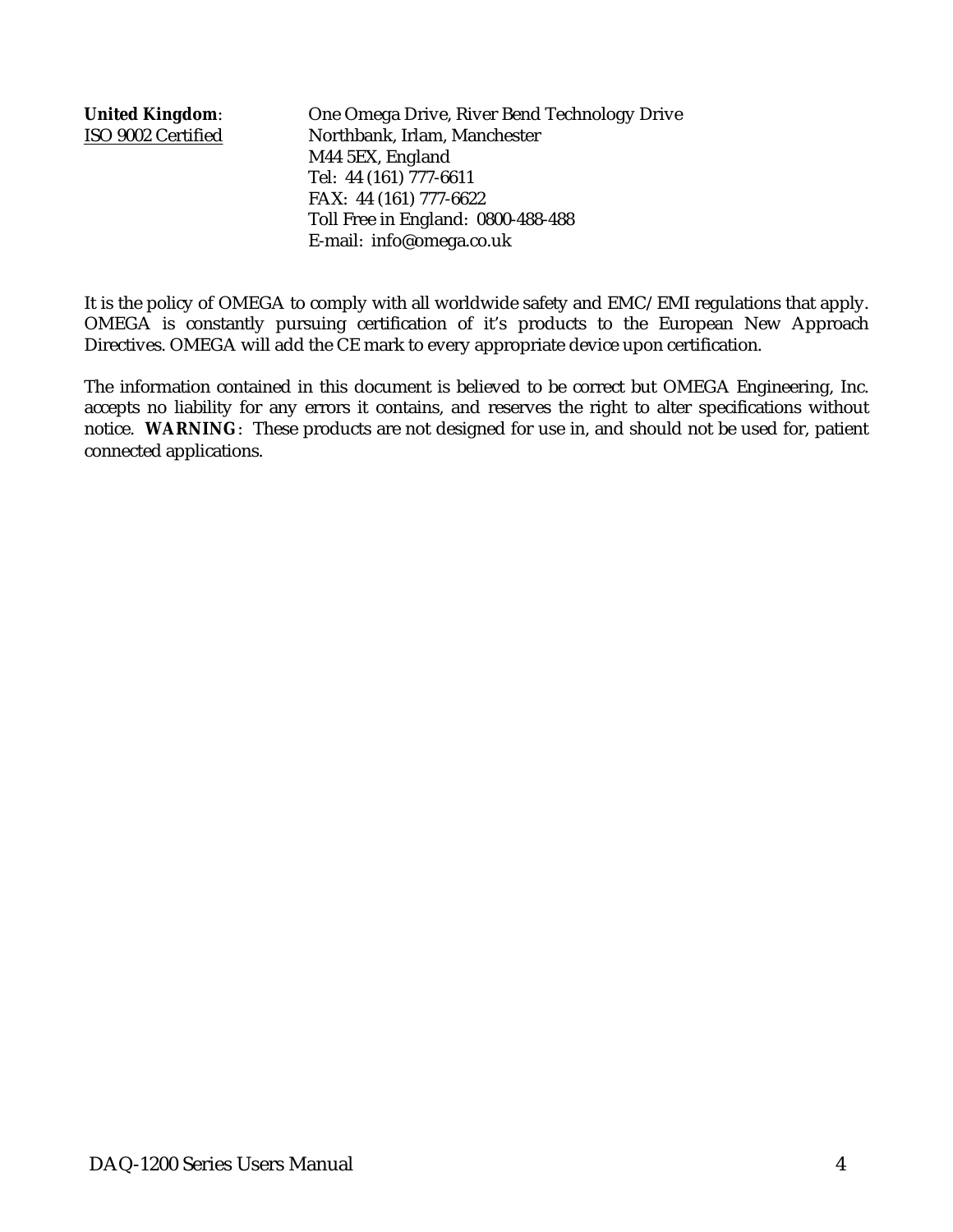## Table of Contents

| 1 Introduction                                                      |  |
|---------------------------------------------------------------------|--|
|                                                                     |  |
|                                                                     |  |
|                                                                     |  |
| 1.1.3 Source and Trigger Mode for Analog-to-Digital Conversions  10 |  |
|                                                                     |  |
|                                                                     |  |
|                                                                     |  |
| 1.1.8 Direct Memory Access (DMA) Data Transfer  13                  |  |
|                                                                     |  |
|                                                                     |  |
|                                                                     |  |
|                                                                     |  |
|                                                                     |  |
|                                                                     |  |
|                                                                     |  |
|                                                                     |  |
|                                                                     |  |
|                                                                     |  |
|                                                                     |  |
|                                                                     |  |
|                                                                     |  |
|                                                                     |  |
|                                                                     |  |
| 2.3.3 Bipolar/Unipolar Output Range Selection  24                   |  |
|                                                                     |  |
|                                                                     |  |
|                                                                     |  |
|                                                                     |  |
|                                                                     |  |
|                                                                     |  |
| 3 Field Wiring                                                      |  |
|                                                                     |  |
|                                                                     |  |
|                                                                     |  |
|                                                                     |  |
|                                                                     |  |
|                                                                     |  |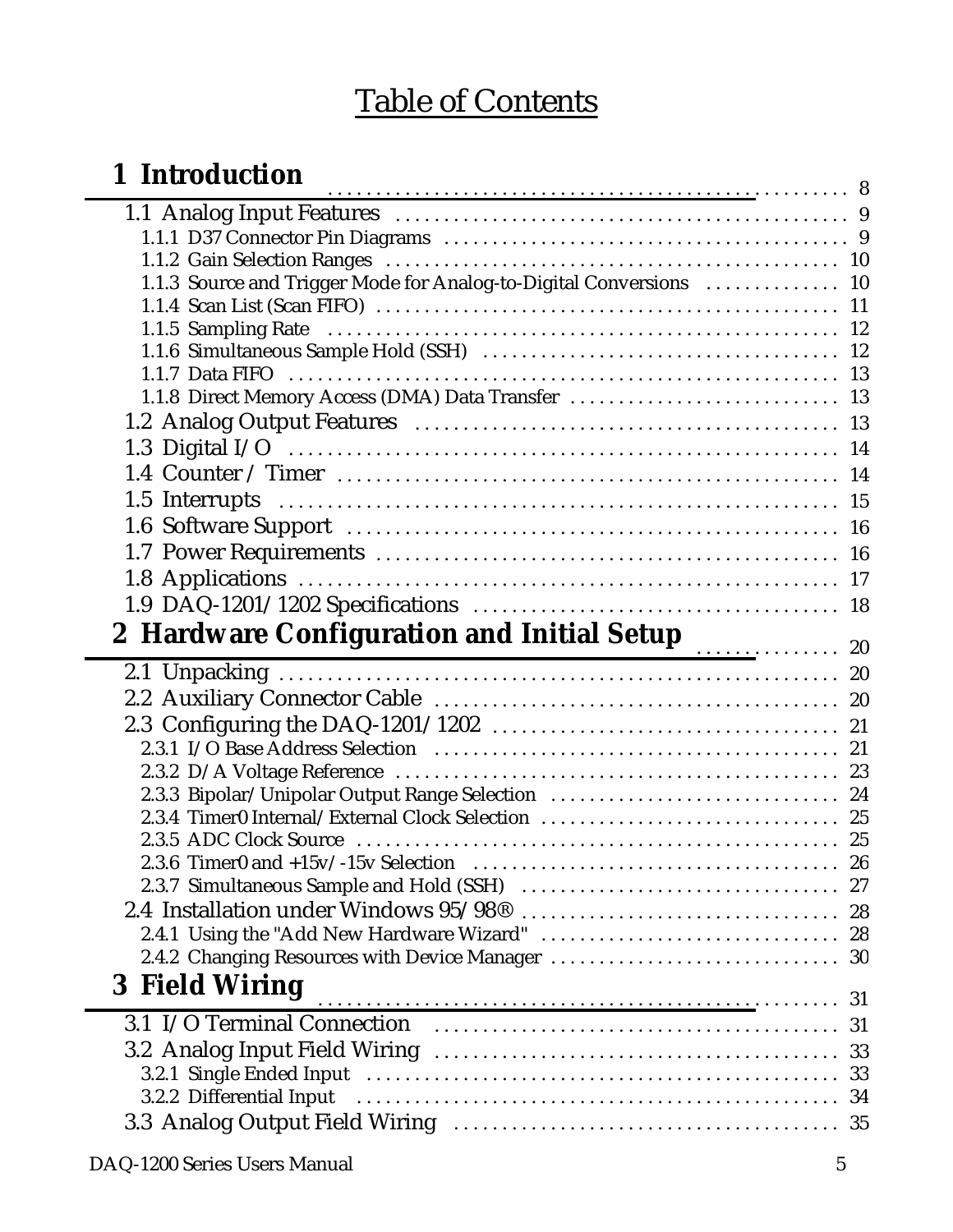| <b>4 Theory of Operation</b> |  |
|------------------------------|--|
|                              |  |
|                              |  |
|                              |  |
|                              |  |
|                              |  |
|                              |  |
| 5 Address Map                |  |
|                              |  |
|                              |  |
|                              |  |
|                              |  |
|                              |  |
|                              |  |
|                              |  |
|                              |  |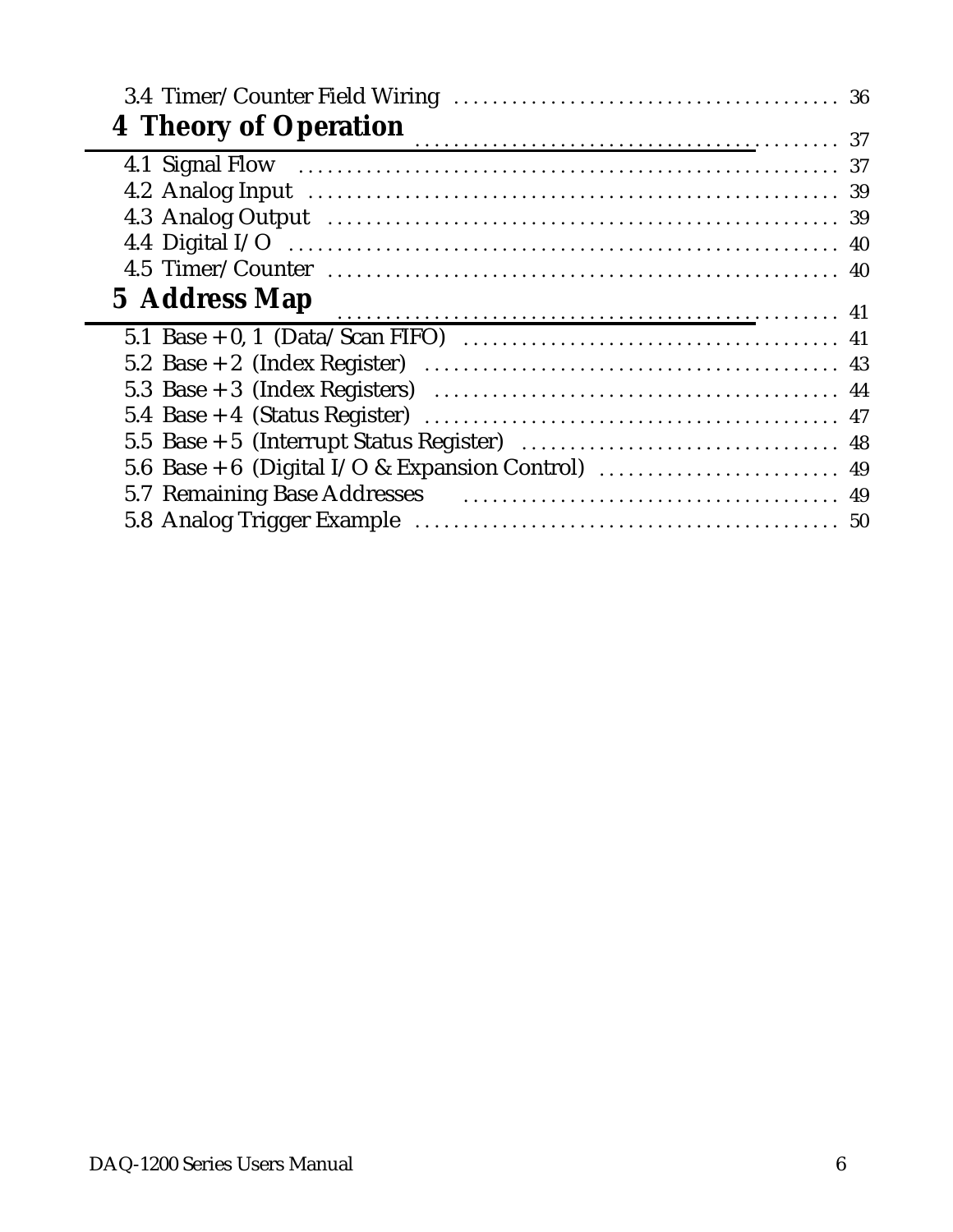## List of Figures and Tables

| Figure 2-6. Internal/External Clock Selection Jumper (all contracts) and the 25    |
|------------------------------------------------------------------------------------|
|                                                                                    |
|                                                                                    |
|                                                                                    |
| Figure 3-2. Connection of UIO-37 Terminal Blocks to DAQ-1200 Series Connectors  32 |
|                                                                                    |
|                                                                                    |
|                                                                                    |
|                                                                                    |
|                                                                                    |
|                                                                                    |
|                                                                                    |
|                                                                                    |
|                                                                                    |
|                                                                                    |
|                                                                                    |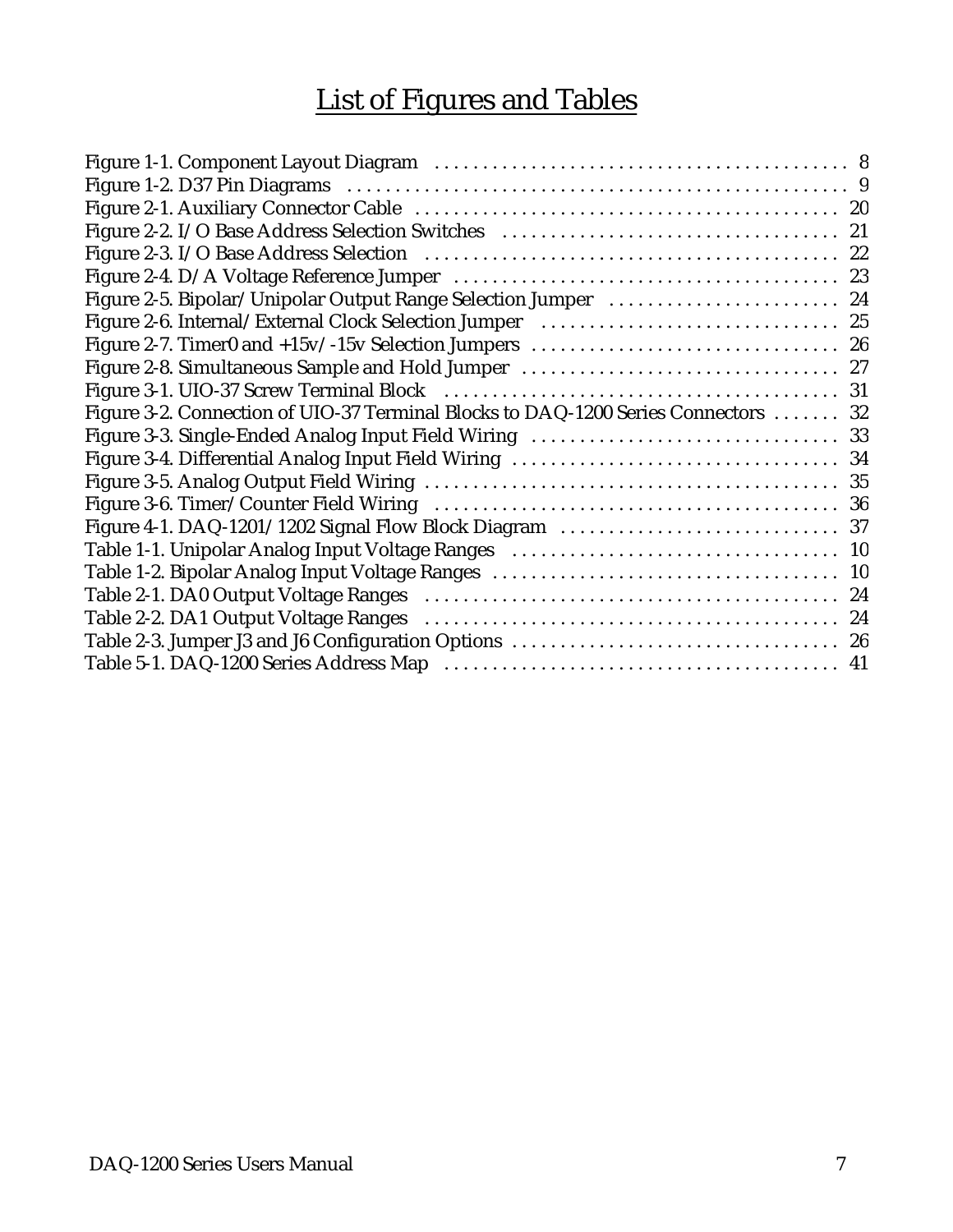## <span id="page-7-0"></span>**1 Introduction**

The Omega DAQ-1201 and DAQ-1202 are cost effective high speed data acquisition boards that plug into ISA expansion slots in IBM<sup>TM</sup> compatible personal computers. The DAQ-1200 series circuit board provides 12-bit analog input, 32-bit digital input/output (I/O) and three 16-bit programmable timer/counters. Each version of the DAQ-1200 series board has it's own selectable gain range. The DAQ-1201 is software programmable for gains of 1, 10, 100 or 1000. The DAQ-1202 is software programmable for gains of 1, 2, 4 or 8.

The maximum sampling rate of the DAQ-1201/1202 is 400kHz with digital or analog threshold triggering. The analog and digital I/Os and the external trigger signal are connected via a 37-pin "D" type connector which is compatible with the Keithley MetraByte<sup>TM</sup> DAS-1600. An auxiliary D37 connector is employed to support an additional 24-bits of digital I/O.

The component layout diagram for the DAQ-1200 series circuit board is depicted in Figure 1-1.



Figure 1-1. Component Layout Diagram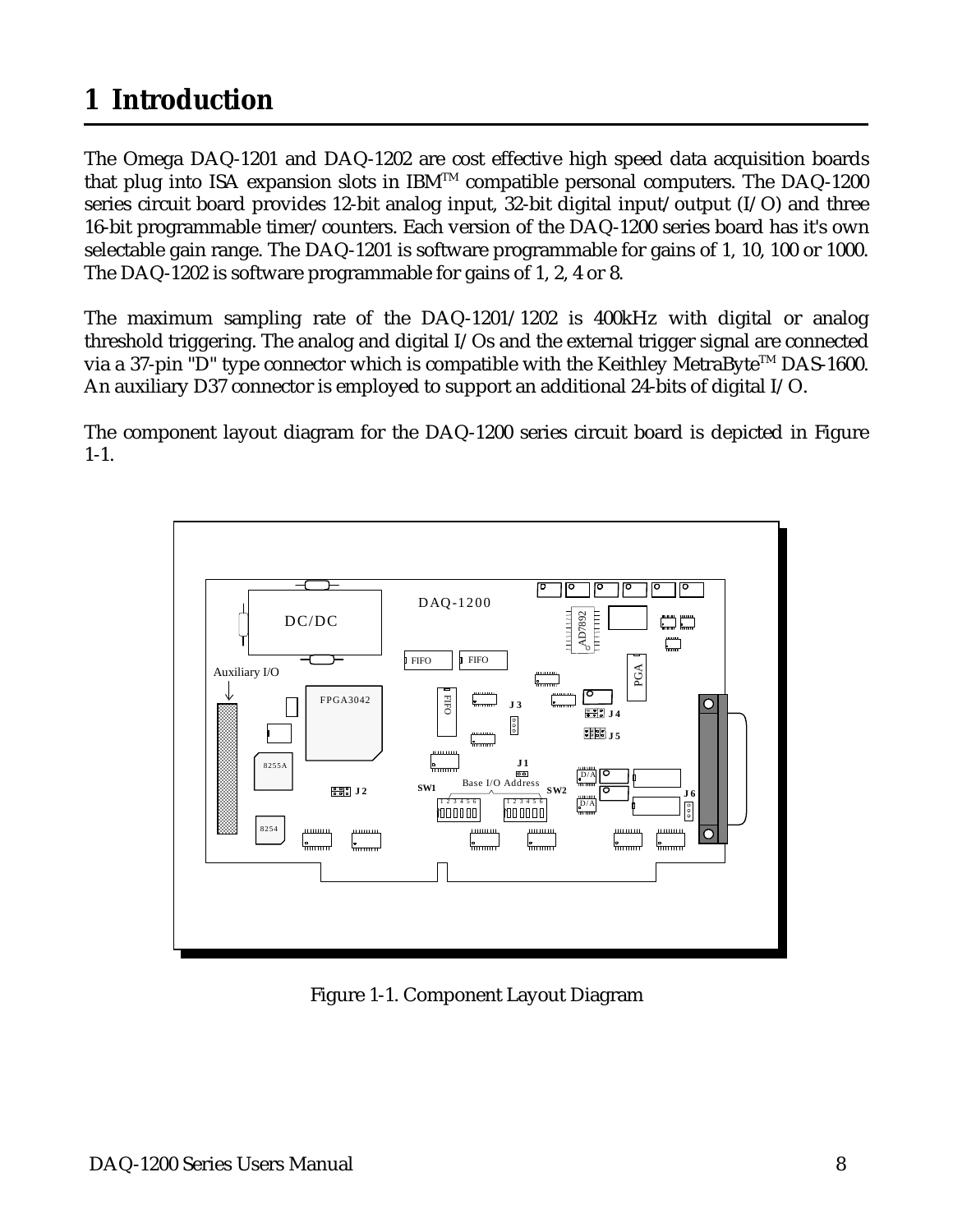#### <span id="page-8-0"></span>**1.1 Analog Input Features**

The DAQ-1201/1202 supports 8 differential (positive and negative connections) or 16 single ended analog input signals. The 16 single ended channels can be further expanded to 256 channels with the addition of an external analog multiplexer card and by using four of the eight digital I/O lines for multiplexing control. Selection of either single ended or differential analog inputs is software programmable. The DAQ-1201/1202 contains one high speed 12-bit analog-to-digital converter (ADC) which can be configured to receive analog input voltages within the range of -10v to +10V.

#### **1.1.1 D37 Connector Pin Diagrams**

Analog I/O connections are made through D37 connectors as shown in Figure 1-2.



Figure 1-2. D37 Pin Diagrams

Pins 11 through 18 and pins 30 through 37 are the available analog input channels. For differential input, the eight available channels are numbered 0 through 7 and each channel consists of one positive input (+CHx) and one negative input (-CHx). In single-ended operation, the available channels are numbered 0 through 15. Inputs +CH0 through +CH7 correspond to channels 0 through 7 respectively. Inputs -CH0 through -CH7 correspond to channels 8 through 15 respectively.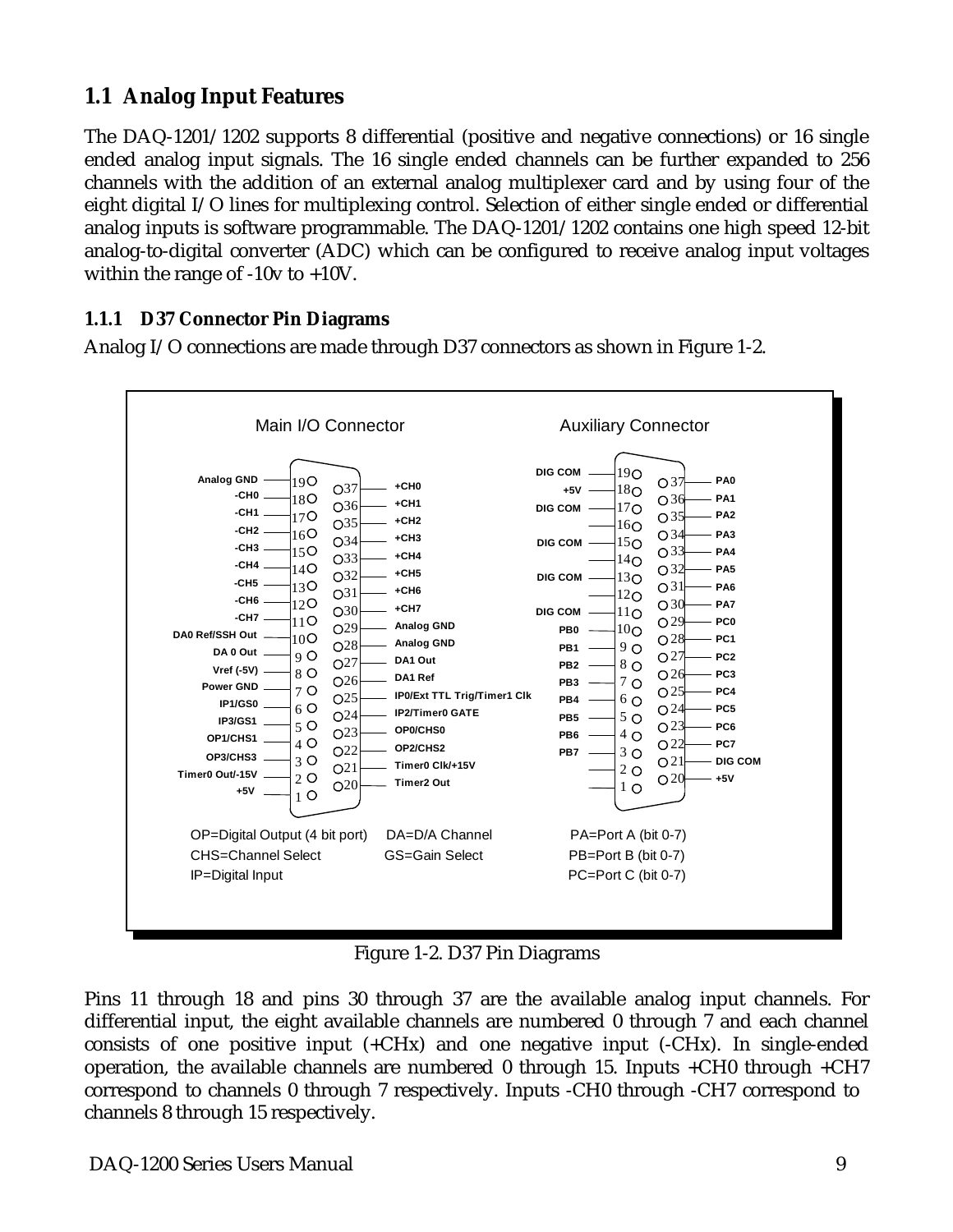#### **1.1.2 Gain Selection Ranges**

The DAQ-1201 provides gains of 1, 10, 100 and 1000 versus the DAQ-1202, which provides gains of 1, 2, 4 and 8. Tables 1-1 and 1-2 show the analog input unipolar and bipolar voltage ranges for the respective gain range.

| <b>DAQ-1201</b>    |       | <b>DAQ-1202</b>    |      |
|--------------------|-------|--------------------|------|
| <b>Input Range</b> | Gain  | <b>Input Range</b> | Gain |
| 0 to 10V           |       | 0 to 10V           |      |
| $0$ to $1V$        | 10    | $0$ to $5V$        | L    |
| $0$ to $100mV$     | 100   | $0$ to $2.5V$      |      |
| $0$ to $10mV$      | 1,000 | 0 to 1.25V         |      |

Table 1-1. Unipolar Analog Input Voltage Ranges

For a gain setting of 1, the 12-bit resolution (4096 count) provides a least significant bit (LSB) value of 2.44 mV in the 0 to +10V range.

| <b>DAQ-1201</b>                      |       | <b>DAQ-1202</b>        |      |
|--------------------------------------|-------|------------------------|------|
| <b>Input Range</b>                   | Gain  | <b>Input Range</b>     | Gain |
| $-10V$ to $+10V$                     |       | $-10V$ to $+10V$       |      |
| $-1$ V to $+1$ V                     | 10    | $-5$ V to $+5$ V       |      |
| $-100 \text{mV}$ to $+100 \text{mV}$ | 100   | $-2.5$ V to $+2.5$ V   |      |
| $-10mV$ to $+10mV$                   | 1,000 | $-1.25$ V to $+1.25$ V |      |

Table 1-2. Bipolar Analog Input Voltage Ranges

For a gain setting of 1, the 12-bit resolution (4096 count) provides a least significant bit (LSB) value of  $4.88$ mV in the  $\pm 10$ V range.

#### **1.1.3 Source and Trigger Mode for Analog-to-Digital Conversions**

Upon initial power up, the DAQ-1201/1202 is in idle mode and no conversions are performed. Conversions begin upon receiving a trigger. Three types of triggers are available: internal trigger, external trigger and analog trigger. The internal trigger is initiated by a software program, whereas the external trigger is connected through hardware. The analog trigger occurs when the input signal exceeds a preset level set by the user. The preset level or "threshold voltage" is generated by the output of the second D/A converter. A comparator circuit sets off the analog trigger when the input signal rises above threshold voltage. When the trigger is initiated, the ADC immediately converts the analog signal into 12-bit digital data which is stored in the data FIFO (First In First Out) register. In addition to varied triggering sources, a triggering mode is available to select whether conversions and channel scans are completed only once or multiple times. Trigger source and trigger mode types are software selectable.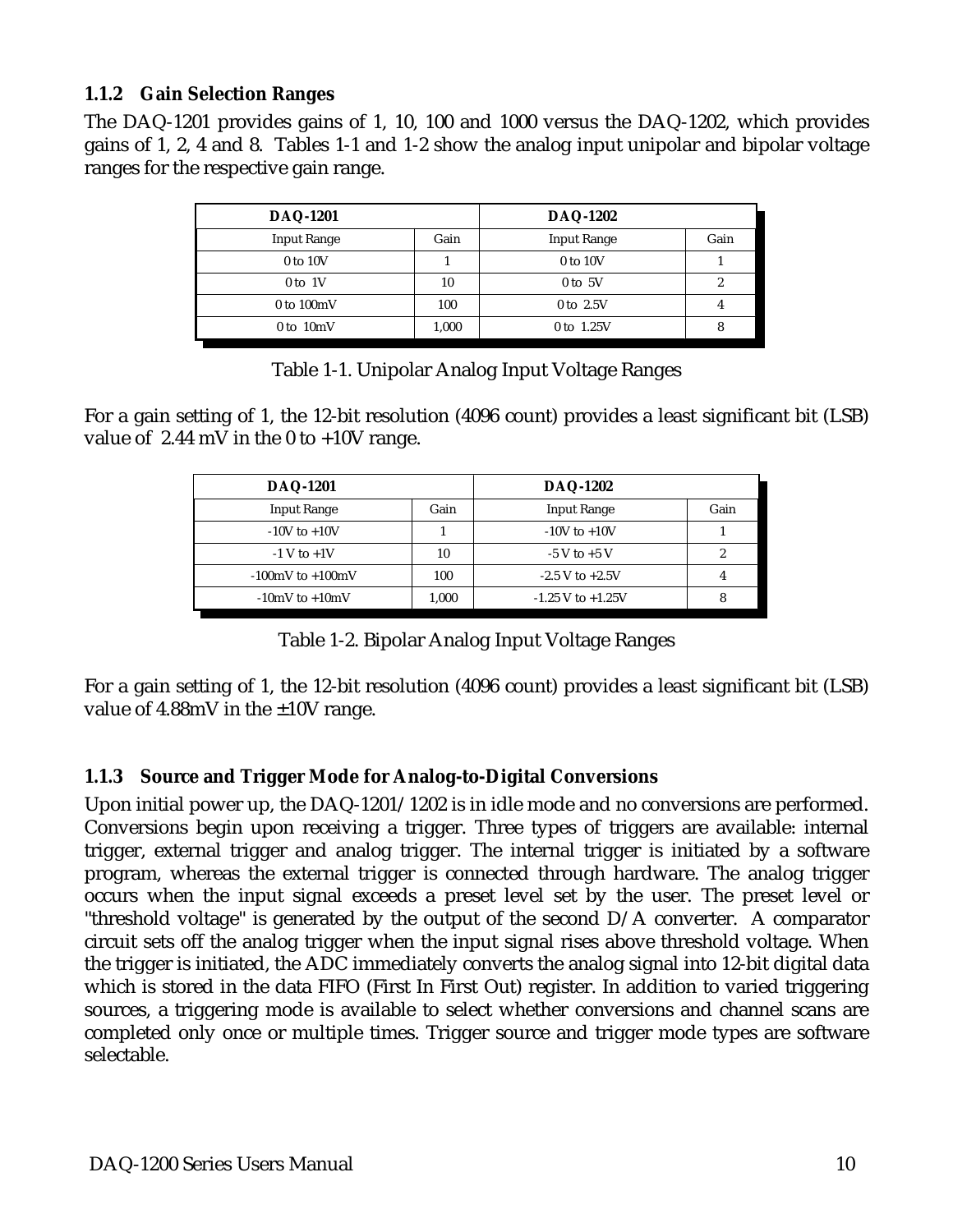Triggering functions are summarized as follows:

(a) Trigger source :

- Software trigger
- External TTL trigger on falling or rising edge y
- External analog trigger with low to high or high to low transition

For the external TTL trigger, the default trigger pin on the main D37 connector is pin 25  $(IP0/Trig).$ 

(b) Trigger mode:

- Single -- one scan/conversion for each trigger
- Continuous -- continuous scanning/conversions for one trigger

#### **1.1.4 Scan List (Scan FIFO)**

The DAQ-1201/1202 scan list function performs high speed A/D conversions from channel to channel. A scan FIFO register is provided with a depth of 512 points that contains the channel scan sequence and gain information. The scan FIFO must be programmed according to the scan sequence desired. Scan sequence order can be random with channels configured in any sequence desired. Channel sequences can also be repeated in an arbitrary order.

Each FIFO location occupies two bytes with the first byte (low byte) storing the sequence for extended channels beyond the on board 16 channels and their associated gain information. The second byte (high byte) stores the sequence of on board channels and their gain information. A bit in each location in the FIFO (bit 7 of the high byte) is used to identify the beginning channel. This bit, which signals the completion of one scan cycle, is registered as a logic 1 for the beginning sequence and logic 0 for the others. When the scan list function is initiated, A/D conversion begins from the start channel. After the conversion is completed, digitized data is entered into the data FIFO and the board selects the next location to repeat the same task. This process continues until the stop channel is reached. For single trigger mode, it scans once and then stops. In continuous mode, scanning continues at a speed set by the sampling rate until the desired number of scan times is reached.

The scan FIFO is programmable for up to a 256 channel scan list with an individual gain setting for each channel. The scan speed from channel to channel is  $2.7\mu s$ . This speed is sufficient for the amplifier settling time of all gain selection values except 1000. With a gain setting of 1000 for the DAQ-1201, it requires 10µs for the amplifier to settle down. By programming the scan FIFO to repeat the same channel scan four times for each channel, the scan speed can be slowed to 10.8µs.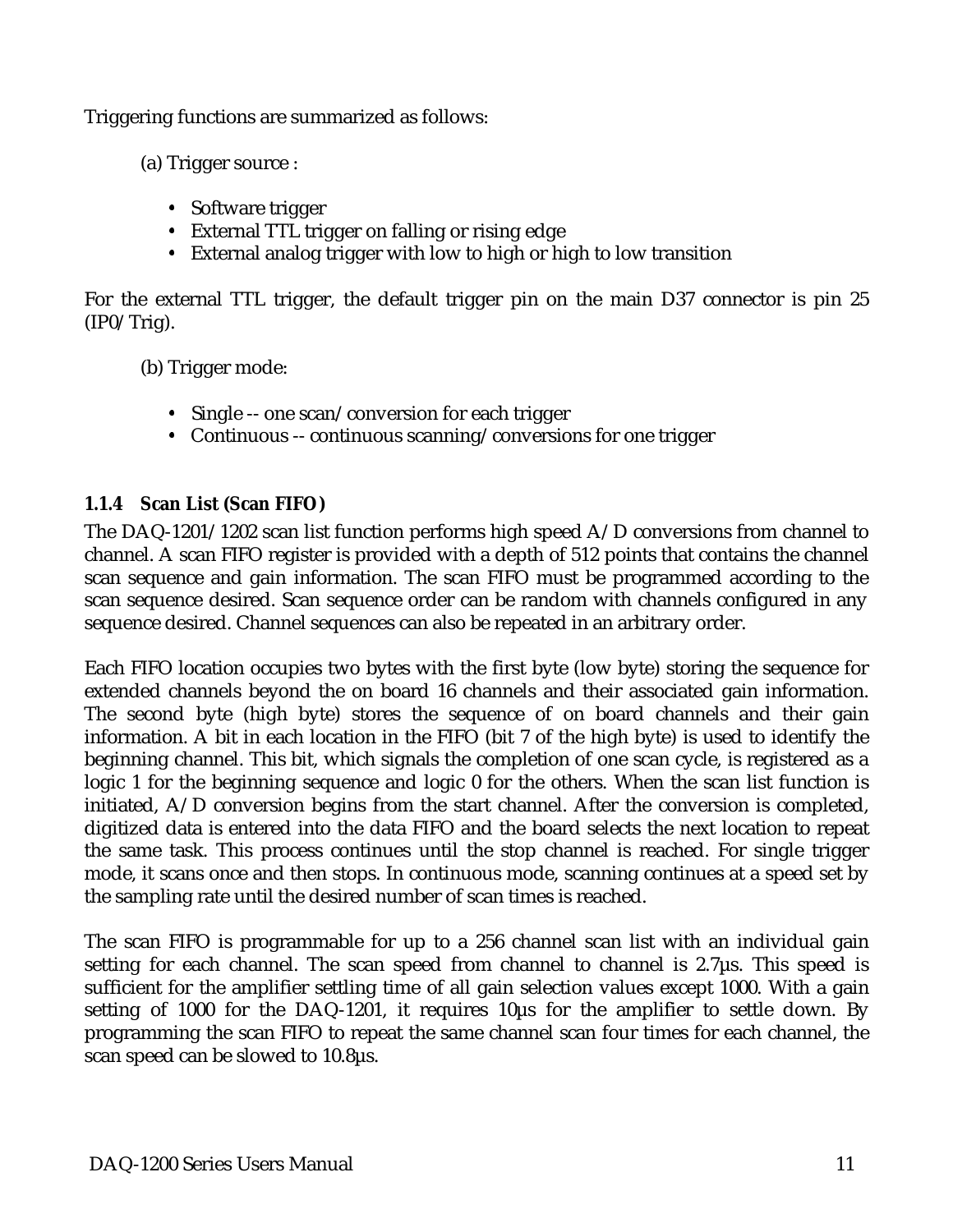#### **1.1.5 Sampling Rate**

When digitizing the analog signal, one user selectable parameter is the sampling rate which determines how fast the analog signal is digitized. The minimum sampling rate must be at least two times the input signal frequency to accurately recover digitized data from the original analog input signal. The maximum sampling rate of the DAQ-1201/1202 is 400 kHz and is derived from the on board 8254 chip which has three 16-bit counter/timers. The clock input to Timer1 is 10MHz. Timer1 and Timer2 are cascaded to generate the sampling rate pulse which in turn triggers A/D conversion. The counting range of both timers is from 2 to 65535. Sampling period is computed as follows:

Sampling period = (Timer1 data) x (Timer2 data) x (100 nanoseconds)

The sampling rate in hertz is the inverse of the sampling period. To set the highest sampling rate of 400 kHz, the sampling period must be  $\frac{1}{400}$  ms, or 2.5µs.

Timer1 and Timer2 values are calculated as follows:

(Timer1 data) x (Timer2 data)  $= 2500 \div 100$  $= 25$ 

Timer1 and Timer2 data should be an integer ranging from 2 to 65535.

#### **1.1.6 Simultaneous Sample Hold (SSH)**

SSH uses a TTL signal which is logic high in "sample" mode and logic low in "hold" mode. SSH is set to sample mode before the conversion of the first channel in the scan list and then switches to hold mode after the first conversion is completed. Hold mode remains set until the last channel in the scan list is converted. Due to the settling time of the Programmable Gain Amplifier (PGA), which is about 2µS for gain settings less than 1000, the first channel is not perfectly simultaneous with the rest of the channels in the scan list. This can be overcome by programming the first channel twice in the scan list and discarding the non-simultaneous data while processing.

If the need arises to write code for access to the DAQ-1201/1202 registers independent of DAQDRIVE®, complete the following actions to implement SSH:

- 1. Set bit D6 of the even byte (low byte) in the scan FIFO to 1 for the first channel in the scan list.
- 2. Set bit D6 of the even byte (low byte) in the scan FIFO to 0 for rest of the channels in the scan list.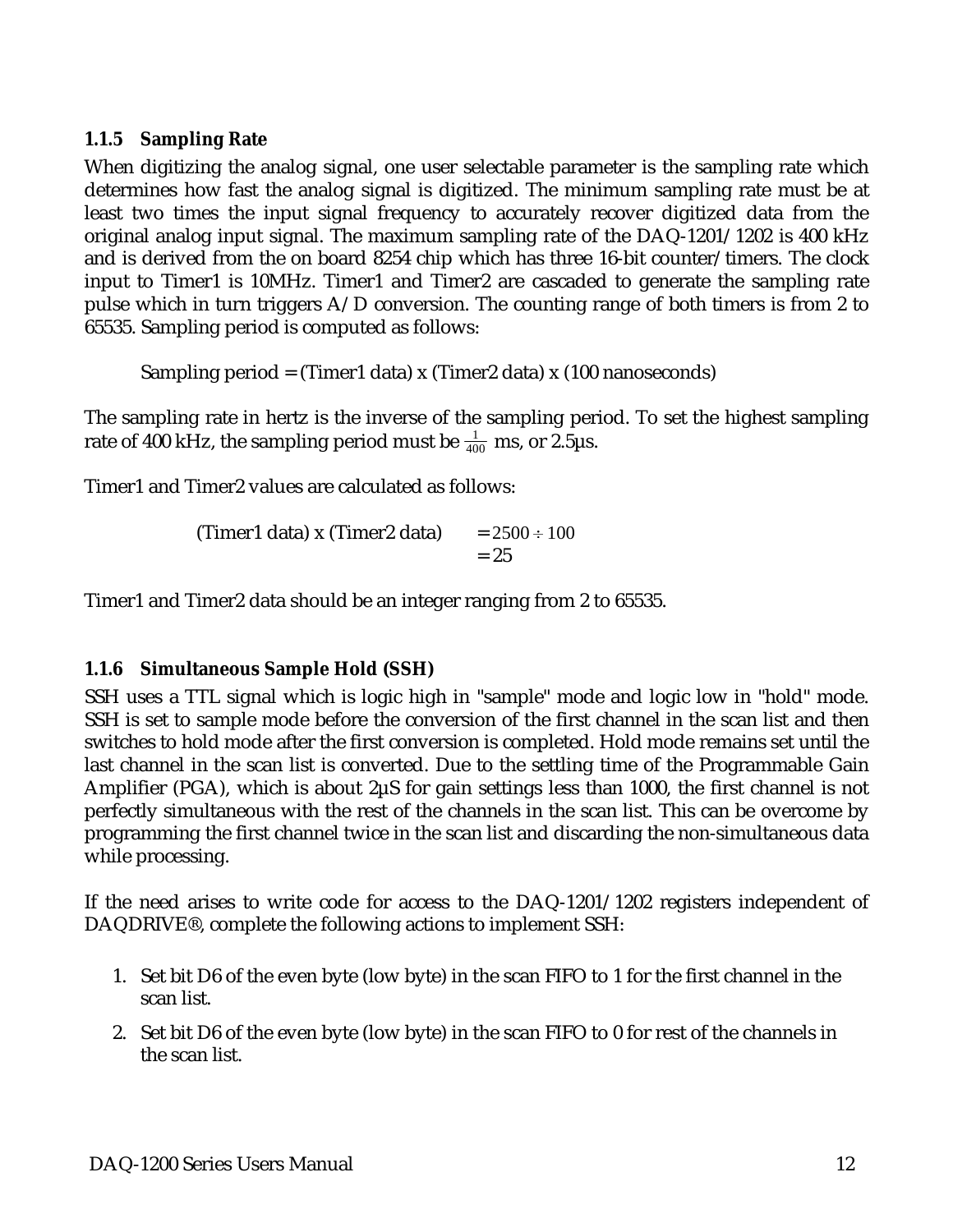#### **1.1.7 Data FIFO**

DAQ-1201/1202 uses a data FIFO register between the output of the ADC and the ISA bus to buffer data from the ADC output. Unlike conventional A/D boards where the digitized data output is fetched directly to the PC memory, the output data from the ADC is fed into the FIFO first for temporary storage. The length of the FIFO register is 1024 sampling points and the register circuit provides hardware flags for half full, full and empty signals. Utilizing these signals, the board can generate an interrupt to the PC when the FIFO is half full. Once the PC interrupt is complete, the interrupt service routine program uses the "MOVE STRING" instruction to move the FIFO data directly into PC memory at a very high speed. In this case, it only interrupts the PC every 512 samples and thereby improves the speed of operation. In Windows applications, the latency of the interrupt does not effect the integrity of the digitized data as it continues into the FIFO. The status register (see Chapter 5, Table 1-5: Address map) provides information about FIFO empty, half full and full conditions.

#### **1.1.8 Direct Memory Access (DMA) Data Transfer**

Another way of transferring digitized data from the A/D converter to memory is DMA transfer. DMA operation is accomplished by transferring the data at the I/O location directly to the PC memory by-passing the CPU. The DAQ-1201/1202 implements this DMA transfer utilizing an AT style ISA bus with 8-bit DMA transfer channels (1,2,3) and 16-bit transfer channels (5,6,7). The DAQ-1201/1202 employs word transfer to improve its efficiency and allows for software programmable selection of the DMA channel. Proceeding any DMA transfer, the PC DMA controller must be programmed with mode of operation, number of words transferred and memory location. After programming the controller, then the FPGA will initiate a DMA request to start the operation. When the data transfer is complete, a terminal count pulse is generated by the controller and is used as an interrupt to inform the PC at the completion of data transfer.

The DMA controller only handles data transfer of 64 K points (one segment). Beyond that, the controller must be reprogrammed again. When acquiring data beyond 64K points with a fast pace sampling rate, data points can be missed during reprogramming of the DMA controller. The DAQ-1201/1202 remedies this by utilizing two DMA channels. When one channel is performing DMA operations, the other channel can be reprogrammed by the user. At the terminal count, operation then switches to the reprogrammed channel and the completed DMA channel is then available for reprogramming. This dual channel operation guarantees the integrity of the data stream and is limited only by the memory size of the PC.

#### **1.2 Analog Output Features**

In addition to the analog input channels, the DAQ-1201/1202 contains two analog output channels. Each channel has its own 12-bit digital-to-analog converter (DAC). The analog outputs are buffered and capable of 1 mA of output current. The output voltage range for each channel is jumper selectable as unipolar or bipolar. The 12-bit resolution provides a LSB value of 4.88mV on the  $\pm 10V$  range and 2.44mV in the 0 to  $+10V$  range.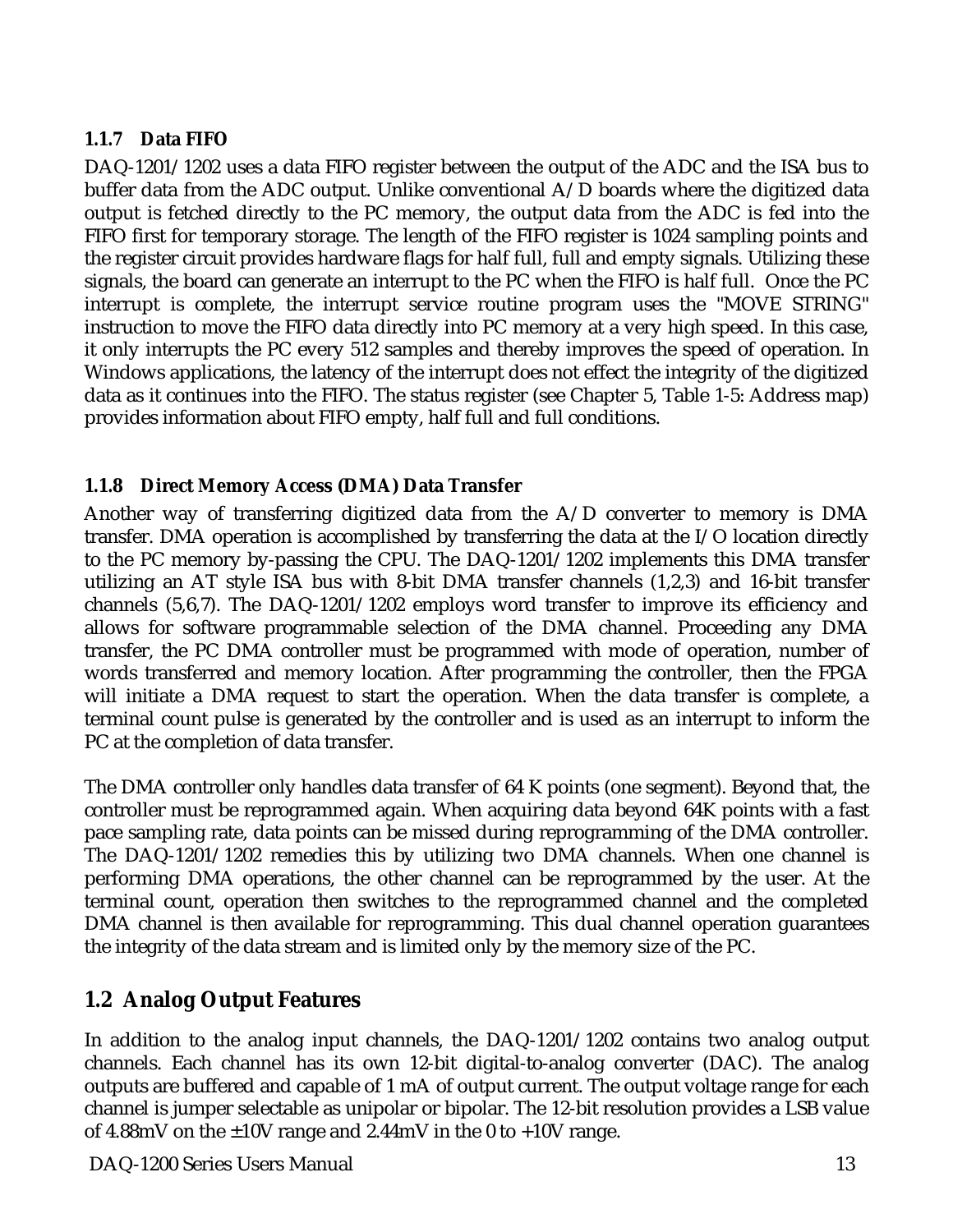Both channels use multiplying DACs which require a reference voltage input in addition to the 12-bit digital values. The DAQ1201/1202 provides an internal reference voltage while an external reference voltage can also be supplied via jumper configuration.

Analog output has two modes of operation: I/O write operation and DMA write operation. DMA write operation for analog output performs faster than I/O operation. Opposite to the DMA analog input function, DMA for analog output can transfer data in PC memory to the DAC port at a pace set by the timer. Once again dual channel configuration is available for DMA output operation which provides for data transfer beyond 64K points. Note that only one port can be operating at a time.

#### **1.3 Digital I/O**

The DAQ-1201/1202 has 32 digital I/O lines. Of the 32 lines, 8 of them can be accessed through the main D37 connector. There are 4 inputs: IP0 through IP3, and 4 outputs: OP0 through OP3, (refer to Figure 1-3 for pin locations). The remaining 24 I/O lines are generated by an 8255 programmable peripheral interface chip and are accessed through the auxiliary D37 connector. The 8255 has three ports (A, B and C) and one control register. Any port can be programmed as input or output. Ports A and B are 8 bit I/O ports while port C can be further divided into two 4-bit I/O ports. The 8255 has three modes of operation which are determined by values written into the control register. Mode 0 is for basic input/output configuration in which the output port is latched and the input port is not. Mode 1 employs Port A or B as the data port while using Port C for handshake, interrupt, and digital I/O lines. Mode 2 uses Port A as the bi-directional data port with Port B and C as control and digital I/O lines. For a detailed functional description, the reader is referred to the Intel® 8255 data manual.

#### **1.4 Counter / Timer**

The 8254 counter/timer chip on the DAQ-1201/1202 provides three 16-bit counter/timer channels for time-related applications. Timer1 and Timer2 are cascaded together with an input clock of 10 MHz and the output of Timer2 is used as the sampling rate clock for the A/D converter. Three terminals for Timer0 are available to the user via the main I/O D37 connector. The three terminals are Pin 2 (Timer0 output), Pin 21 (Timer0 Clk) and Pin 24 (Timer0 Gate). The gate terminal should be logic high in order for the counter to function. If gate is held at logic low, the counter is disabled.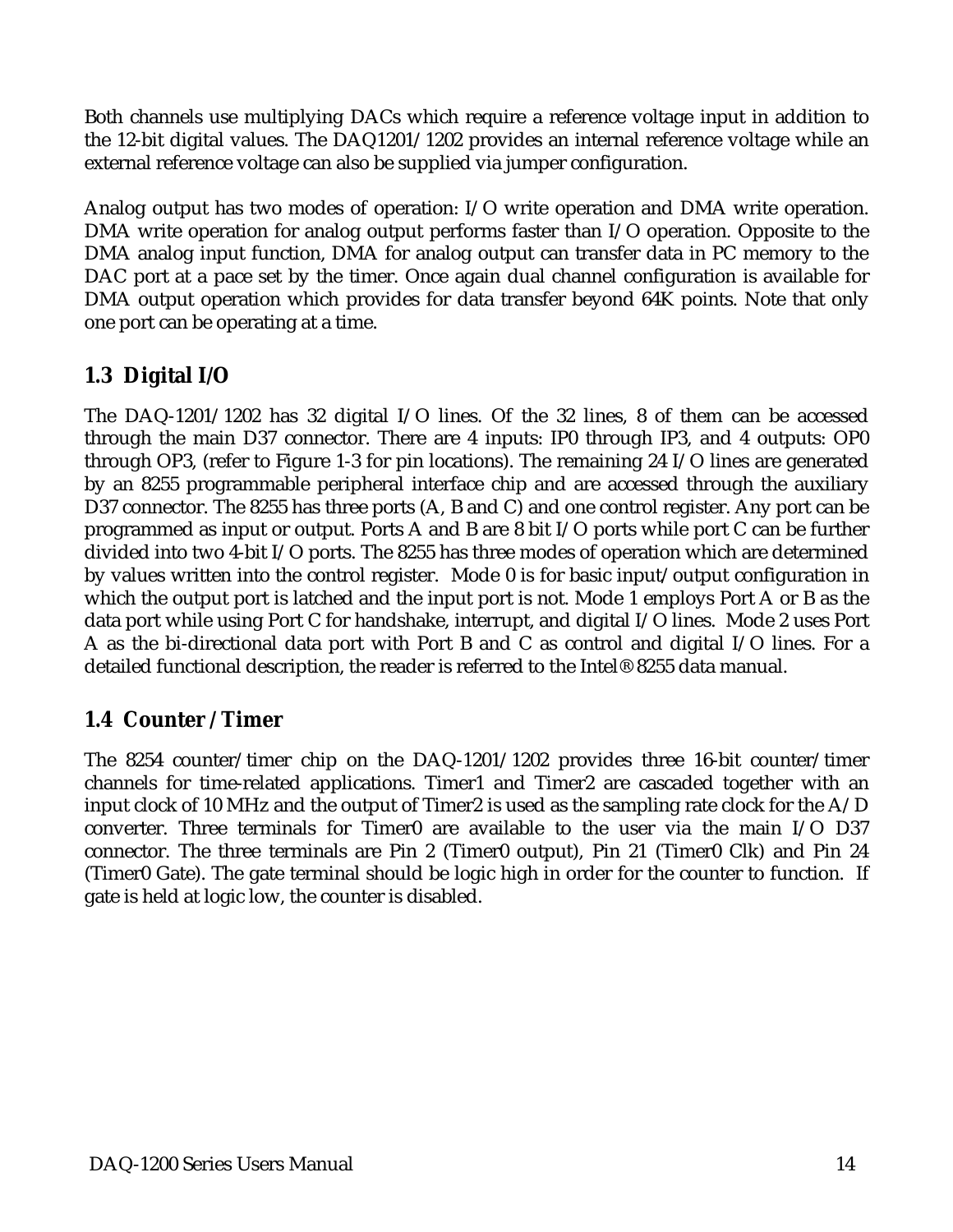#### **1.5 Interrupts**

The DAQ-1201/1202 supports AT style ISA bus interrupts which includes IRQ 2-7, 10-12 and 14-15. The selection of interrupts is software programmable through the register setting of the FPGA. Any interrupt conflict can be conveniently resolved by moving the selection to another available line without opening the computer case. There are five interrupt sources from DAQ-1201/1202:

- y• End of scan
- Data FIFO Half Full
- Data FIFO Full
- Timer<sub>0</sub>
- Terminal count

The end of scan interrupt is normally used in conjunction with single trigger mode. After the scan list is completed, the end of scan generates an interrupt to inform the computer to fetch the data.

The data FIFO half full interrupt is used during continuous trigger mode. When the FIFO is half full, it interrupts the PC to fetch at least 512 sample points. This interrupt is works well in the Windows environment because of interrupt latency problems inherent in the Windows operating system.

The data FIFO full interrupt is not recommended for applications unless the interrupt routine is executed promptly before the next data points are accepted. Otherwise an overflow can occur and data may be lost.

Timer0 interrupt is used in conjunction with the external timer at the main D37 connector. The external clock pulses are connected to the Timer0 clk input (pin 21) and the output of Timer0 can be used as an interrupt source. When the user must interrupt the PC at a certain time interval, timer0 can be programmed to meet the requirement.

Terminal count interrupt occurs at the completion of DMA transfer. The terminal count interrupt informs the user that DMA transfer has finished.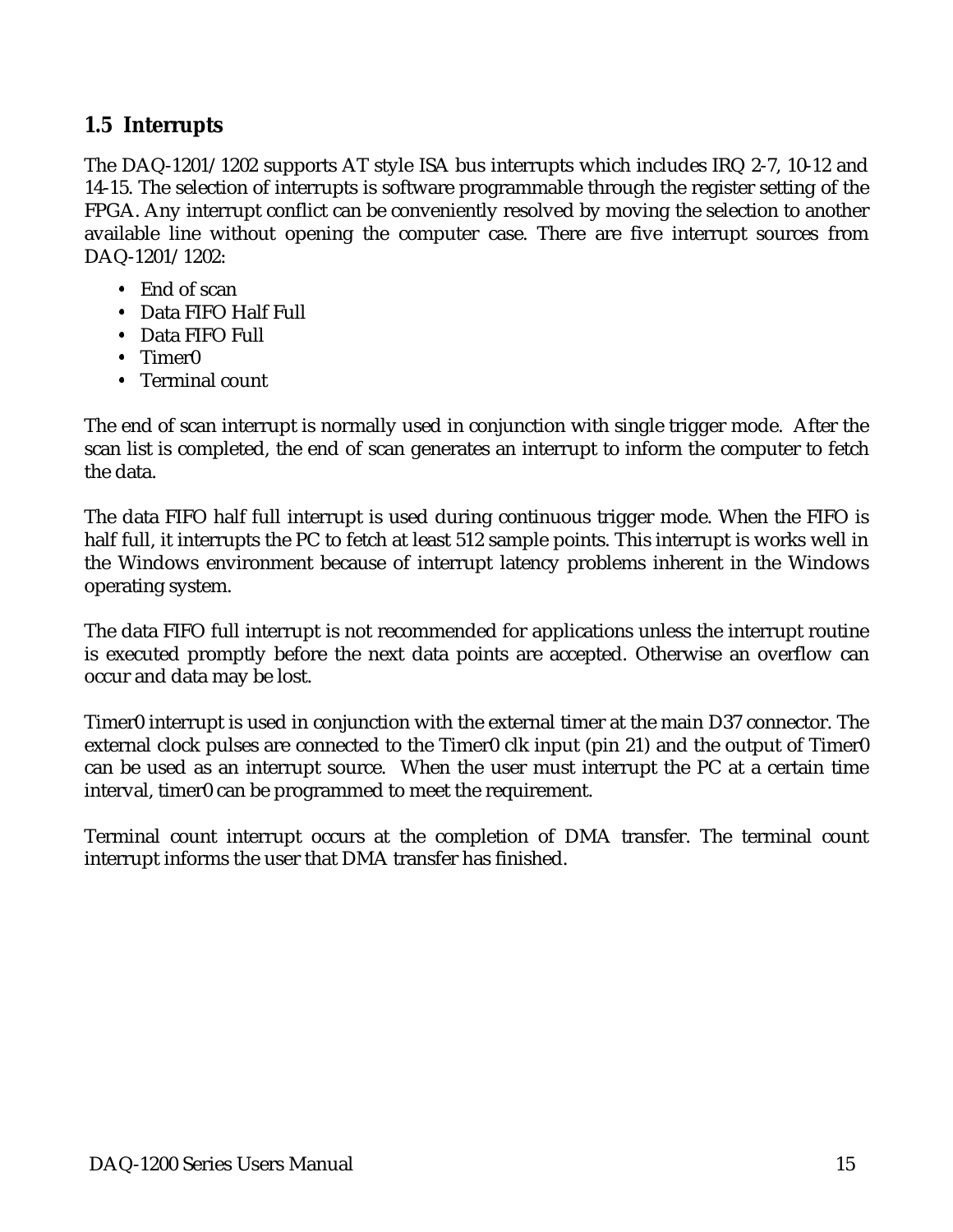#### **1.6 Software Support**

Software drivers are provided to support various programming languages like Microsoft C/C++, Borland C/C++, QuickBasic, Visual Basic for DOS and Turbo Pascal. A Dynamic Link Library (DLL) is provided for numerous programming languages under Microsoft Windows as well as Visual Basic Controls. Software support is available on the Omega "DaqSuite" compact disk in the following categories:

- 1. DAQDRIVE® Software driver
- 2. DaqEZ™ Data Acquisition Package
- 3. VISUALDAQ ® Data Acquisition Package

DAQDRIVE is a low level generic driver consisting of a set of user commands that act as a library routine for all Quatech data acquisition boards. Programs written for the DAQ-1201/1202 can be ported to other boards in the event the user decides to change boards in the future. DAQDRIVE is available for Window DLLs and the MS-DOS environment. In the case of Visual Basic applications, Omega provides VISUALDAQ®. Because of it's user friendly nature, this software is very practical for interaction with data acquisition boards and for creating graphic presentations.

Omega also provides driver support for third party data acquisition packages such as TestPoint® (Capital Equipment Corporation) and LabVIEW® (National Instruments). These packages allow the user to create custom test, measurement and data acquisition applications.

#### **1.7 Power Requirements**

The DAQ-1201/1202 is powered directly by the +5V and +12V power source provided by the computer bus.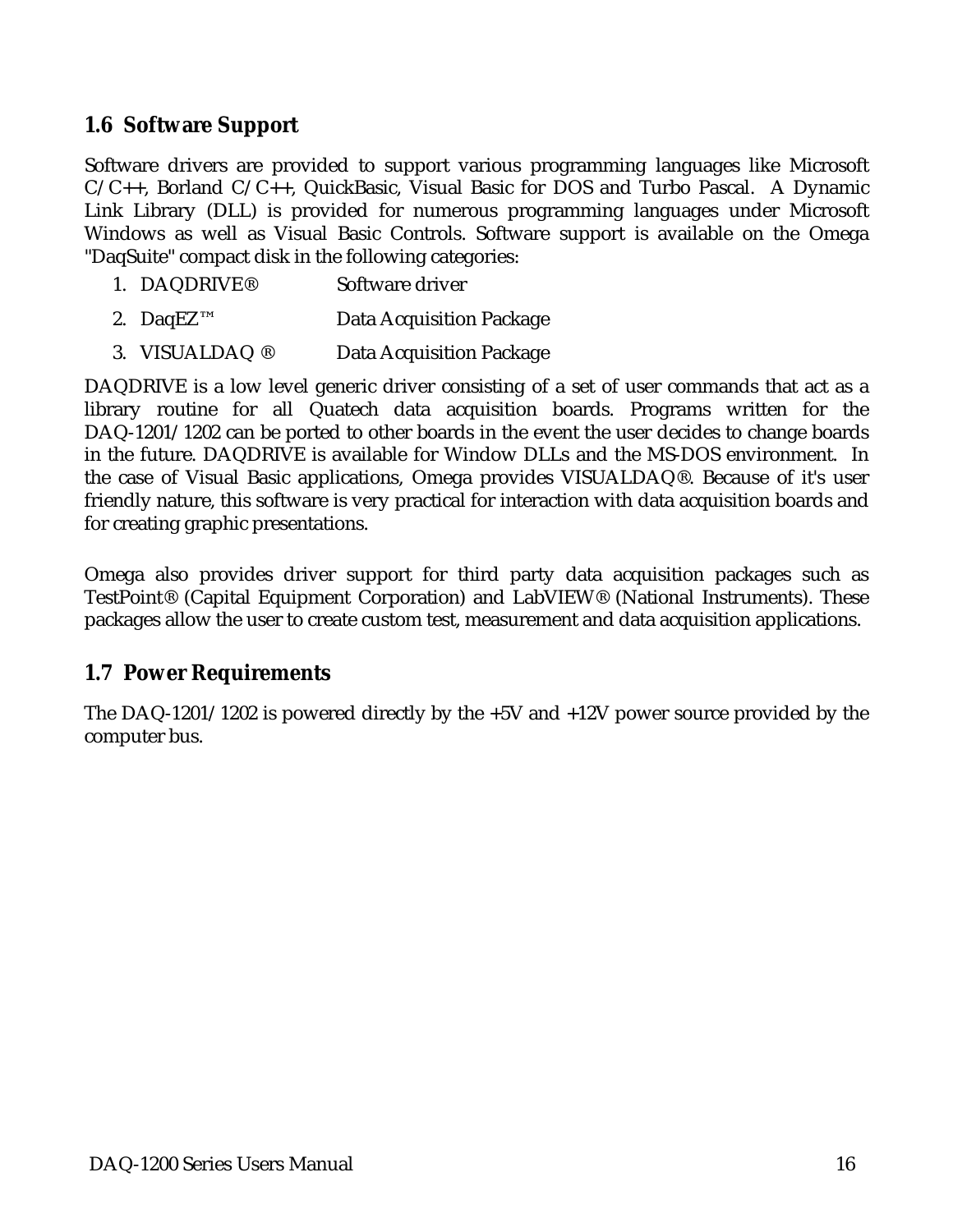#### **1.8 Applications**

The DAQ-1201/1202 performs the following functions: analog input  $(A/D)$ , analog output (D/A), digital I/O and timer/counter functions. Typical applications for each function are listed as follows:

A/D conversion converts analog voltage into digital information, which enables the computer to process or to store the signals. Typical applications are sensor or transducer measurement, wave form acquisition/analysis and data storage. (Most sensor/transducer measurements require signal conditioning prior to measurement by an A/D converter. Omega SignalPro<sup>®</sup> Series signal conditioning modules offer a complete solution for data acquisition using sensors or transducers).

D/A conversion is the opposite of A/D conversion. This operation converts digital information to analog voltage. Typical applications are process control and function/pulse train generation.

The digital input function is useful in applications such as contact closure or switch status monitoring. The digital output function is useful for relay control and industrial on/off control.

A timer/counter is typically used for event counting and pulse generation. It can also be used for frequency, period or pulse measurement.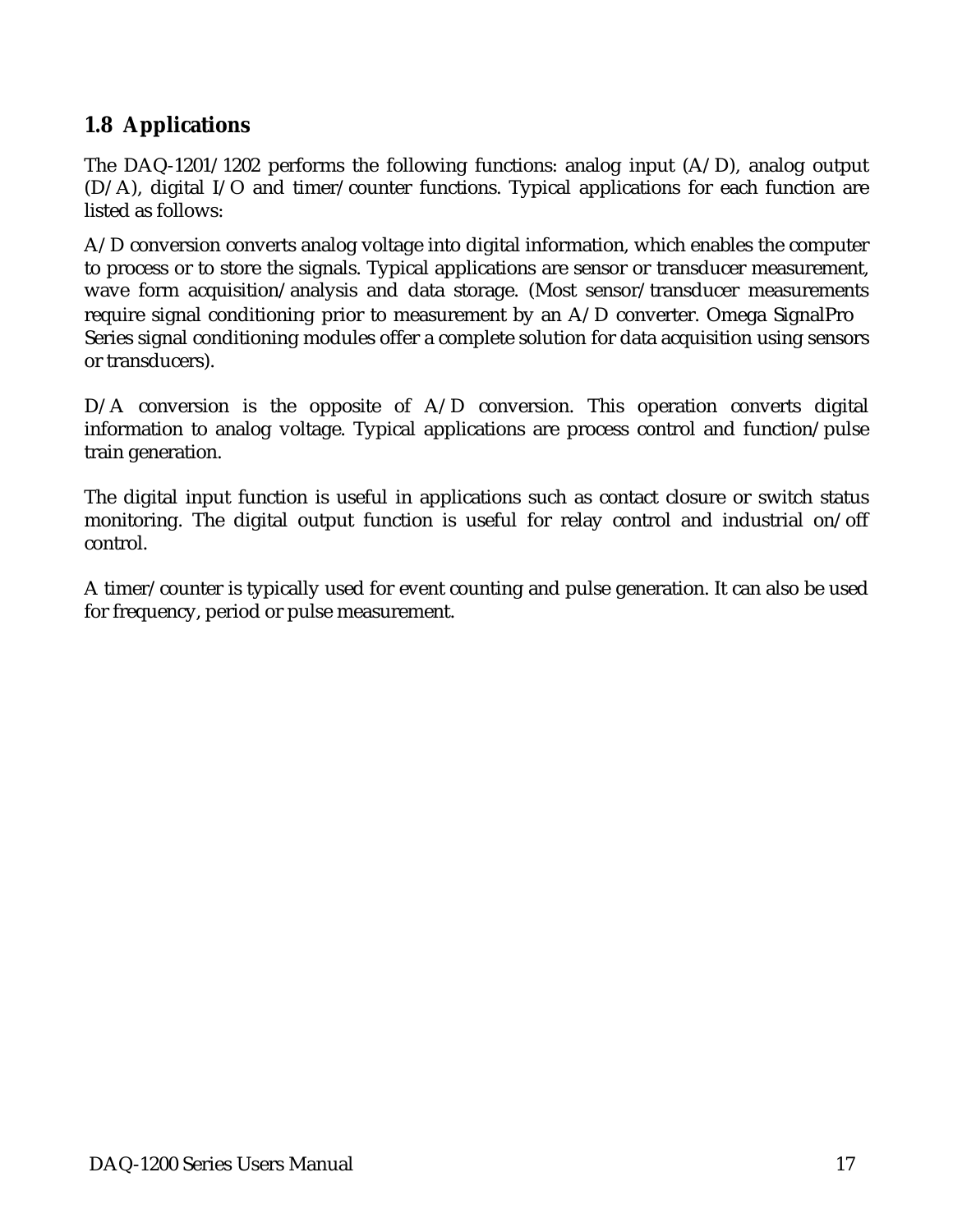#### **1.9 DAQ-1201/1202 Specifications**

#### **Analog Input**

| <b>Maximum Sampling Rate</b>                                  | 400 kHz                                              |
|---------------------------------------------------------------|------------------------------------------------------|
| Channels                                                      | 8 differential, 16 single ended<br>expandable to 256 |
| <b>Input Ranges</b>                                           | $-10V$ to $+10V$                                     |
| <b>Output Data Code</b>                                       | <b>Twos complement</b>                               |
| <b>Gain Ranges:</b><br><b>Model 1201</b><br><b>Model 1202</b> | 1, 10, 100, 1000<br>1, 2, 4, 8                       |
| <b>Input Impedance</b>                                        | 1 M ohm                                              |
| <b>Input Bias Current</b>                                     | 50pA                                                 |
| Surge Protection up to                                        | $\pm 20$ V                                           |
| Resolution                                                    | 12-bit                                               |
| <b>Conversion type</b>                                        | <b>Successive Approximation</b>                      |
| <b>Conversion Time</b>                                        | $1.6 \mu s$                                          |
| <b>Size of Scan List</b>                                      | 256 Samples                                          |
| <b>Analog Output</b>                                          |                                                      |
| Channels                                                      | $\boldsymbol{2}$                                     |
| <b>Output Ranges</b>                                          | $0 - 5V$ , $0 - 10V$ , $\pm 5V$ , $\pm 10V$          |
| <b>Output Data Coding</b>                                     | <b>Straight Binary</b>                               |
| <b>Resolution</b>                                             | 12-bit                                               |
| Digital I/O                                                   | (8 bits on main D37 Connector)                       |
| <b>Output Bits</b>                                            | 4                                                    |
| <b>Input Bits</b>                                             | 4                                                    |
| Timer/Counter                                                 |                                                      |
| <b>Number of Counters</b>                                     | 3, down                                              |
| <b>Type</b>                                                   | 82C54                                                |
| Digital I/O                                                   | (24 bits on Auxiliary Connector)                     |
| I/O                                                           | 24 bits                                              |
| <b>Type</b>                                                   | 82C55A                                               |
|                                                               |                                                      |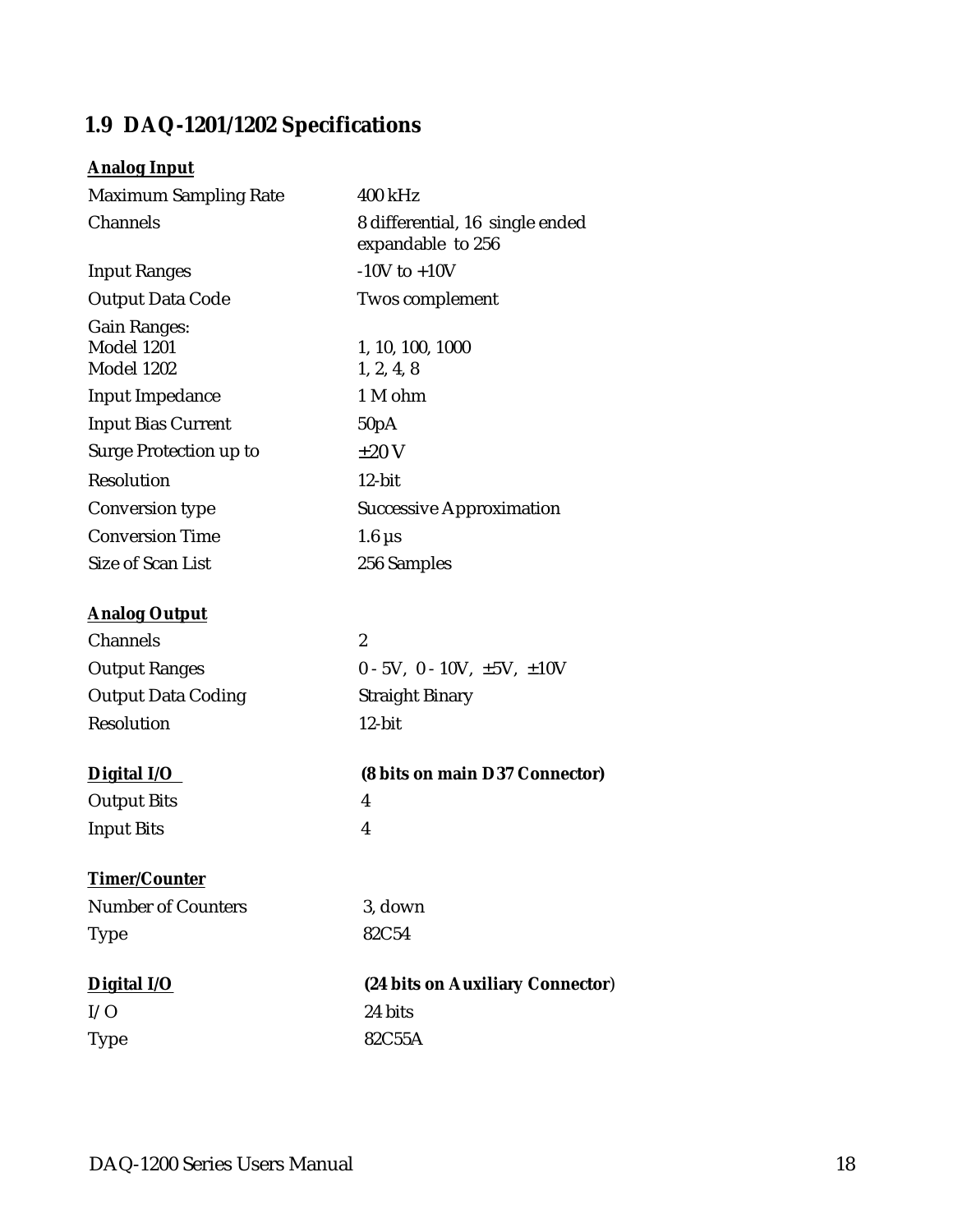#### **Power Requirements**

| $+5V$ DC  | 800 mA typ, 1000 mA max  |
|-----------|--------------------------|
| $+12V$ DC | 120 mA typ, $160$ mA max |

#### **Environments**

| <b>Operating Temperature</b> | $0 - 70^{\circ}$ C  |
|------------------------------|---------------------|
| Interrupt Level              | $3-7, 9-12, 14, 15$ |
| <b>Humidity</b>              | $0 - 95\%$          |
| <b>Dimensions</b>            | $8.5$ in x 4.8 in   |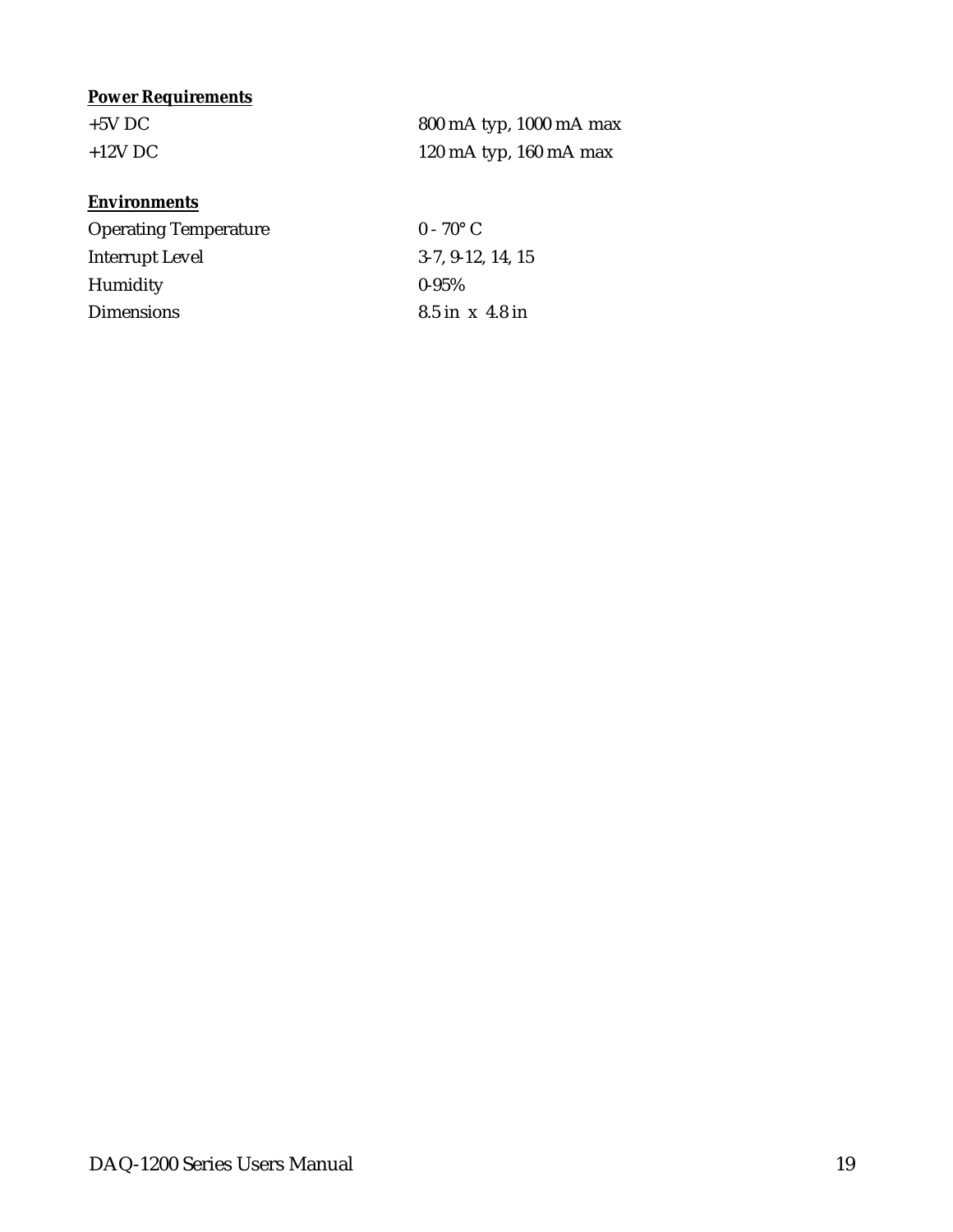## <span id="page-19-0"></span>**2 Hardware Configuration and Initial Setup**

This section describes how to unpack and configure the DAQ-1200 series circuit board.

#### **2.1 Unpacking**

The DAQ-1201/1202 is packed in an anti-static bag to avoid possible damage to the electrostatic discharge sensitive components on the board. Before removing the product from it's protective bag, touch both the bag and the computer chassis to establish grounding. If available, utilize a static free work station to unpack the DAQ-1201/1202. Once grounding has been established, remove the board from it's packaging and inspect it for signs of damage.

#### **2.2 Auxiliary Connector Cable**

The DAQ-1201/1202 auxiliary I/O connector can be accessed via a PC expansion slot by attaching the cable assembly included with the product.



Figure 2-1. Auxiliary Connector Cable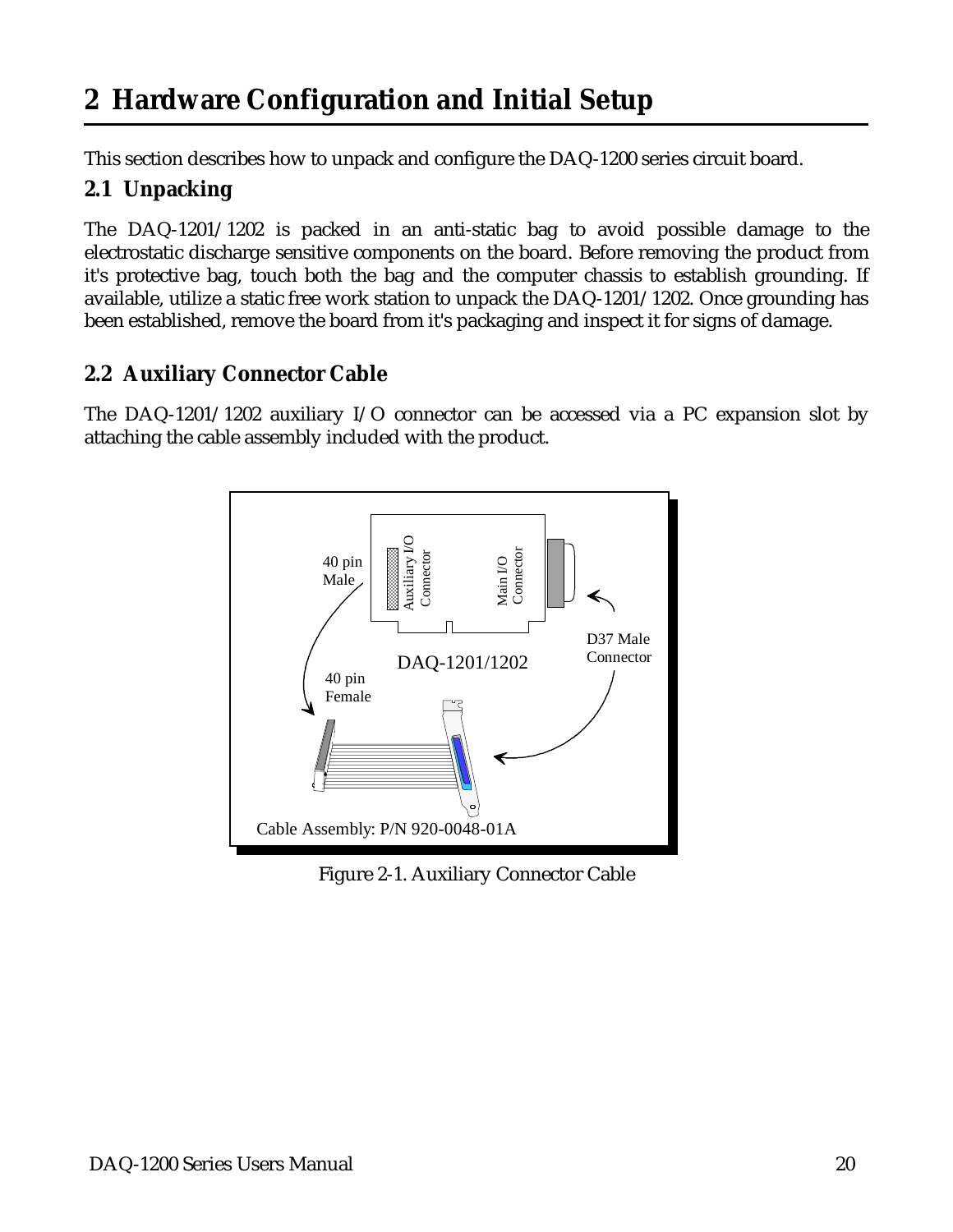#### <span id="page-20-0"></span>**2.3 Configuring the DAQ-1201/1202**

The user must decide the appropriate configuration for the DAQ-1201/1202 board depending on the application. The DIP switch settings for SW1 and SW2 and the jumper settings for J2, J3, J4, J5 and J6 must be selected before installing the board in the computer. While software programmable configurations can be done later, the following items are jumper or switch configurable and must be decided before installing into the PC:

- 1. I/O base address selection
- 2. D/A voltage reference, bipolar/unipolar output range.
- 3. Internal/external clock source for Timer 0
- 4. Clock source for A/D converter
- 5. Timer0 out/ -15 v and Timer0 Clk/+15v selection

#### **2.3.1 I/O Base Address Selection**

Each board in the PC must have a unique input/output address. No two boards can share the same address. Similar to a mailbox, the PC processor sends data to or fetches data from this address. Some of the I/O locations are pre-assigned standard default locations such as COM1 (3F8H) and COM2 (2F8H). Printer port locations such as LTP1 are also fixed. The I/O base address for most other hardware is flexible and can be any value as long as that space is not occupied. Figure 2-2 shows the location of SW1 and SW2, the I/O base address selection switches.



Figure 2-2. I/O Base Address Selection Switches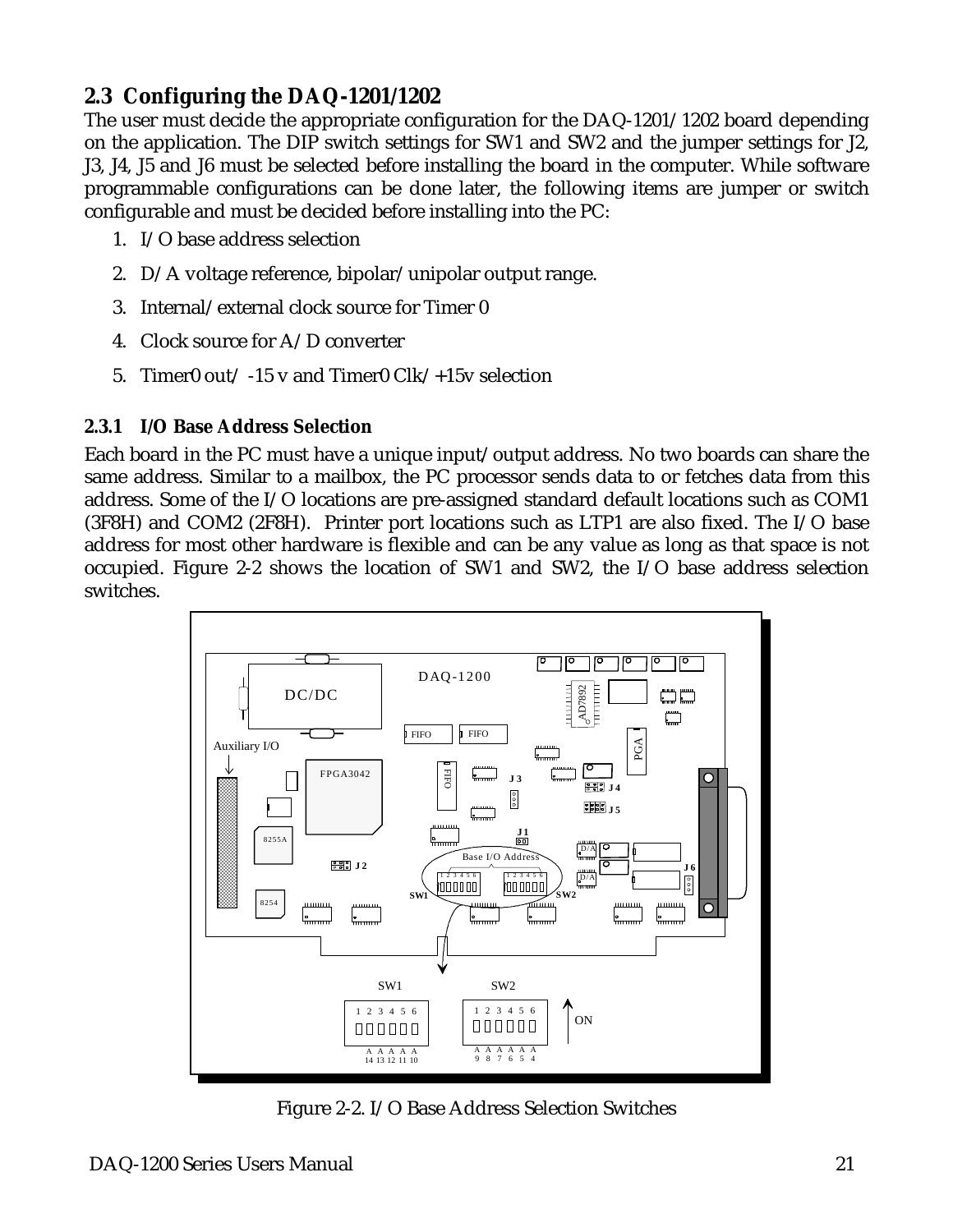The I/O base address of the DAQ-1201/1202 is set using two DIP switches SW1 and SW2. When a switch bit is in the "ON" position, then the corresponding address line is logic 0. When a switch bit is in the "OFF" position, then the corresponding address line is logic 1. The I/O base address can be selected from 0000H to 7FF0H with a 0010H interval. The upper limit of 7FF0H implies that the address has only 15 lines and the most significant bit A15 is always 0. Switches SW1 and SW2 select address lines A14 through A4. Since the board encompasses 16 register locations which require 4 address lines, (A3, A2, A1 and A0), only A14 through A4 address lines are used for base address decoding. Figure 2-3 shows several switch configurations and the I/O base addresses they represent. The factory default address setting is 300H.



Figure 2-3. I/O Base Address Selection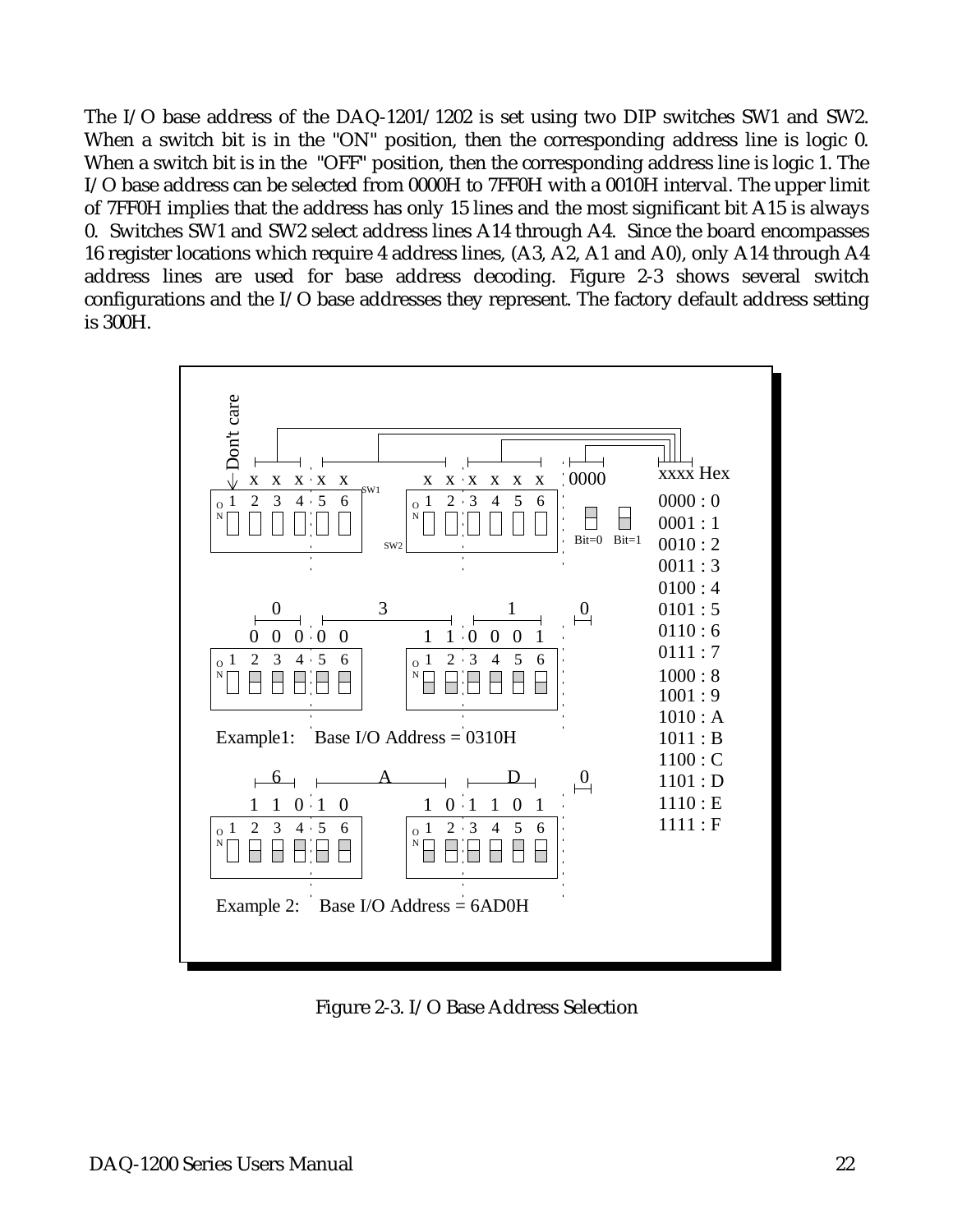#### **2.3.2 D/A Voltage Reference**

The digital to analog converter in the DAQ-1201/1202 uses multiplying DAC AD7545. This chip requires a reference voltage connection. There are two reference voltages selections available: one is the internal power supply +5 vdc reference voltage and the other is an external input. Figure 2-4 illustrates internal/external reference voltage selection for D/A channels DA0 and DA1. Connect J4 to the applicable pins for the desired reference voltage:

|                           | DA <sub>0</sub> | DA1          |
|---------------------------|-----------------|--------------|
| <b>External reference</b> | Pins $2 & 3$    | Pins $5 & 6$ |
| Internal reference        | Pins $1 & 2$    | Pins $4 & 5$ |



Figure 2-4. D/A Voltage Reference Jumper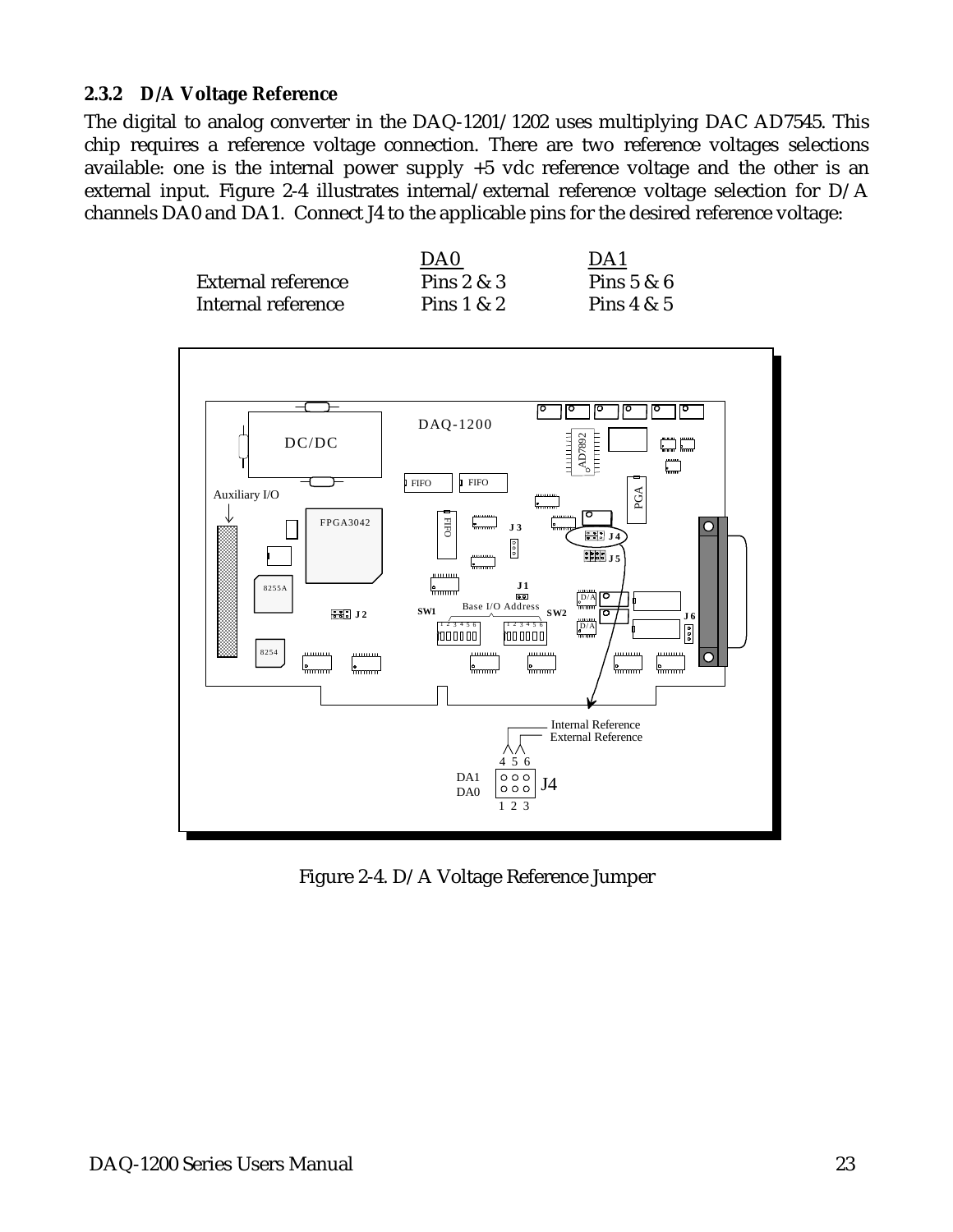#### **2.3.3 Bipolar/Unipolar Output Range Selection**

Each D/A output has an option of either Unipolar or Bipolar connections. In addition, the output voltage range can also be selected. Unipolar or bipolar output selection is made by either connecting or not connecting jumper J5 as applicable for the desired output result. Tables 2-1 and 2-2 list the combinations of jumper configurations for available voltage range selections. The location and configuration options for jumper J5 are shown in Figure 2-5.

| Pins $1 & 5$ | Pins $2 & 6$ | D/A0 output voltage        |
|--------------|--------------|----------------------------|
| Connect      | Connect      | $-5V$ to $+5V$ , bipolar   |
| Connect      | Open         | $-10V$ to $+10V$ , bipolar |
| Open         | Connect      | $0$ to $+5V$ , unipolar    |
| Open         | Open         | $0$ to +10V, unipolar      |

Table 2-1. DA0 Output Voltage Ranges

| Pins $3 & 7$ | Pins $4 & 8$ | D/A1 output voltage        |
|--------------|--------------|----------------------------|
| Connect      | Connect      | $-5V$ to $+5V$ , bipolar   |
| Connect      | Open         | $-10V$ to $+10V$ , bipolar |
| Open         | Connect      | 0 to $+5V$ , unipolar      |
| Open         | Open         | $0$ to +10V, unipolar      |





Figure 2-5. Bipolar/Unipolar Output Range Selection Jumper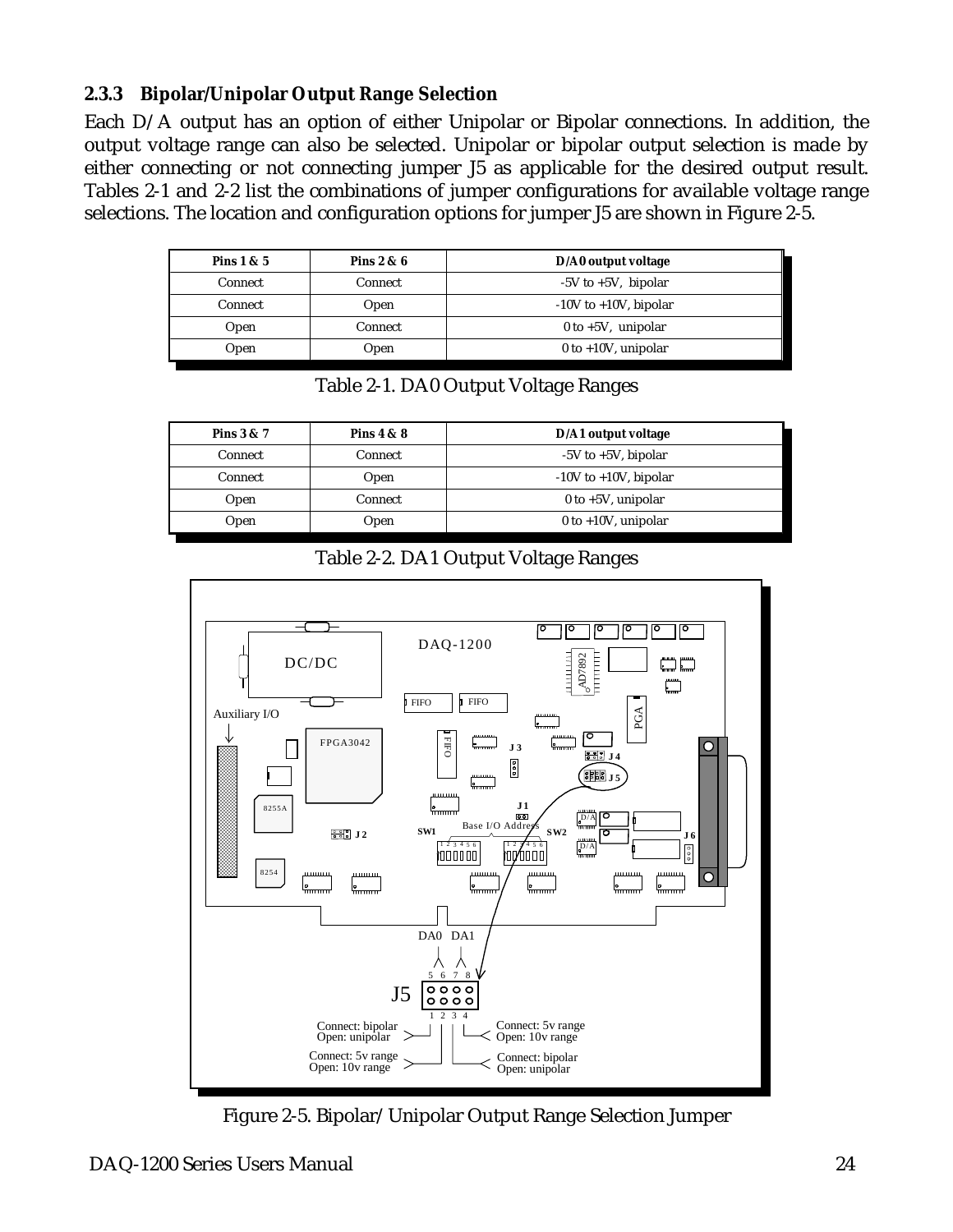#### **2.3.4 Timer0 Internal/External Clock Selection**

The timer0 connection is used for timing or counting applications. Jumper block J2, shown in Figure 2-6, is used to select the internal or external clock which connects to the clock input of timer0 at pin 21 on the main I/O D37 connector. When configured for an external input, the timer/counter can be used for pulse counting an external event. Configure jumper J2 as necessary for the desired clock input:





Figure 2-6. Internal/External Clock Selection Jumper

#### **2.3.5 ADC Clock Source**

Timer1 and timer2 are cascaded together and the output of timer2 is used as the sampling clock for the ADC. The sampling rate can be changed by writing different values into timer1 and timer2. The clock input to timer1 has two different sources: an internal 10 MHz clock and an external clock that can be connected at pin 25 on the main I/O D37 connector. Configure jumper J2 as necessary for the desired clock input, (refer to Figure 2-6):

| Internal 10 MHz clock | Jumper pins $4 \& 5$ on J2 |
|-----------------------|----------------------------|
| External clock        | Jumper pins $5 & 6$ on J2  |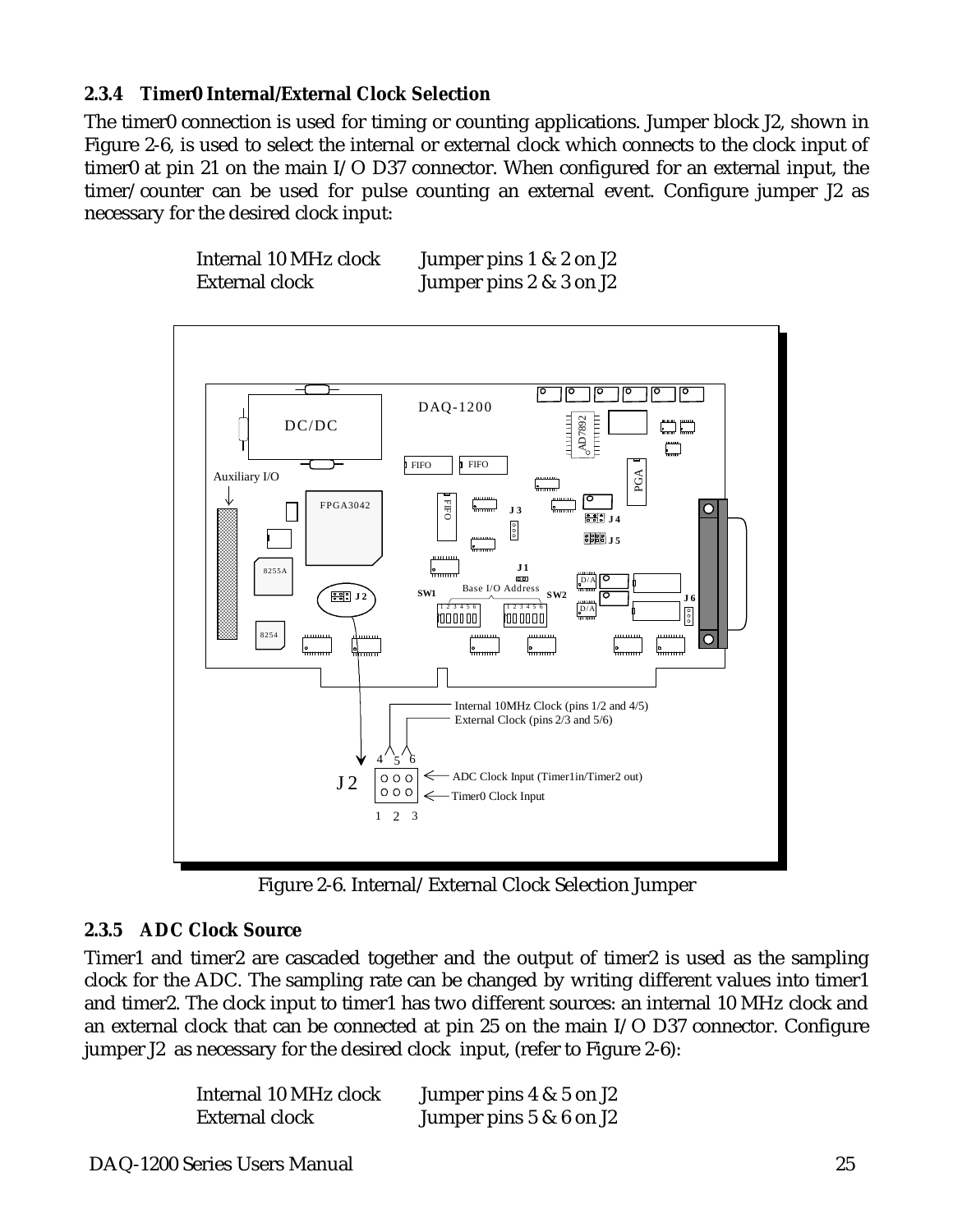#### **2.3.6 Timer0 and +15v/-15v Selection**

On the main D37 connector, pin 21 and pin 2 have different functional connections depending on the configuration of jumpers J3 and J6. If the user requires timer/counter applications, then pin 2 and pin 21 on the main I/O D37 connector can be configured for timer0 output and timer0 input respectively. If the user does not require timer/counter connections but has use for the +15v or -15v output at the D37 connector, then J3 and J6 can be configured for this option. Figure 2-7 shows the location and configuration options for J3 and J6.

| Pin 2 and Pin 21<br>Main I/O D37 connector                |                   | J6                   |
|-----------------------------------------------------------|-------------------|----------------------|
| Timer <sub>0</sub> output<br>Timer <sub>0</sub> Clk input | Jumper pins 2 & 3 | Jumper pins $1 \& 2$ |
| $+15$ v and $-15$ v                                       | Jumper pins 1 & 2 | Jumper pins 2 & 3    |

Table 2-3. Jumper J3 and J6 Configuration Options



Figure 2-7. Timer0 and +15v/-15v Selection Jumpers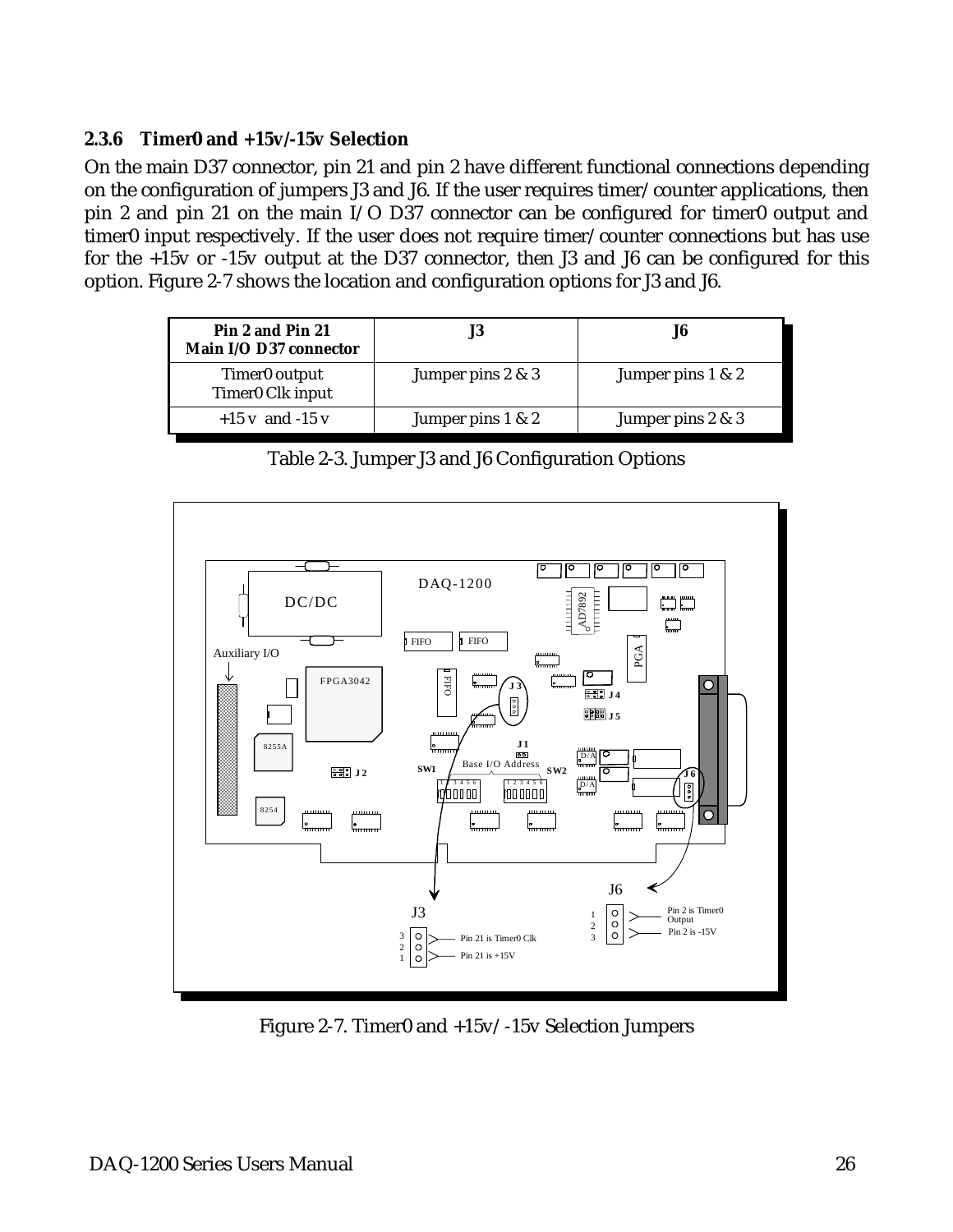#### **2.3.7 Simultaneous Sample and Hold (SSH)**

The SSH output signal shares the pin 10 of main I/O D37 connector with the external reference of DA channel 0. Jumper J1 is used to enable or disable SSH. With J1 installed SSH is operational, with J1 removed SSH is disabled. Note that if SSH is enabled, the DA0 reference jumper J4 must be configured for internal reference operation as depicted in Figure 2-8.



Figure 2-8. Simultaneous Sample and Hold Jumper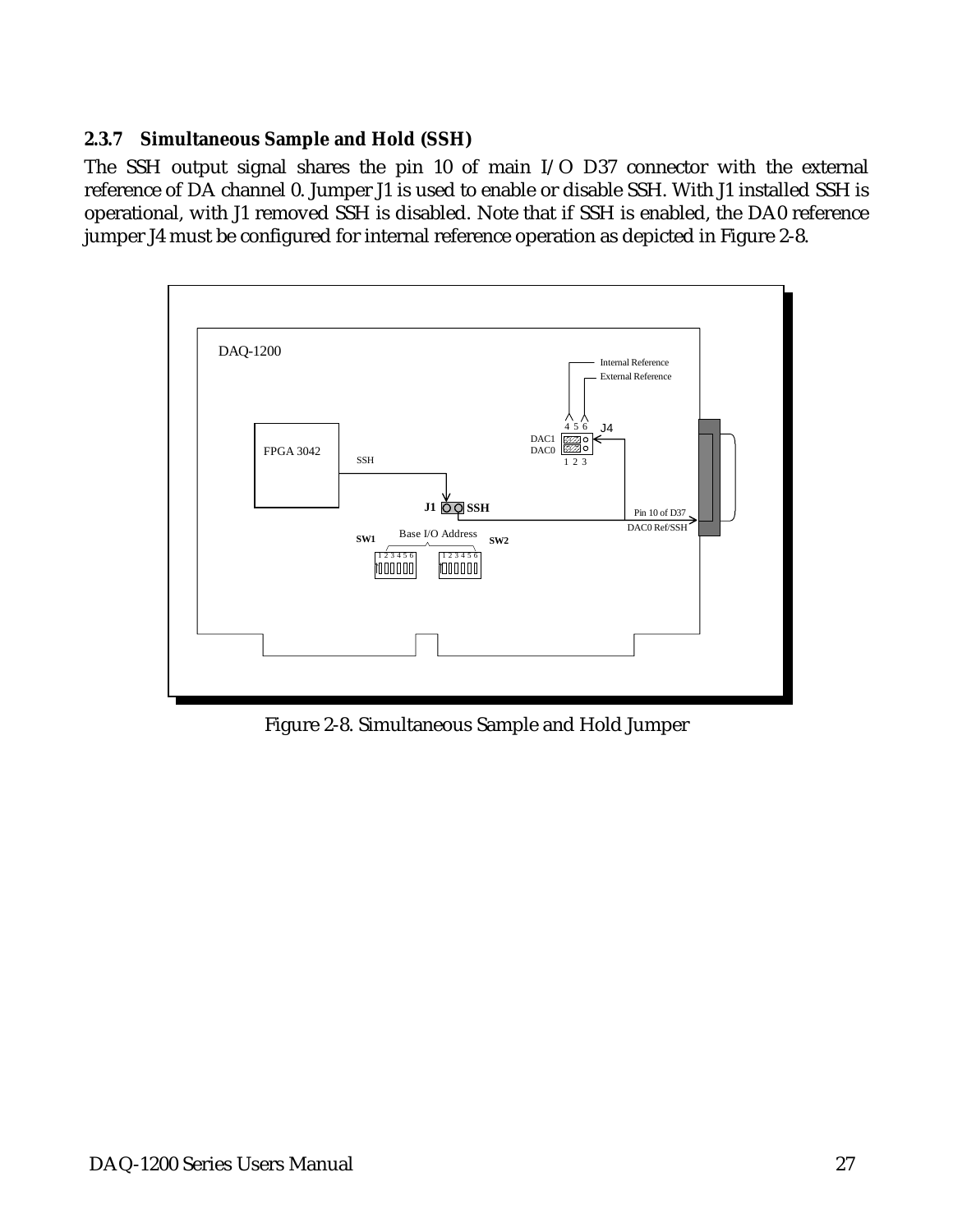#### <span id="page-27-0"></span>**2.4 Installation under Windows 95/98®**

Windows 95/98 maintains a registry of all known hardware installed in a computer. Inside this hardware registry Windows keeps track of all system resources such as I/O locations, IRQ levels and DMA channels. The "Add New Hardware Wizard" utility in Windows 95/98 was designed to add new hardware and update this registry.

An "INF" file is included with the DAQ-1201/1202 to allow easy configuration in the Windows environment . Windows uses the "INF" file to determine the system resources required by the DAQ-1201/1202, searches for available resources to fill the boards requirements and then updates the hardware registry with an entry that allocates these resources.

Windows will not automatically configure the DAQ-1201/1202. The user is required to manually configure the hardware to match the resources that Windows allocates to the DAQ-1201/1202. Another option is to use the "Device Manager" in Windows to change the system resources allocated to match the configuration of the hardware.

#### **2.4.1 Using the "Add New Hardware Wizard"**

The following instructions provide step-by-step instructions for installing the DAQ-1201/1202 with Windows 95/98 by using the "Add New Hardware Wizard". Select Start | Help from the Windows start bar for additional information on this utility.

- 1. Start the Add New Hardware Wizard utility. The icon for this utility is located in the Windows 95/98 control panel.
- 2. A dialog box will appear which initiates the "Add New Hardware Wizard" utility. Select the "Next" button to continue.
- 3. An option box appears allowing the choice of having Windows automatically detect the new hardware. Select the "No" option. The dialog in the box recommends selecting the "Yes" option, but unless the hardware is installed with standard I/O and IRQ levels, this option will fail. Select the "Next" button to continue.
- 4. A hardware type list box should appear. Select the "Other Devices" type on the list and then select the "Next" button to continue.
- 5. A list box opens with Manufacturers on the left and the associated board Models on the right. Select the "Have Disk" button.
- 6. An "Install From Disk" dialog box should pop open. Insert the customer CD-ROM with the DAQ-1201/1202 INF files on it, select the correct drive letter and then select the "OK" button. Windows 95 automatically browses the root directory for an INF file that defines configurations for the circuit board. If no INF files are found, click the "Browse" button and search the Win95/98 sub directory on the installation CD for the file named DAQPCARD.inf. (The file name is not required. After finding the directory containing the INF files, Windows 95/98 will choose the correct file).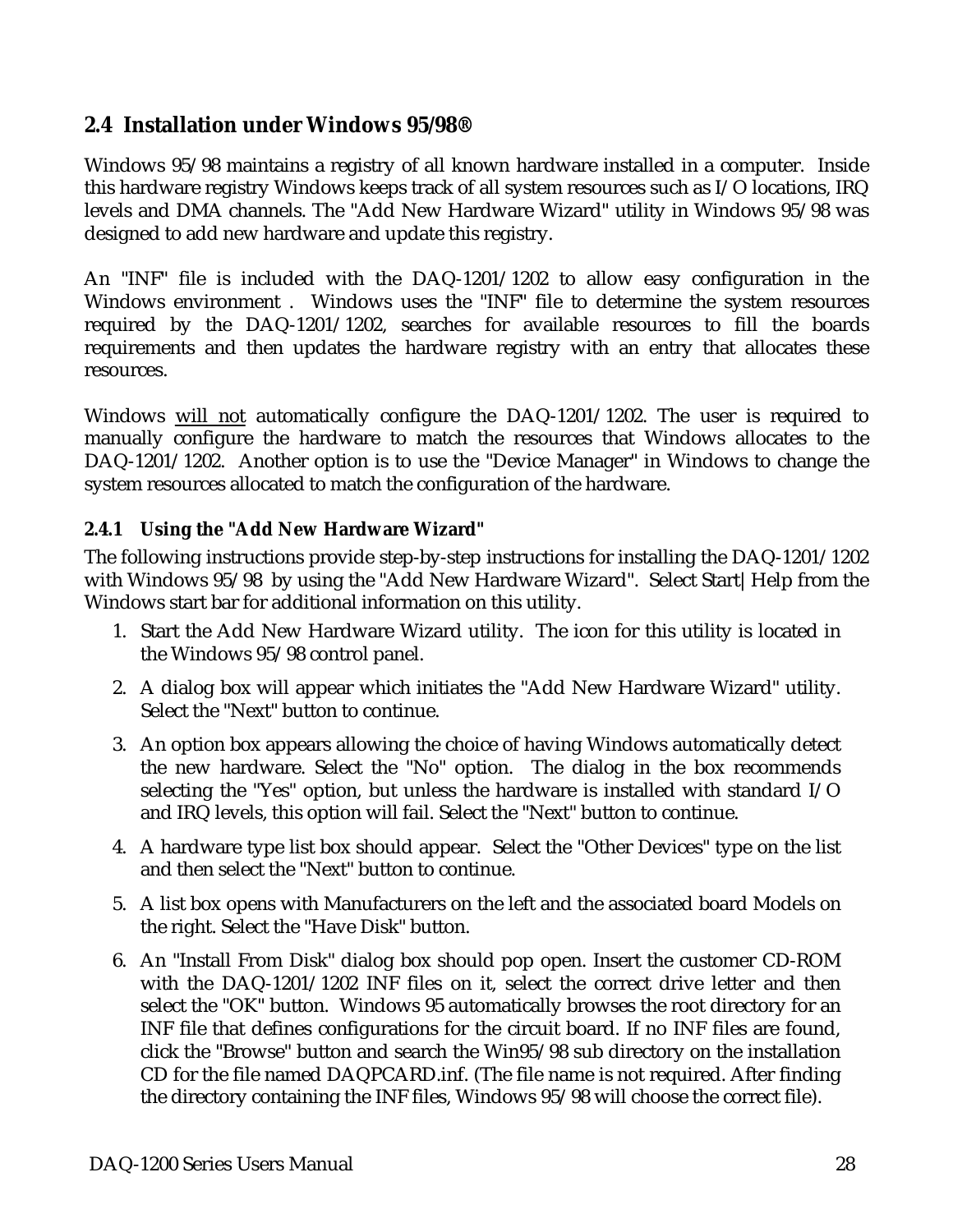- 7. Your computer should read the INF file and display a list of Omega data acquisition board models supported by Windows 95/98. Select the DAQ-1201 or DAQ-1202 model name from the list and select the "Next" button to continue.
- 8. A dialog box will appear with an unused I/O range and IRQ resources that Windows has found available in the registry. Windows has assigned these resources to the DAQ-1201/DAQ-1202. Review these settings carefully before proceeding. Either take notes of the resources being allocated to the new hardware or have Windows 95/98 print a copy. The DAQ-1201/1202 must then be manually configured to match these resources. Windows will not automatically configure the DAQ-1201/1202.
- 9. Another dialog box will open when the installation is complete. Select the "Finish" button to end the software installation.
- 10. Windows 95/98 will then instruct the user to shut down the computer and install the hardware. Select the "Yes" button to shut down the computer. When Windows 95/98 sends the "safe" message, then power down the computer.
- 11. Either manually configure the DAQ-1201/1202 to match the resources allocated by Windows or use the "Device Manager" in Windows 95/98 to change the previously allocated system resources to match your preferences (see section 2.4.2: "Changing Resources with Device Manager").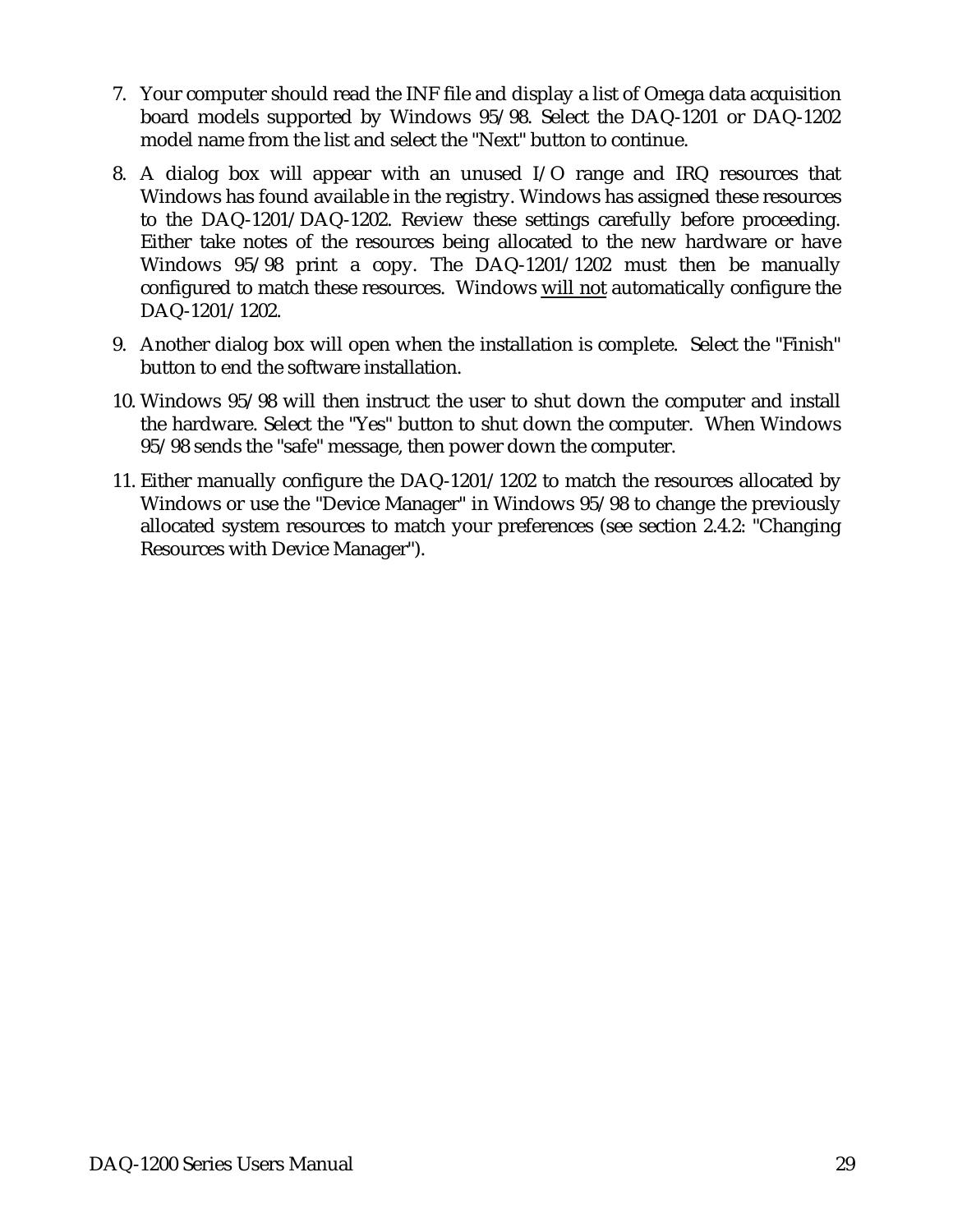#### **2.4.2 Changing Resources with Device Manager**

The following instructions provide step-by-step instructions on viewing and changing resources of the DAQ-1201/1202 in Windows 95/98 using the "Device Manager" utility. Select Start|Help from within Windows 95/98 for additional information on this utility.

- 1. Double click the "System" icon inside the Control Panel folder. This opens up the System Properties box.
- 2. Select the "Device Manager" tab located at the top of the System Properties box. This lists all hardware devices listed inside the Windows 95 registry. Additional information is available on any of these devices by clicking on the device name and then selecting the "Properties" button.
- 3. Double click the device group "Data\_Acquisition". The DAQ-1201/1202 model name should appear on the list of hardware.
- 4. Double click the DAQ-1201/1202 model name and a properties box should open.
- 5. Click the "Resources" tab located along the top of the properties box. Confirm Windows has allocated resources for the DAQ-1201/1202 that match the board's hardware configuration. To modify any of the resource settings select the resource name and click the "Change Setting" button. Select "Cancel" to exit without making changes.
- 6. When the "Change Settings" button is selected, an "Edit Resource" window will open. Inside this window, click on the up/down arrows to the right of the resource value. This scrolls through all of the allowable resources for your hardware. Note the Conflict Information at the bottom of the window. Do not select a resource that causes a conflict with any other installed hardware. Select "OK" to save your changes or "Cancel" to abort changes.
- 7. You are required to manually configure the DAQ-1201/1202 to match the resources allocated by Windows 95/98.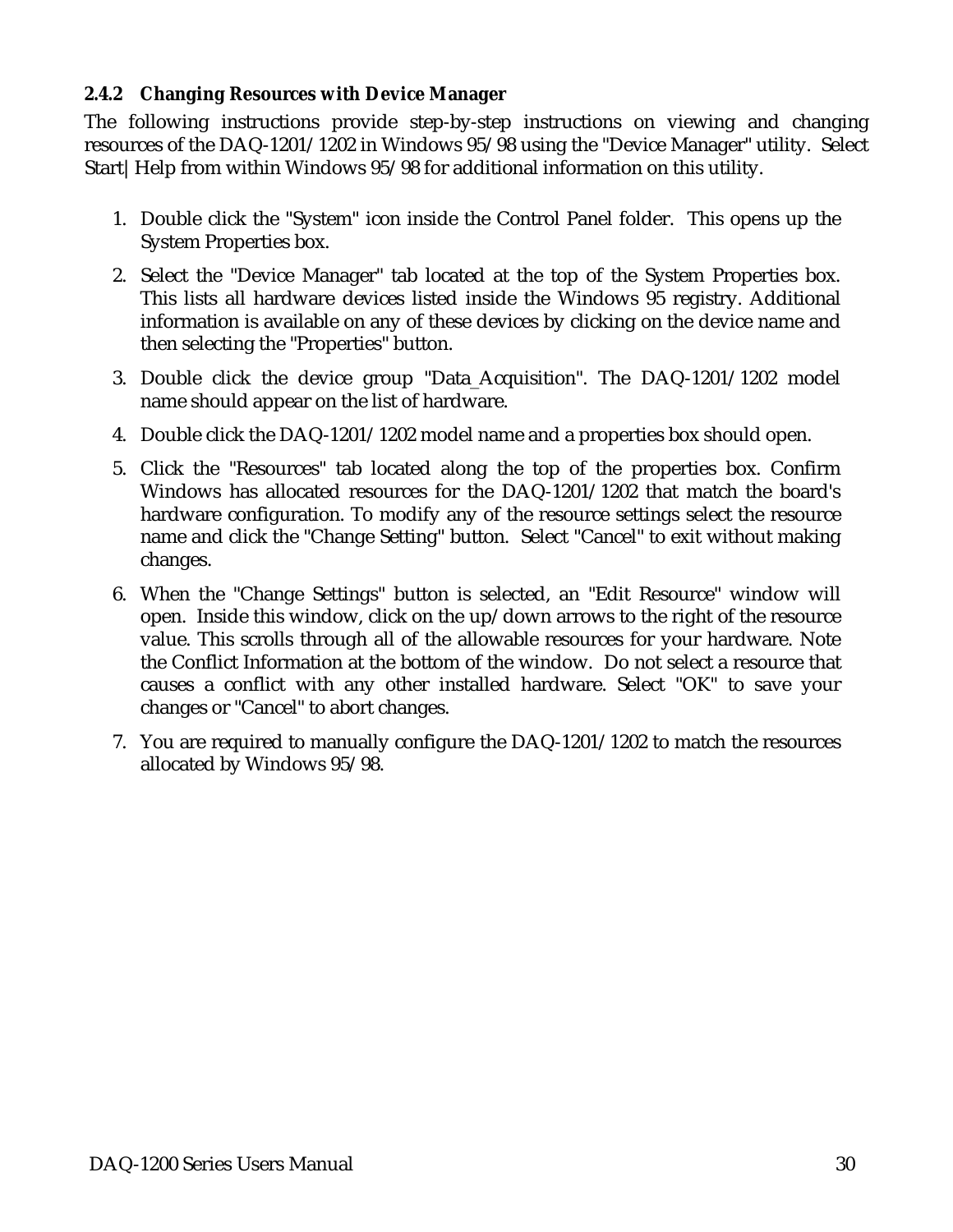## <span id="page-30-0"></span>**3 Field Wiring**

Before completing any installation or connection, ensure power is not applied to the computer or external circuits. Install the DAQ-1201/1202 as directed by the procedures in Chapter 2: Hardware Configuration and Initial Setup. The main I/O D37 connector on back of the PC contains all the analog input and output signal pins. The auxiliary connector is used for digital I/O connection. Both connectors and Omega cables are Keithley MetroByte<sup>TM</sup> DAS-1600 compatible.

#### **3.1 I/O Terminal Connection**

The user can connect either one or both I/O connectors on the DAQ-1201/1202 to the external UIO-37 screw terminal block shown in Figure 3-1. The UIO-37 has 37 numbered screw terminals that correspond one to one to the pins on both the main I/O and auxiliary D37 connectors on the DAQ-1201/1202. The UIO-37 provides a convenient connection for external wiring and is available with either a male or female D37 connector. Wire gage 16 through 28 is recommended for screw terminal connections.



Figure 3-1. UIO-37 Screw Terminal Block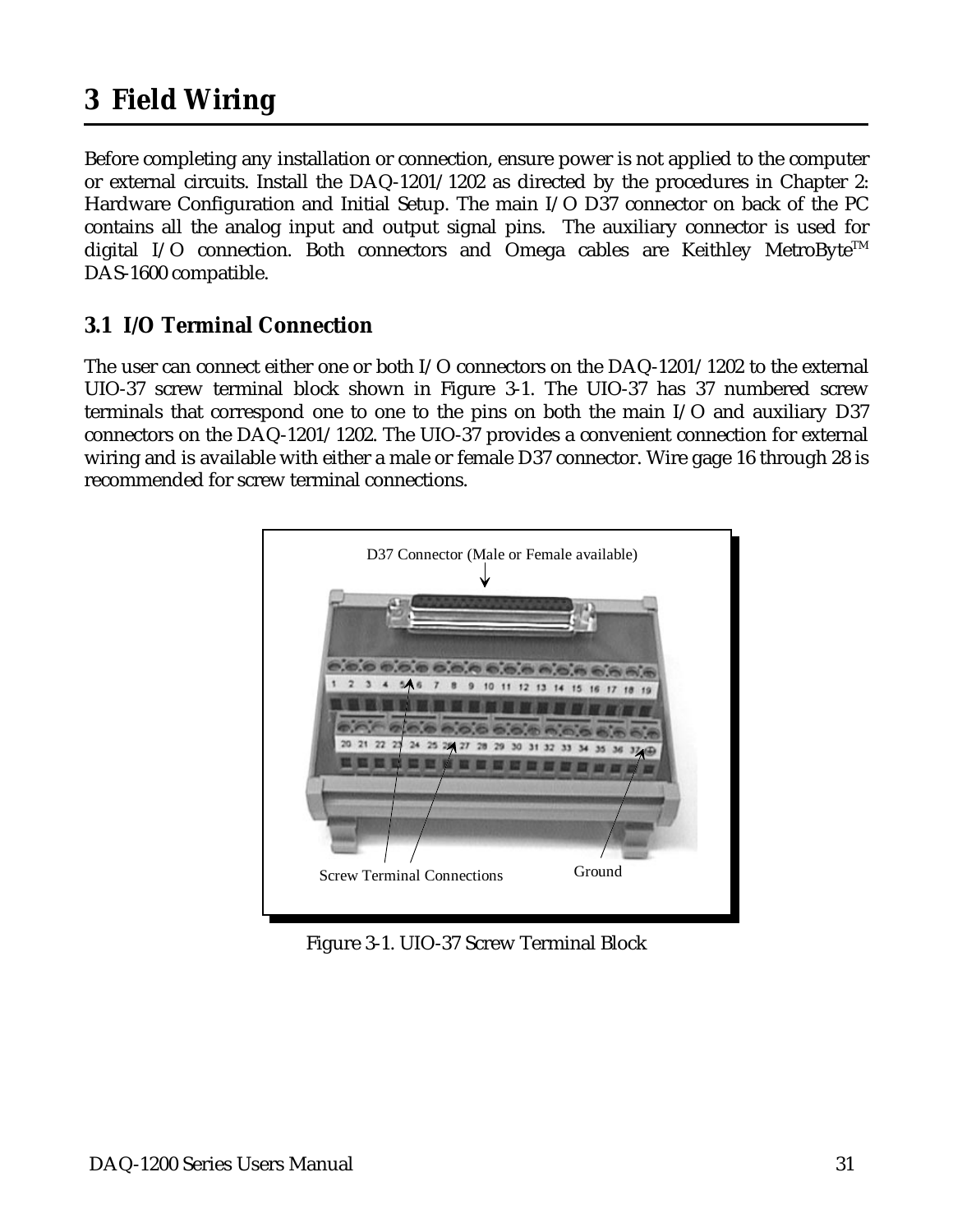The UIO-37 is connected to the PC using the Omega CP-DAQ D37 female to male 3 foot cable as shown in Figure 3-2. The CP-DAQ cable male end connects to the UIO-37 female D37 connector and the female end connects to the main I/O and auxiliary connectors on the DAQ-1201/1202.



Figure 3-2. Connection of UIO-37 Terminal Blocks to DAQ-1200 Series Connectors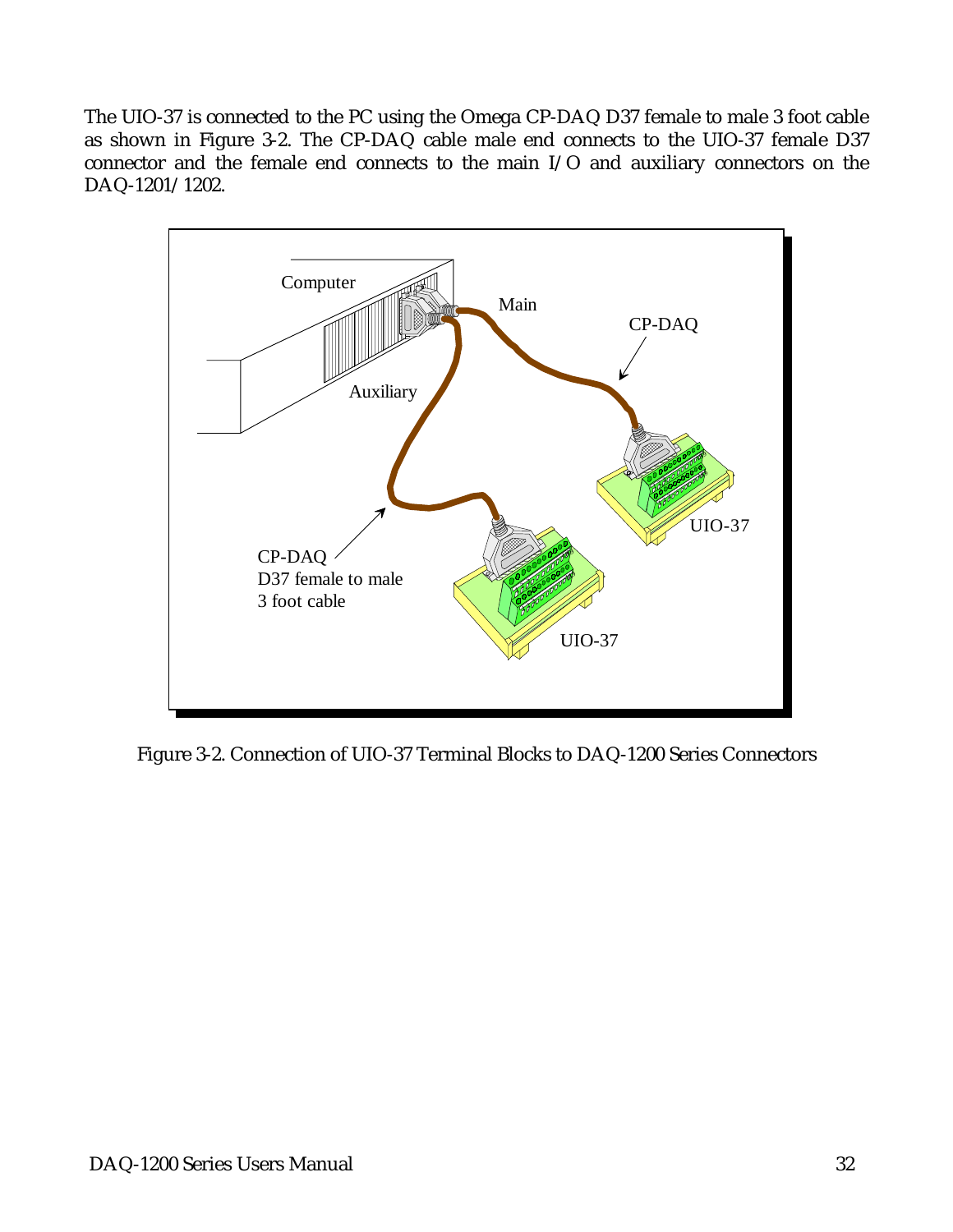#### **3.2 Analog Input Field Wiring**

#### **3.2.1 Single Ended Input**

The analog input signals can have either single ended or differential inputs. Figure 3-3 illustrates field wiring for single ended inputs. There are 16 single ended channels available. Main I/O D37 connector inputs +CH0 through +CH7 correspond to channels 0 through 7 respectively. Inputs -CH0 through -CH7 correspond to channels 8 through 15 respectively. Single ended signals usually consist of a positive input signal wire (+) and a negative input signal wire (-) . Connect the (+) wire to the desired input channel terminal and the (-) wire to the UIO-37 analog ground terminals 19 and 29.

If a high electrical noise environment exists, individual shielded wiring is recommended. Keep the signal lines as far from the power line as possible and never bundle signal cables and high current or voltage cables in the same harness. High electric field intensity may deteriorate or interfere with the signal being measured.



Figure 3-3. Single-Ended Analog Input Field Wiring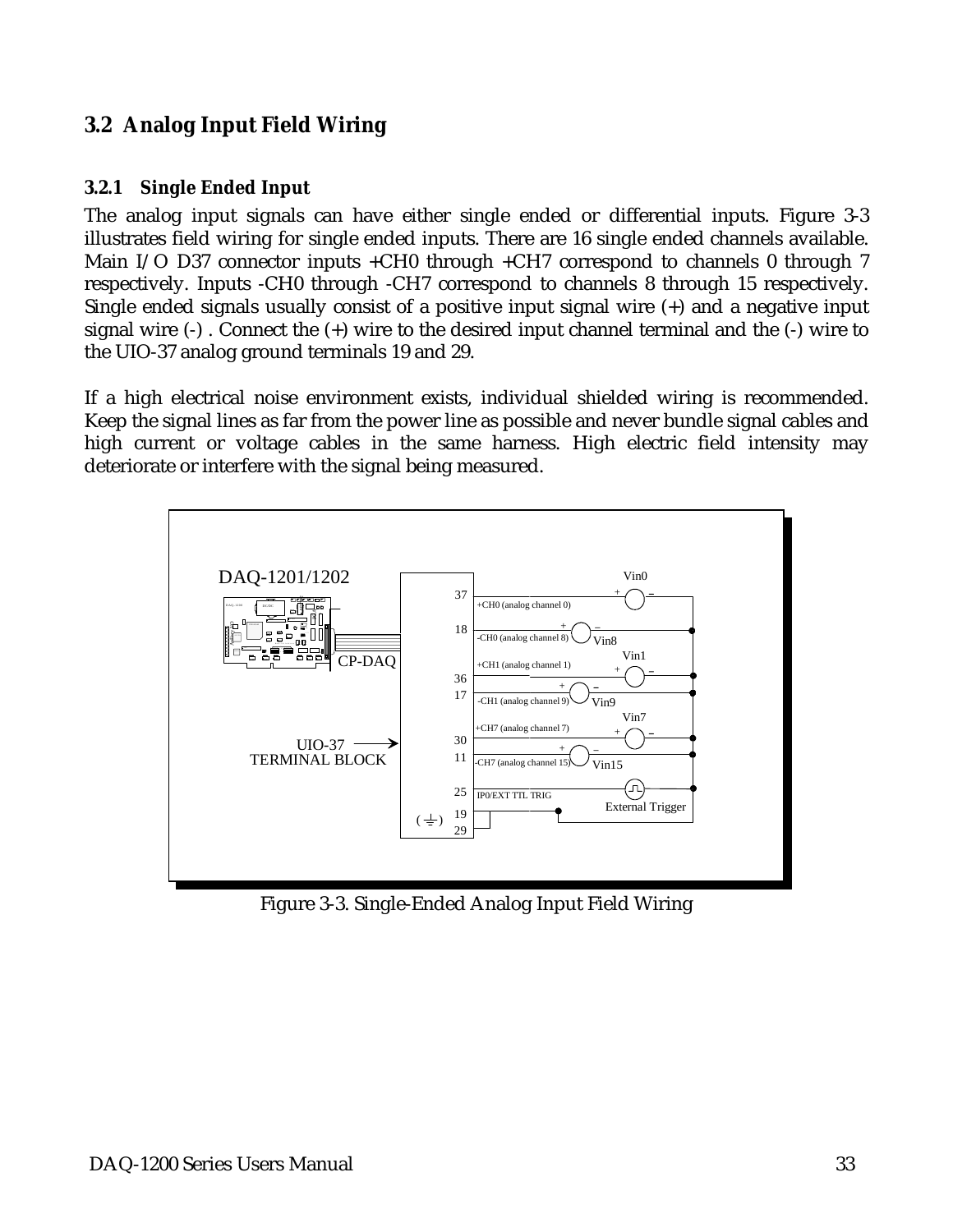#### **3.2.2 Differential Input**

Differential input signals normally have three wire connections: (+) signal input, (-) signal input and a ground connection. Figure 3-4 illustrates differential input field wiring. Connect the (+) input to +CHx and the (-) input to the corresponding -CHx terminal on the UIO-37. The ground wires can be tied together and connected to the UIO-37 analog ground at terminals 19 and 29. The advantage of differential input wiring is that noise picked up along the input signal lines will be canceled out at the instrumentation amplifier on the DAQ-1201/1202 and only the pure signal will remain at the input to the A/D converter. For noise levels greater than 1 or 2 LSB, differential configuration will definitely improve the accuracy of the input signal.

Sensors with only two input wires, (no ground wire), can still be connected for differential operation. Connect the signal input wires as described above and omit the ground connection.



Figure 3-4. Differential Analog Input Field Wiring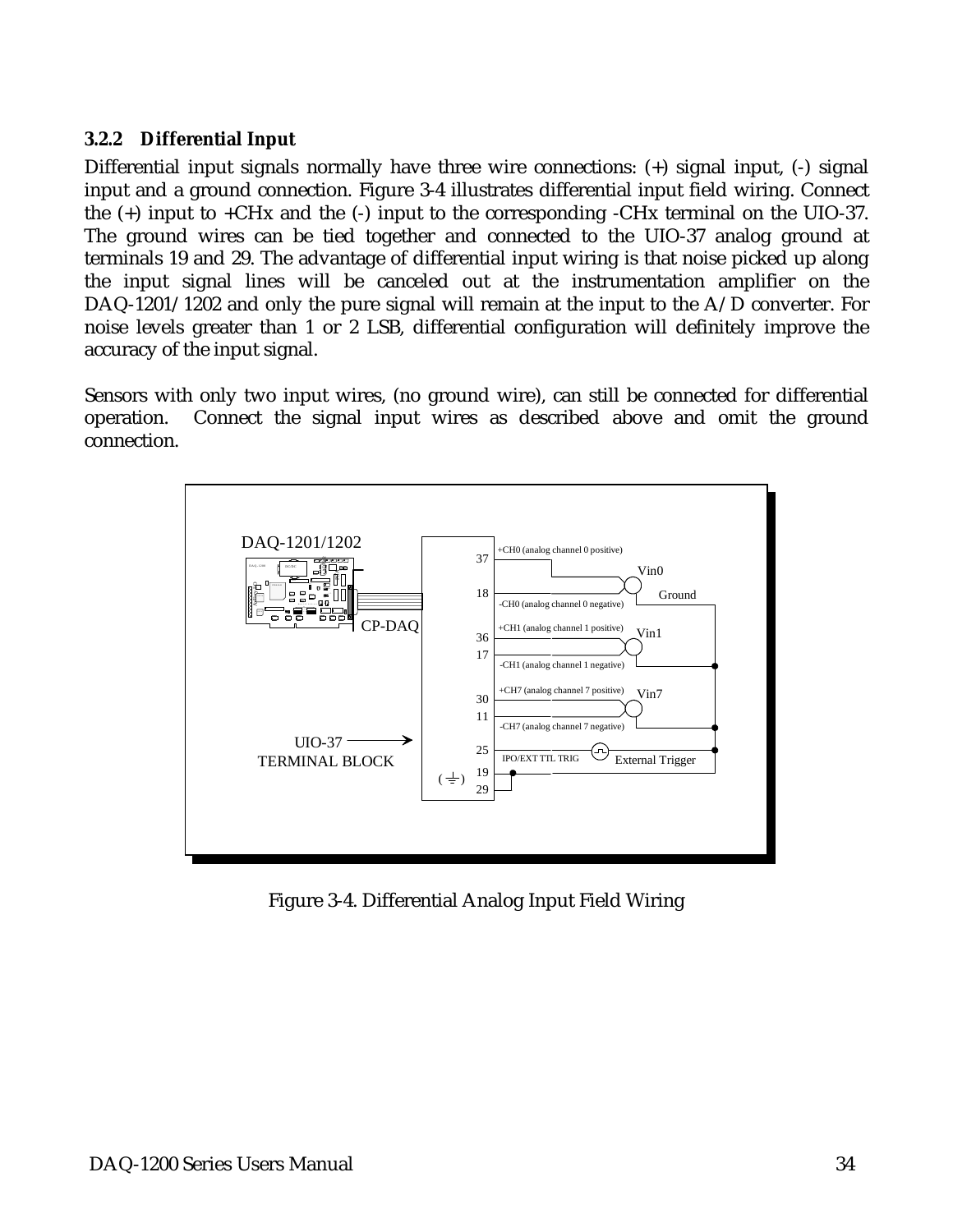#### **3.3 Analog Output Field Wiring**

Typical analog output field wiring is shown in Figure 3-5. In this case, two shielded conductor cables are recommended. The positive output is connected to the UIO-37 terminal block at terminal 9 for DA0 and terminal 27 for DA1. The negative output is connected to analog ground at terminals 19 and 29. The D/A output requires either an internal or external reference. For the internal reference configuration, no connection is required at terminals 10 and 26 for DA0/DA1 reference inputs. If the external reference configuration is used, then an external reference voltage must be applied to the UIO-37 terminal block at terminal 10 for DA0 and terminal 26 for DA1. The external reference voltage can be either fixed or a varying timing signal. Since the DAQ-1201/1202 uses a multiplying DAC, the output voltage is the result of multiplying the D/A output by the reference voltage input. If the reference voltage is fixed (non time varying), then the reference voltage only affects the magnitude of the output voltage. If the reference signal is time varying, then the D/A output signal can become an amplitude modulated signal.



Figure 3-5. Analog Output Field Wiring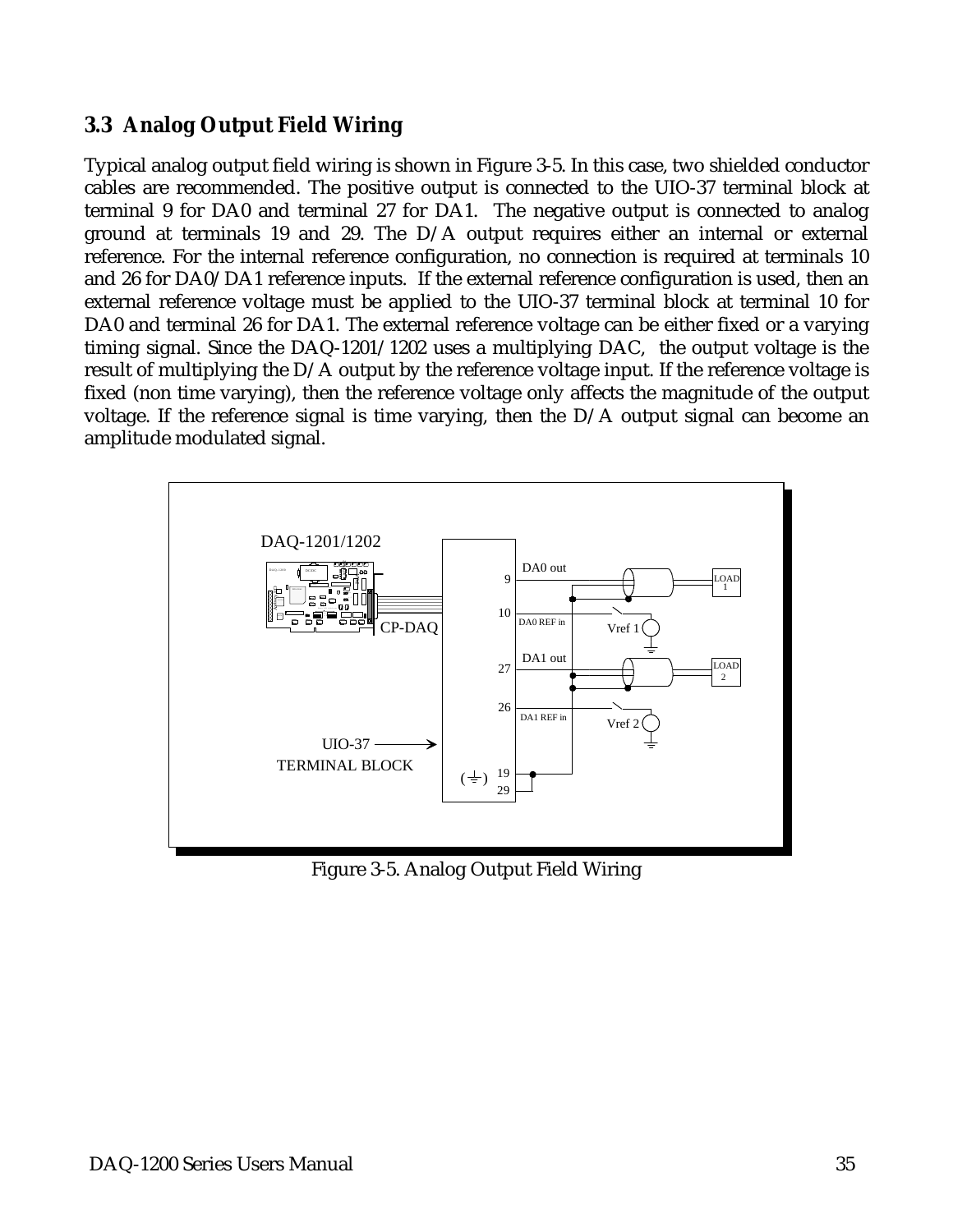#### **3.4 Timer/Counter Field Wiring**

The DAQ-1201/1202 has three 16-bit counter/timers. Timer1 and timer2 are used to generate the pacer clock for the  $A/D$  function. Timer0 is available for the user and becomes a timer if the input clock is connected to the internal 10 MHz clock. (For configuration information refer to Chapter 2, section 2.3.4: Timer0 Internal/External Clock Selection). The output of this timer is pin 2 on the main I/O connector, (UIO-37 terminal 2). The frequency of this output signal will depend on how the counter is programmed. A gate signal at pin 24 (main I/O) controls the output signal. When the gate is opened, the output at pin 2 becomes active. When the gate is closed or connected to ground, the output becomes 0.

When the DAQ-1201/1202 is configured for external clock, then the timer0 output changes to a 16 bit counter function. The counter can be used to count pulses and the results can be read by the software. The signal to be counted is connected at pin 21 and the counter can be enabled or disabled by controlling the gate signal at pin 24. If the switch is open, the counter is enabled and any pulses present at pin 21 will be counted. If the switch is closed, the counter is disabled. When the counter overflows, a pulse will be generated at terminal 2 at the output clock. Figure 3-6 illustrates timer0 field wiring.



Figure 3-6. Timer/Counter Field Wiring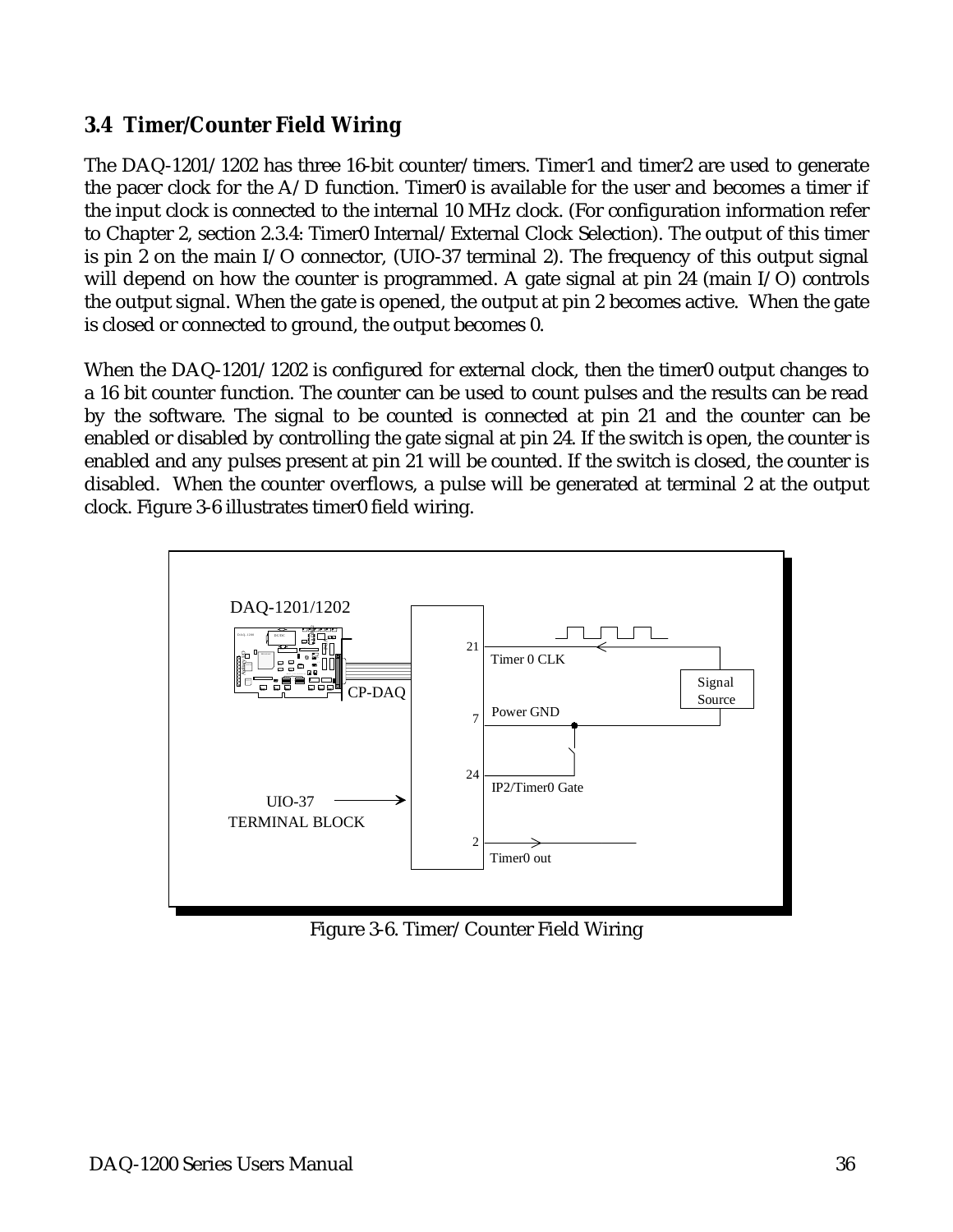#### <span id="page-36-0"></span>**4.1 Signal Flow**

The DAQ-1201/1202 signal flow block diagram is shown in Figure 4-1. The heart of the circuit is the Field Programmable Gate Array (FPGA). This FPGA controls the timing required for A/D conversion, D/A output and digital I/O. There is a common bus on the board which carries the binary data generated by  $A/D$  conversion and binary data sent to the  $D/A$ converter. The data coming in from the digital input port or going out to the digital output port also passes through the common bus. The common bus is separated from the ISA bus by a 16-bit data bus buffer.



Figure 4-1. DAQ-1201/1202 Signal Flow Block Diagram

The FPGA sends out the necessary information to select the multiplexer, the gain of each channel and sampling rate. The CPU sends the appropriate data to the registers residing inside FPGA. When these settings are complete, the input signal comes through the analog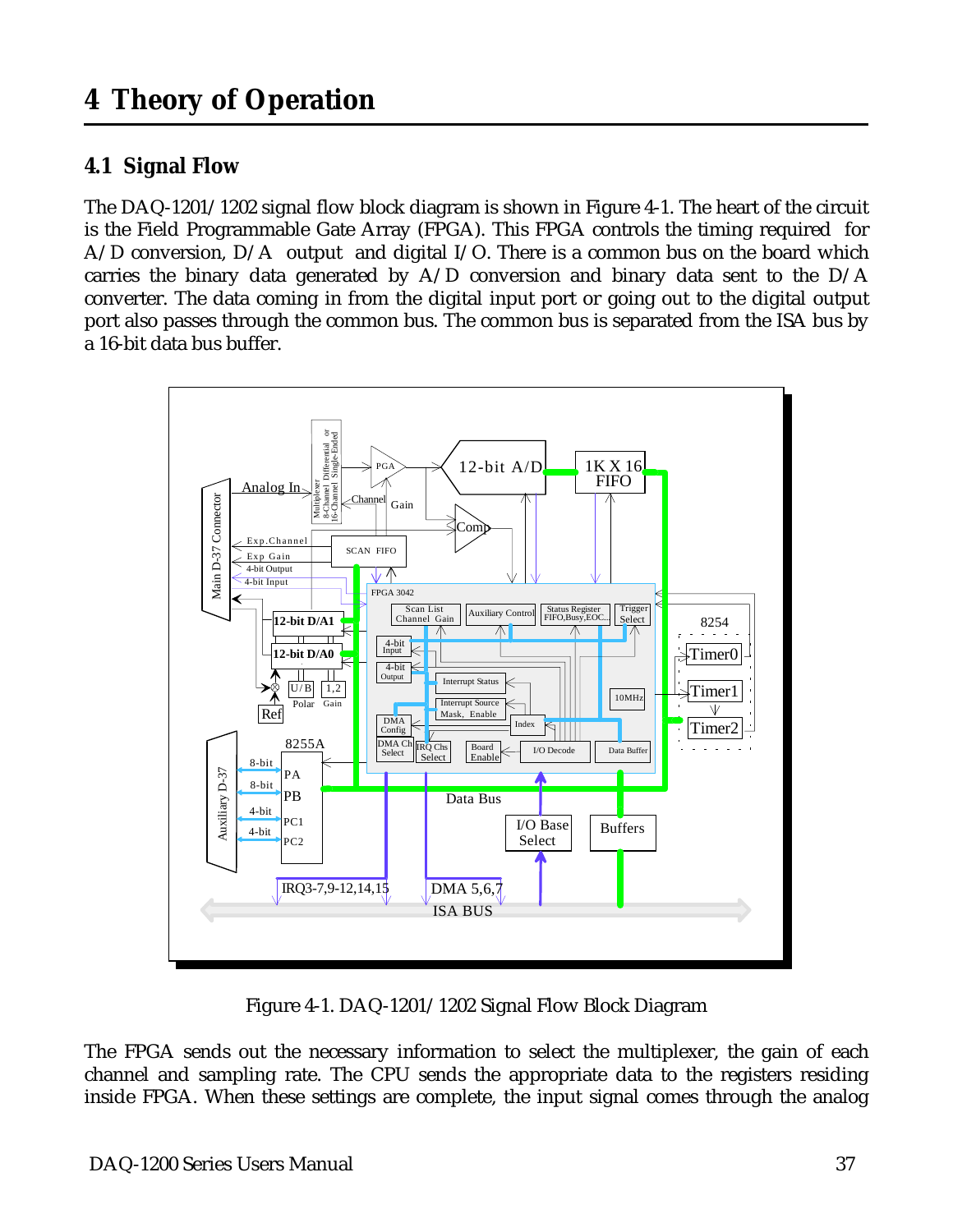multiplexer and to the A/D converter via the Programmable Gain Amplifier (PGA). The A/D converter initiates conversion upon commands from the FPGA.

The output of the  $A/D$  converter is 12-bit binary data and is in 2s complement format. The stream of the A/D output is fed into a 1K X 16 FIFO (First in First Out) and the CPU then reads the data. The CPU can read data after each A/D conversion, after the FIFO is half full and all at once using the "MOVE STRING" operation. Since the end of A/D conversion, FIFO half full, FIFO full and FIFO empty can generate interrupts to the processor, efficient data acquisition can be achieved without using polling techniques. The FIFO is located at Base +0 address and any read from this location will yield 16-bit data to the CPU. This 16-bit data, which is right justified, will have the upper four bits either 0 or 1 depending on whether it is positive or negative. The data FIFO should always be emptied prior to data acquisition. When the FIFO is emptied by the host, the empty flag is set to "1". If there are one or more samples left in the data FIFO, the empty flag is set to "0".

Commencement of A/D conversion is initiated by a trigger from the FPGA. The trigger source can be a software trigger or an external trigger. The software trigger is generated by writing an output command to Index register 2, (refer to Chapter 5: Address Map). Each time a trigger occurs, conversion is initiated and data is acquired. One trigger that stimulates one A/D conversion is referred to as single trigger mode. In continuous mode, the system continuously performs A/D conversions at a specified rate once it is triggered. This rate is referred to as sampling rate. The sampling rate is derived by cascading timer1 and timer2 together with a 10MHz clock connected to the input of timer1. The sampling rate is a maximum of 400 kHz.

If the analog signal is coming from a single channel, then the analog multiplexer is fixed. All converted digitized data will belong to a single analog signal. To observe several channels almost simultaneously, the scan operation must be performed. Scan operation requires specifying the sequences of channel scanning by writing words into the scan FIFO. The words consist of a high byte and low byte and contain channel-gain information for the 16 on board channels and the external expanded channels. Bit 7 of the high byte is registered as logic one for the beginning channel and is zero for the remaining channels. The sequence of scanning can be random and up to 512 channels can be programmed. If no expanded channels are used, then all bits of the low byte will be zero. When the scan sequence convenes, the first channel and it's gain information are read directly from the first location of the scan FIFO. The trigger signal starts A/D sampling and then signals the scan FIFO to switch the multiplexer to the next channel. While waiting for A/D conversion to finish, the next selected analog signal is settling down at the instrumentation amplifier. When the End Of Conversion pulse (EOC) appears indicating A/D conversion is completed, the converted data is written into the data FIFO. The  $A/D$  will start again every 2.7 $\mu$ s The same process repeats until the end of the channel scan list is reached. The end of the channel scan list is detected by bit 7 of the high byte in the scan FIFO (logic 1). In single trigger mode, the FPGA will scan once and stop. In continuous mode, the FPGA scans from the start channel to the end channel and then waits for the next sampling clock. Sampled data is sequentially stored in the data FIFO and read by the processor. Data for each channel must be sorted out in continuous mode operation.

D/A operation is performed by sending 12-bit data through the data buffer to the selected D/A channel. The strobe signal necessary for latching the 12-bit data to the register inside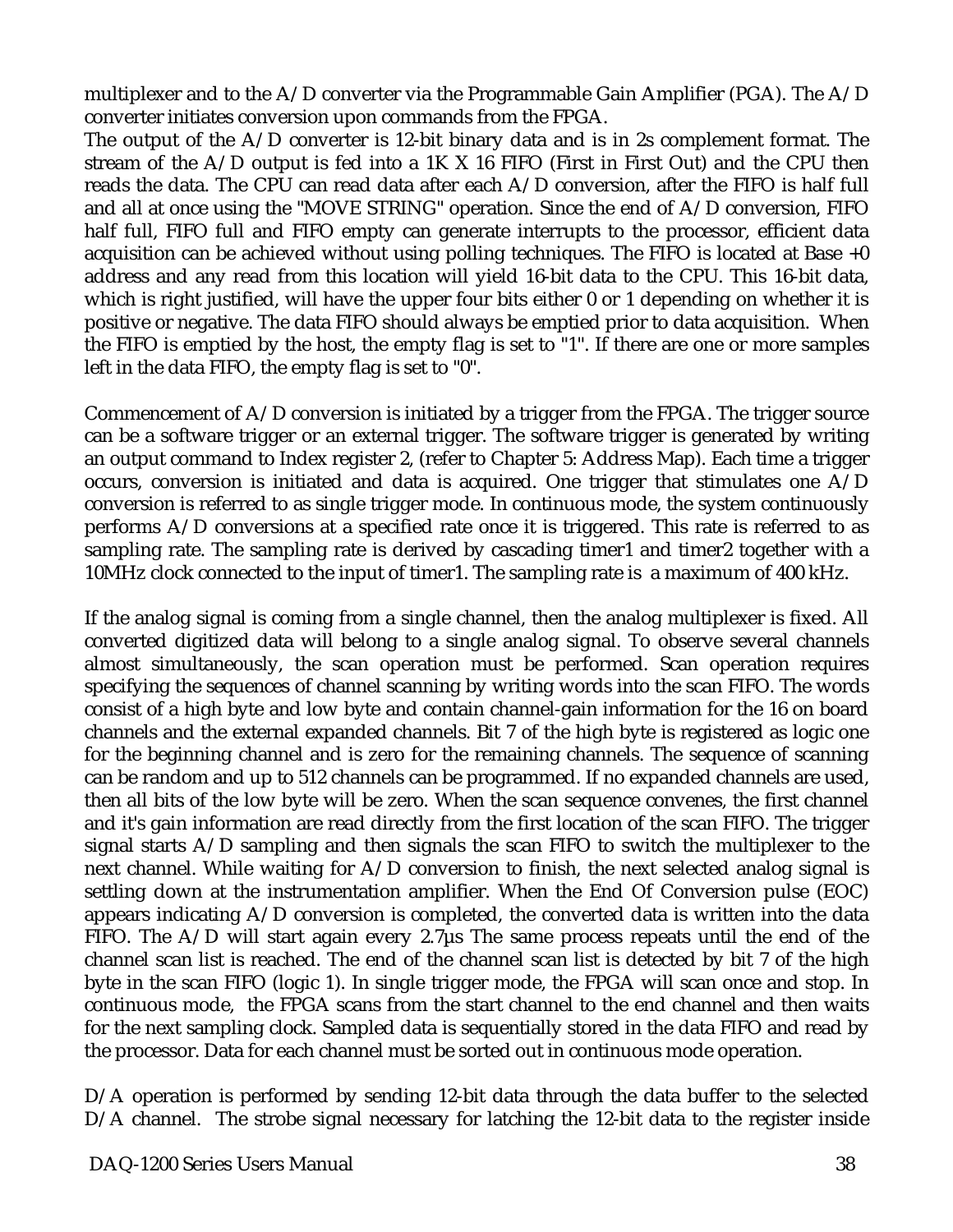D/A converter is generated by FPGA. The data sent to Base +8 goes to channel 0 and the data sent to Base +A goes to channel 1.

#### **4.2 Analog Input**

The DAQ-1201/1202 provides 16 channels single ended or 8 differential analog input channels. The choice of single ended or differential input is software selectable. Selecting one of the 16 channels for A/D conversion utilizes the DAQ-1201/1202 input multiplexer. The multiplexer has input over-voltage protection circuit which protects the analog input circuit when transient voltage occurs. The output of the multiplexer is connected to the PGA which is configurable for gains of 1, 10, 100 or 1000 for the DAQ-1201 and gains of 1, 2, 4 or 8 for the DAQ-1202. The maximum voltage output of the PGA is limited to  $\pm 10V$ . The maximum analog input range at the multiplexer is also  $\pm 10V$ , therefore various gains can be selected to optimize the accuracy of the input signal for data conversion. For instance, if the input signal falls within  $\pm 40$  mV, the DAQ-1201 can be set for a gain of 100 which will yield a voltage  $\pm 4$ V at the output of PGA. If the input signal is only  $\pm$  0.625V, then a gain of 10 can be chosen to get the maximum accuracy. The output of the PGA is then connected to the sampling A/D converter (AD7892).

The sampling A/D converter has a 12-bit 2s complement binary output. The converter type is successive approximation and its conversion time is 2µs. It is strongly recommended that either single-ended or differential selection be the same for all the internal channels, e.g. all 8 channels as differential or all 16 channels as single ended. A mixed channel configuration, will cause confusion and unexpected signal errors. For expanded channels beyond the first 16, the configuration has to be single ended since the expansion cards can only be used with single ended channels.

#### **4.3 Analog Output**

The 12-bit data sent to Base +8 location by the processor will travel from the ISA bus to the internal bus and get to the latch at the D/A converter of channel 0. When the latch receives the new data, it goes through digital to analog conversion and the analog voltage corresponding to the binary value appears. Each binary value will get a corresponding analog voltage. The analog output voltage is then buffered through operation amplifier to pin 9 of the main I/O connector. The buffered amplifier is used to increase the output driving capability. Any 12-bit data sent by processor to address Base +A will terminate at the latch of D/A channel 1. The same type of buffered circuit is attached to the output of channel 1 D/A converter.

The D/A converter is a multiplying DAC which requires a reference voltage. This reference voltage is provided by a  $\pm 5V$  analog output with the buffer stage configured for a gain of 1. When the buffer stage is set to a gain of 2, the output will have a maximum of  $\pm 10V$ . Jumper configuration can enable the user to select a unipolar output. The reference voltage can also be injected from an external circuit via jumper selection and does not have to be a constant voltage. If a time varying signal is used, then multiplying this voltage with the D/A output will result in a complex signal. Not only does the analog value sent by processor change but the maximum magnitude also changes. If the reference voltage is not a time varying signal,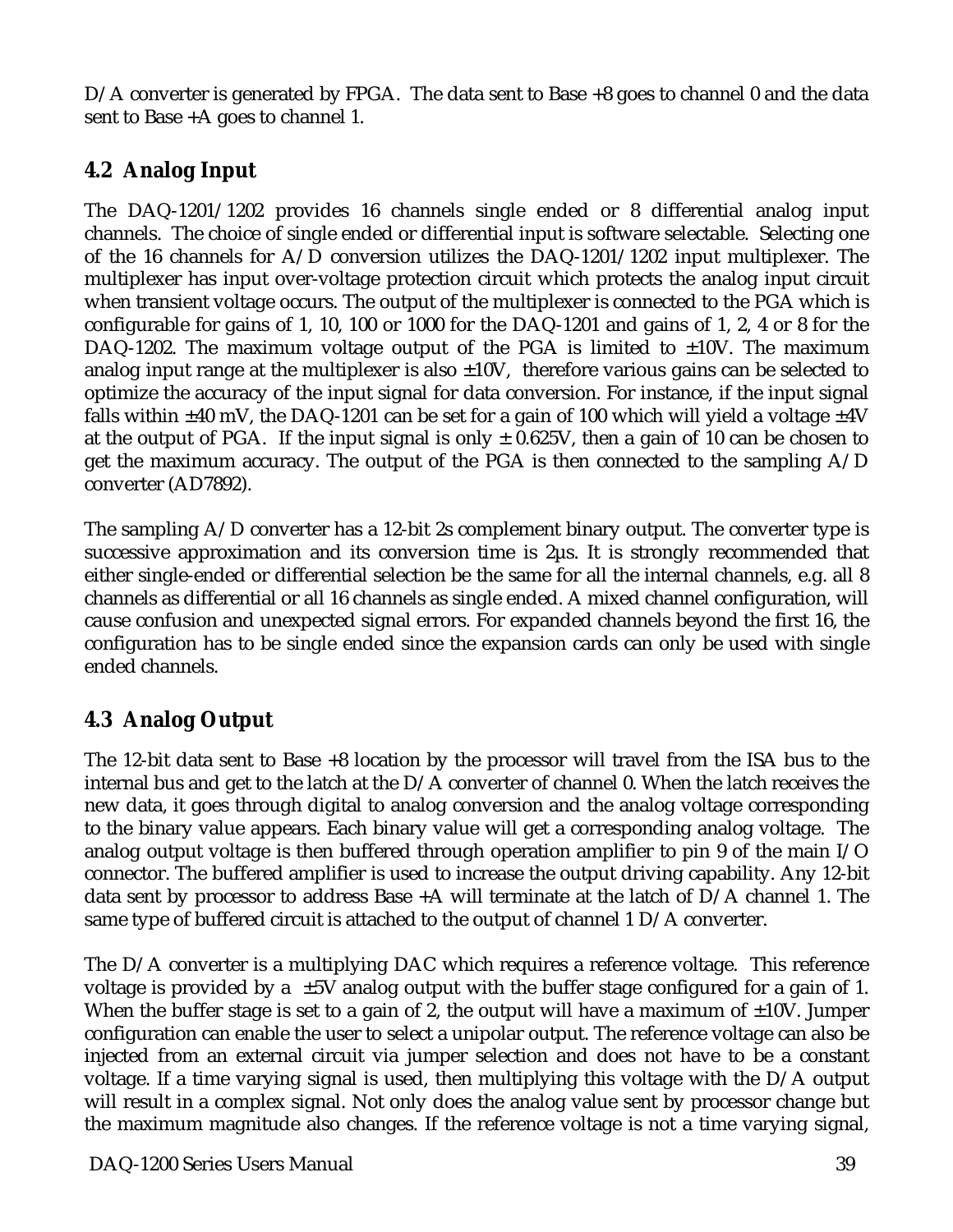then adjusting the reference voltage will only change the D/A output range. The D/A output voltage can thus be customized by feeding in the appropriate reference voltage.

#### **4.4 Digital I/O**

The digital I/O function of the DAQ-1201/1202 provides a 4-bit TTL compatible input and output. Both are accessed through the main I/O connector. Digital data flow is controlled by the FPGA. In addition to the 4 bit digital I/O, there is a 82C55 programmable peripheral interface chip on the board which supplements 24 additional digital I/O lines. The 82C55 is located at Base +C and occupies four consecutive I/O addresses. The 24 bit digital I/O is divided into three 8-bit ports and each port can be configured for either input or output. There are three modes of operation for 82C55: mode 0 for basic input/output, mode 1 for digital I/O with handshake lines and mode 2 for bi-directional data transfer. The mode is determined by the control word of the 82C55 located at Base +F. All three ports are accessed through the auxiliary D37 connector. At power up these three ports are configured as input ports but their configuration can be altered by writing a value to the control word register.

#### **4.5 Timer/Counter**

The 82C54 has three timer/counters. Timer1 and timer2 are cascaded to generate the sampling clock. Only timer 0 is available for the user. The timer/counter has a clock input, gate control input and pulse output. When the gate control signal is low, the timer/counter is disabled.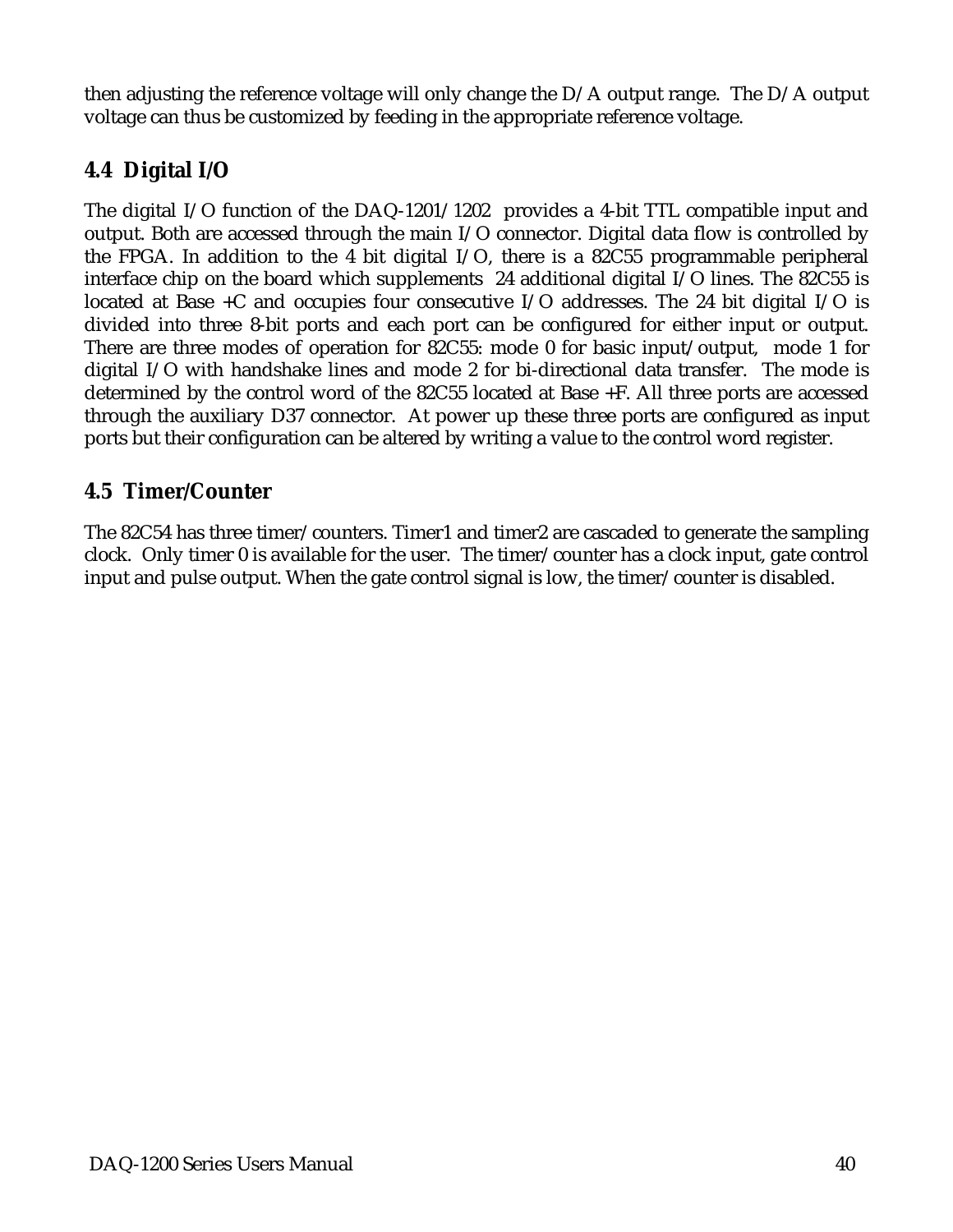## <span id="page-40-0"></span>**5 Address Map**

The address map of the DAQ-1201/1202 occupies 16 I/O locations. It starts from Base +0 and ends with Base +F. The actual addressable registers in DAQ-1201/1202 are more than 16 locations. This is done through an index register at Base +2. The contents of the index register will address to different sets of locations when writing to or reading from Base +3. The following table lists the address map for the DAQ-1201/1202.

| Base $+0, 1$  | Read 16-bit Data FIFO<br>Write 8-bit Scan FIFO<br>1st byte: Gain and Channel setting for Expansion board<br>2nd byte: Gain and Channel setting                                                                                |
|---------------|-------------------------------------------------------------------------------------------------------------------------------------------------------------------------------------------------------------------------------|
| $Base + 2$    | Read 8-bit Index Register<br>Write 8-bit Index Register                                                                                                                                                                       |
| Base $+3$     | 8-bit Read/Write<br>Index 0 Configuration register<br>Interrupt level/DMAselection register<br>1<br>Auxiliary control register<br>$\mathbf{2}$<br>$\mathbf{3}$<br>Interrupt enable register<br>82C54 counter/timer<br>$4 - 7$ |
| $Base + 4$    | 8-bit Read/Write Status register                                                                                                                                                                                              |
| $Base + 5$    | 8-bit Read only Interrupt status register                                                                                                                                                                                     |
| $Base + 6$    | 8-bit Read/Write 4-bit digital I/O and expansion control                                                                                                                                                                      |
| $Base + 7$    | Reserved                                                                                                                                                                                                                      |
| $Base + 8.9$  | 16-bit Write only D/A channel 0                                                                                                                                                                                               |
| $Base + A.B$  | 16-bit Write only D/A channel 1                                                                                                                                                                                               |
| $Base + C.F$  | 82C55 8-bit Read/Write                                                                                                                                                                                                        |
| $Base + 8000$ | Read/Write Disable/Enable DAQ-1201/1202                                                                                                                                                                                       |

Table 5-1. DAQ-1200 Series Address Map

#### **5.1 Base + 0, 1 (Data/Scan FIFO)**

Read: 16-bit data will be read from the DATA FIFO into the PC. This is a 16-bit data transfer in 2s complement format.

For positive numbers, the data format is: 00000XXX XXXXXXXX. For negative numbers, the data format is: 11111XXX XXXXXXXX.

Write: Sequentially writing 8-bit data to Base +0 stores the data in the scan FIFO. Each scan in the scan list needs two continuous bytes to specify the gain information and channels for both the main I/O connector and the expansion board. The odd byte write to the scan FIFO specifies the gain and channel for the expansion board. The even byte write to the scan FIFO specifies the first scan bit, gain and channel for the main connector.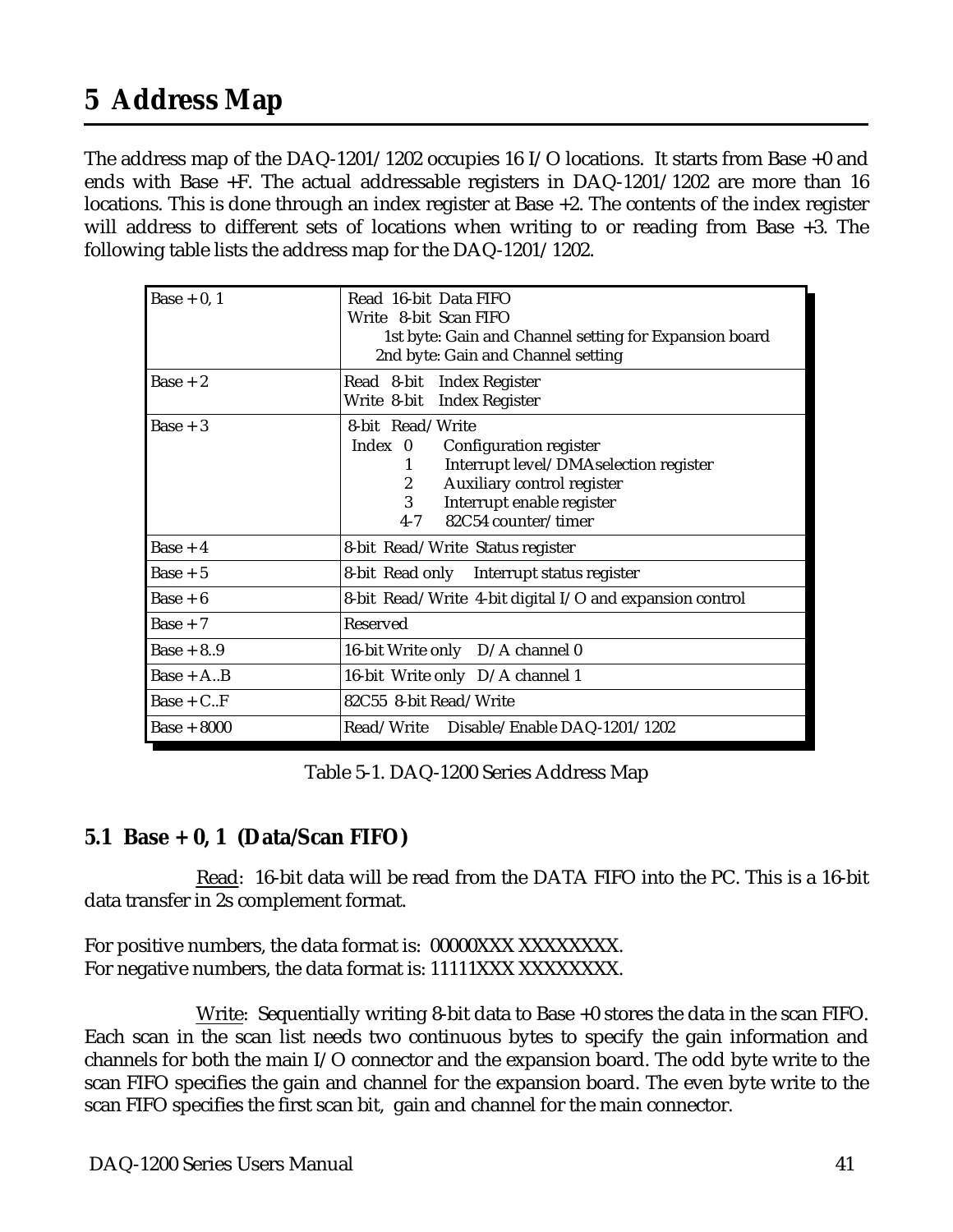Each channel has 4 different gain selections (1, 2, 4 , 8 or 1, 10, 100, 1000) and therefore two bits are required for each channel.

|             | $EG_{10}/GN_{10}$ DAQ-1201 |                |                                                                                                                                                                                                    |        | DAQ-1202         |                 |                 |                                                            |
|-------------|----------------------------|----------------|----------------------------------------------------------------------------------------------------------------------------------------------------------------------------------------------------|--------|------------------|-----------------|-----------------|------------------------------------------------------------|
|             | 00                         |                |                                                                                                                                                                                                    |        |                  |                 |                 |                                                            |
|             | 01                         |                | 10                                                                                                                                                                                                 |        | $\overline{c}$   |                 |                 |                                                            |
|             | 10                         |                | 100                                                                                                                                                                                                |        | $\boldsymbol{4}$ |                 |                 |                                                            |
|             | 11                         |                | 1000                                                                                                                                                                                               |        | 8                |                 |                 |                                                            |
| Even byte   | D7                         | D <sub>6</sub> | D <sub>5</sub>                                                                                                                                                                                     | D4     | D <sub>3</sub>   | D <sub>2</sub>  | D1              | D <sub>0</sub>                                             |
| (low byte)  | X                          | <b>SSH</b>     | EG <sub>0</sub>                                                                                                                                                                                    | $EG_1$ | EC <sub>3</sub>  | EC <sub>2</sub> | EC <sub>1</sub> | EC <sub>0</sub>                                            |
|             | SSH:                       |                | Please note the sequence of $EG_0$ and $EG_1$ .<br>and "0" for the rest of the scan list.<br>$EG_{1,0}$ : Gain selection for expansion board<br>$EC_{3,0}$ : Channel selection for expansion board |        |                  |                 |                 | Simultaneous Sample/Hold: set to "1" for the first channel |
| Odd byte    | D7                         | D <sub>6</sub> | D <sub>5</sub>                                                                                                                                                                                     | D4     | D <sub>3</sub>   | D <sub>2</sub>  | D <sub>1</sub>  | D <sub>0</sub>                                             |
| (high byte) | <b>SOS</b>                 | X              | $GN_1$                                                                                                                                                                                             | $GN_0$ | CH <sub>3</sub>  | CH <sub>2</sub> | CH <sub>1</sub> | CH <sub>0</sub>                                            |
|             |                            |                | $GN_{1,0}$ : Gain selection for main connector<br>$CH_{3.0}$ : Channel selection for main connector                                                                                                |        |                  |                 |                 |                                                            |

SOS: Start of the Scan list flag

Before programming the scan FIFO, the FIFO must be emptied using Index register 2. Programming for a single channel: write two bytes into the scan FIFO with SOS setting to logic one. The gain for both the low byte and high byte prefers to be the same to eliminate the noise.

Example: Select the analog input channel 3 with a gain of 10

 $(EG1 EG<sub>0</sub>)$  Low byte ------0001 0000 High byte----- 1010 0011

Writing 10, A3 into the scan FIFO will select channel 3 with a gain of 10. The fastest settling time for a single channel is 2.5µs (400 kHz sampling rate). When programming for multiple channels, write multiple bytes into the scan FIFO with SOS and SSH bits set to "1" for the start channel and "0" for the remaining channels. The gain for both low and high byte should be the same to eliminate noise.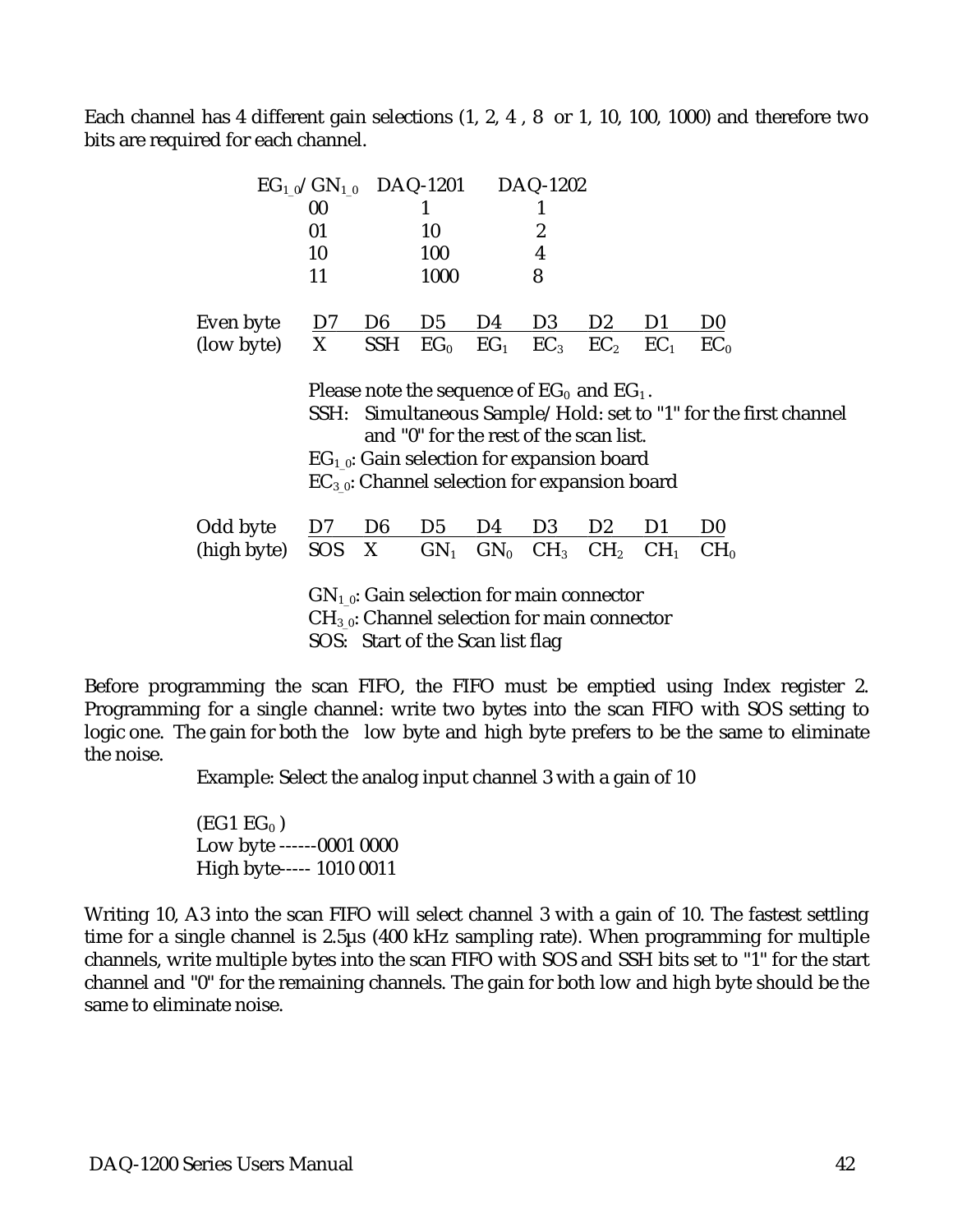Example: Scan channel 0 to 3 with the following gains:

| Gain |
|------|
| 11   |
| 10   |
| 01   |
| 00   |
|      |

The byte sequences written into the scan FIFO are:

| X          | X                       | EG <sub>0</sub> | EG <sub>1</sub> | $EC_3$ $EC_2$                      | EC <sub>1</sub> | EC <sub>0</sub> |
|------------|-------------------------|-----------------|-----------------|------------------------------------|-----------------|-----------------|
| <b>SOS</b> | X                       |                 |                 | $GN_1$ $GN_0$ $CH_3$ $CH_2$ $CH_1$ |                 | CH <sub>0</sub> |
|            |                         |                 |                 |                                    |                 |                 |
| 0111 0000  |                         |                 | 1011 0000       |                                    |                 |                 |
| 0001 0001  |                         |                 | 0010 0001       |                                    |                 |                 |
| 0010 0010  |                         |                 | 0001 0010       |                                    |                 |                 |
| 0000 0011  |                         |                 | 0000 0011       |                                    |                 |                 |
| or         |                         |                 |                 |                                    |                 |                 |
|            | 70 B0 11 21 22 12 03 03 |                 |                 |                                    |                 |                 |

The time it takes to scan from one channel to the next is 2.7µs except for the DAQ-1201 gain setting of 1000. Choosing a gain of 1000 requires a settling time of 10µs for the amplifier, therefore the scan speed must be slowed. This is accomplished by repeating the same channel 4 times in the scan FIFO to yield a speed of 10.8µs. Using the above example, (DAQ-1201 with a gain of 1000), the data written into the scan FIFO is:

> 70 B0 30 30 30 30 30 30 11 21 11 21 11 21 11 21 22 12 22 12 22 12 22 12 03 03 03 03 03 03 03 03.

#### **5.2 Base + 2 (Index Register)**

Write: 00000XXX. Writing a byte to this location sets an index in the index register. The last 3-bits represent the index number ranging from 0 through 7.

Read: 11110XXX. The last 3-bits is the index number written. Indexing operation occupies two I/O locations, first writing an index to the index register at address Base +2. If the index is 0, the next byte written to Base +3 goes to the index 0 register.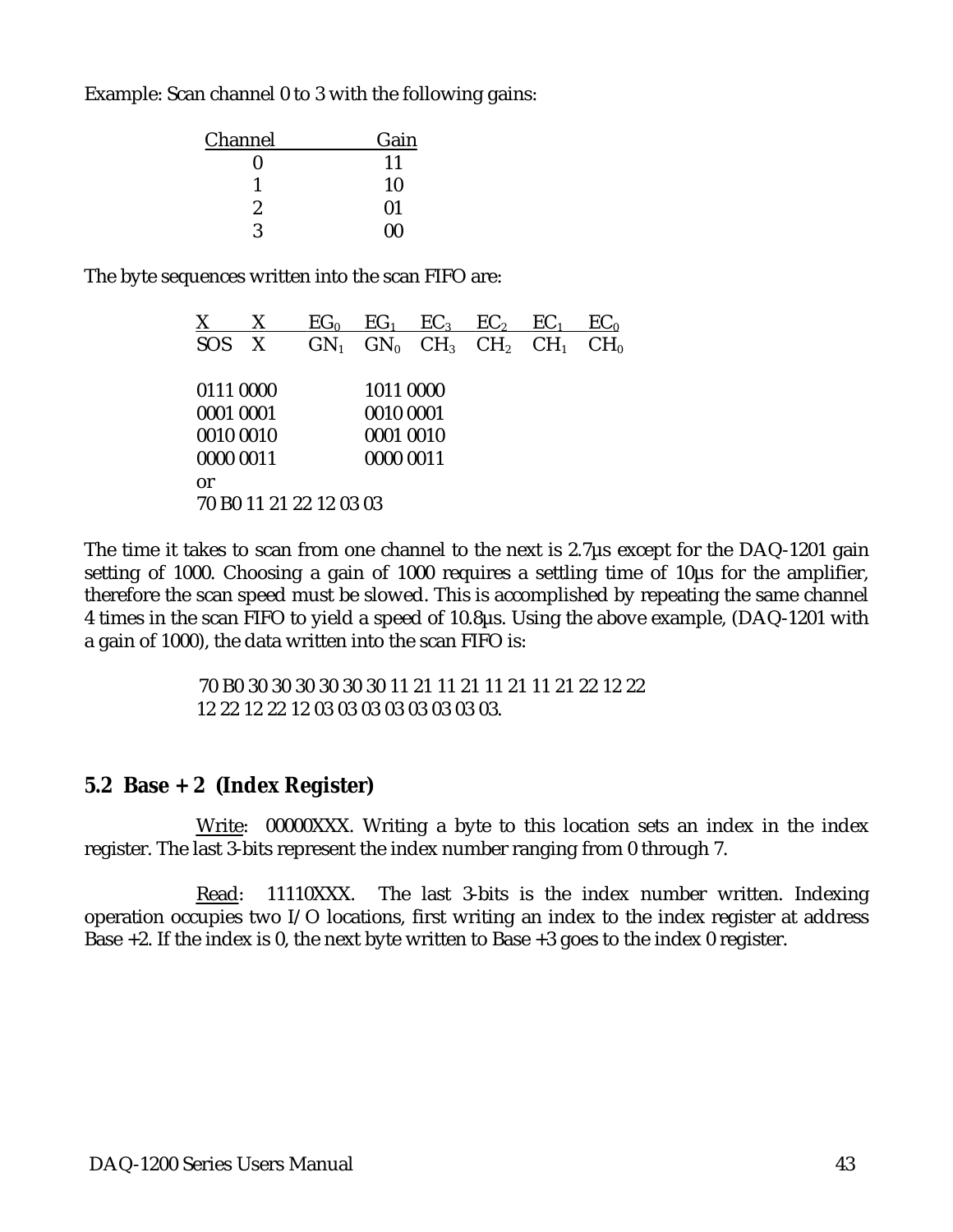#### **5.3 Base + 3 (Index Registers)**

After writing to the index register at Base  $+2$ , the next write to Base  $+3$  goes to different index registers.

Index 0 : Configuration register D7D6D5D4D3D2D1D0, WRITE/READ:

- D7: 1 -- DMA enable 0 -- DMA disable
- D6: Read: Current DMA channel Write: Multi DMA selection 1 -- multi-channel DMA 0 -- single-channel DMA
- D5: Source of DMA request 1 -- DMA source is D/A 0 -- DMA source is A/D
- D4: D/A channel selection for DMA 1 -- DMA source is for D/A channel 1 0 -- DMA source is for D/A channel 0
- D3: 1 -- digital trigger digital signal can come from IP0/external clock or from IP1/GS0/Trig (see Base +6, bit D5)
	- 0 -- analog trigger \*see example at the end of this chapter
- D2: 1 -- single trigger mode 0 -- continuous mode
- D1: 1 -- internal trigger 0 -- external trigger
- D0: 1 -- rising edge trigger 0 -- trailing edge trigger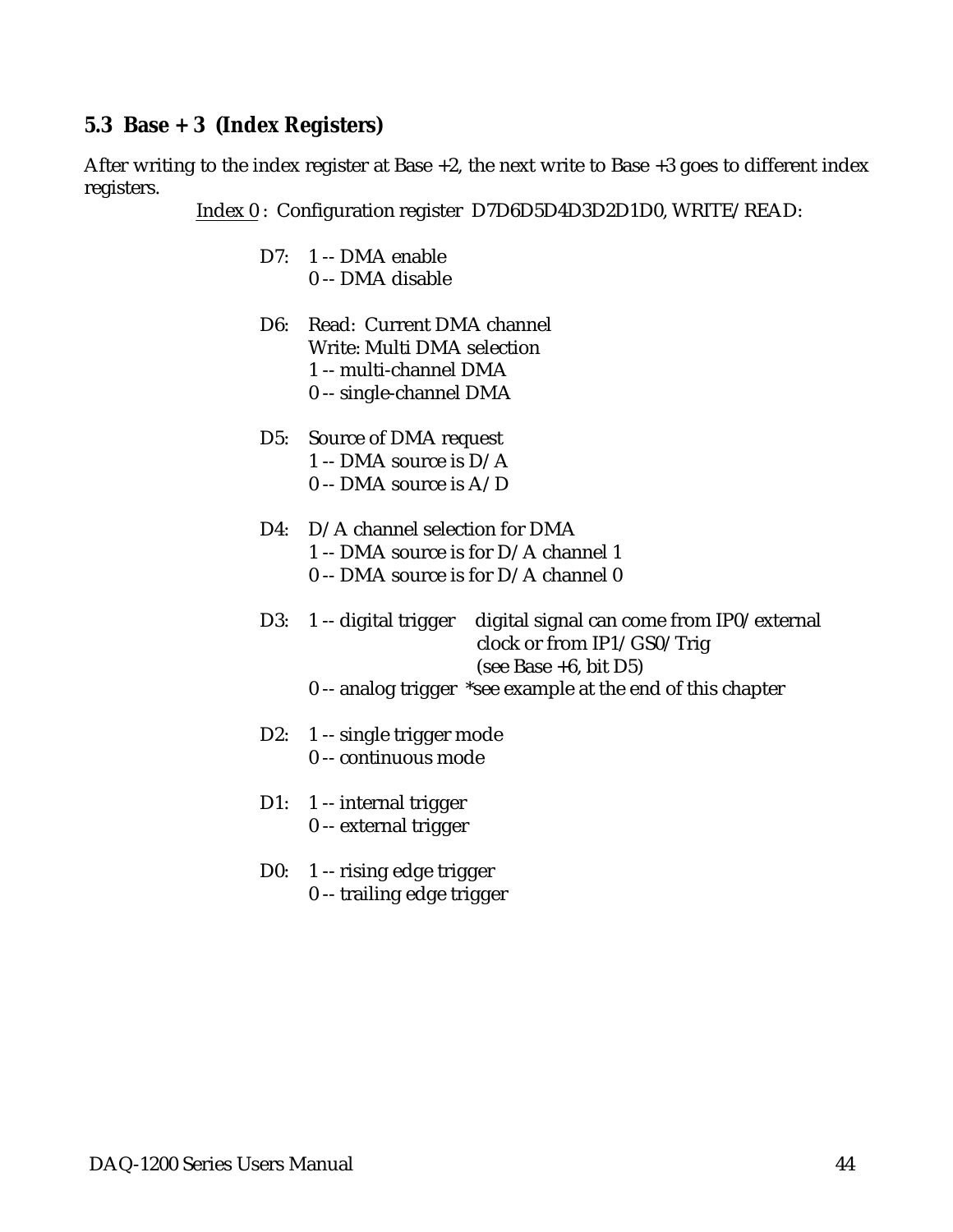Index 1: Interrupt level/DMA selection register D7D6D5D4D3D2D1D0, WRITE/READ:

| D7D6D5D4                      | <b>IRQ Level</b> |
|-------------------------------|------------------|
| 0000                          | disabled         |
| 0001                          | disabled         |
| 0010                          | disabled         |
| 0011                          | IRQ3             |
| 0100                          | IRQ4             |
| 0101                          | IRQ5             |
| 0110                          | IRQ6             |
| 0111                          | IRQ7             |
| 1000                          | disabled         |
| 1001                          | IRQ9             |
| 1010                          | IRQ10            |
| 1011                          | IRQ11            |
| 1100                          | IRQ12            |
| 1101                          | disabled         |
| 1110                          | IRQ14            |
| 1111                          | IRQ15            |
|                               |                  |
| D <sub>3</sub> D <sub>2</sub> | DMA channel A    |
| 00                            | DMA <sub>5</sub> |
| 01                            | DMA <sub>6</sub> |
| 10                            | DMA <sub>7</sub> |
| 11                            | No DMA           |
|                               |                  |
| D <sub>1</sub> D <sub>0</sub> | DMA channel B    |
| $00\,$                        | DMA <sub>5</sub> |
| 01                            | DMA <sub>6</sub> |
| 10                            | DMA <sub>7</sub> |
| 11                            | No DMA           |
|                               |                  |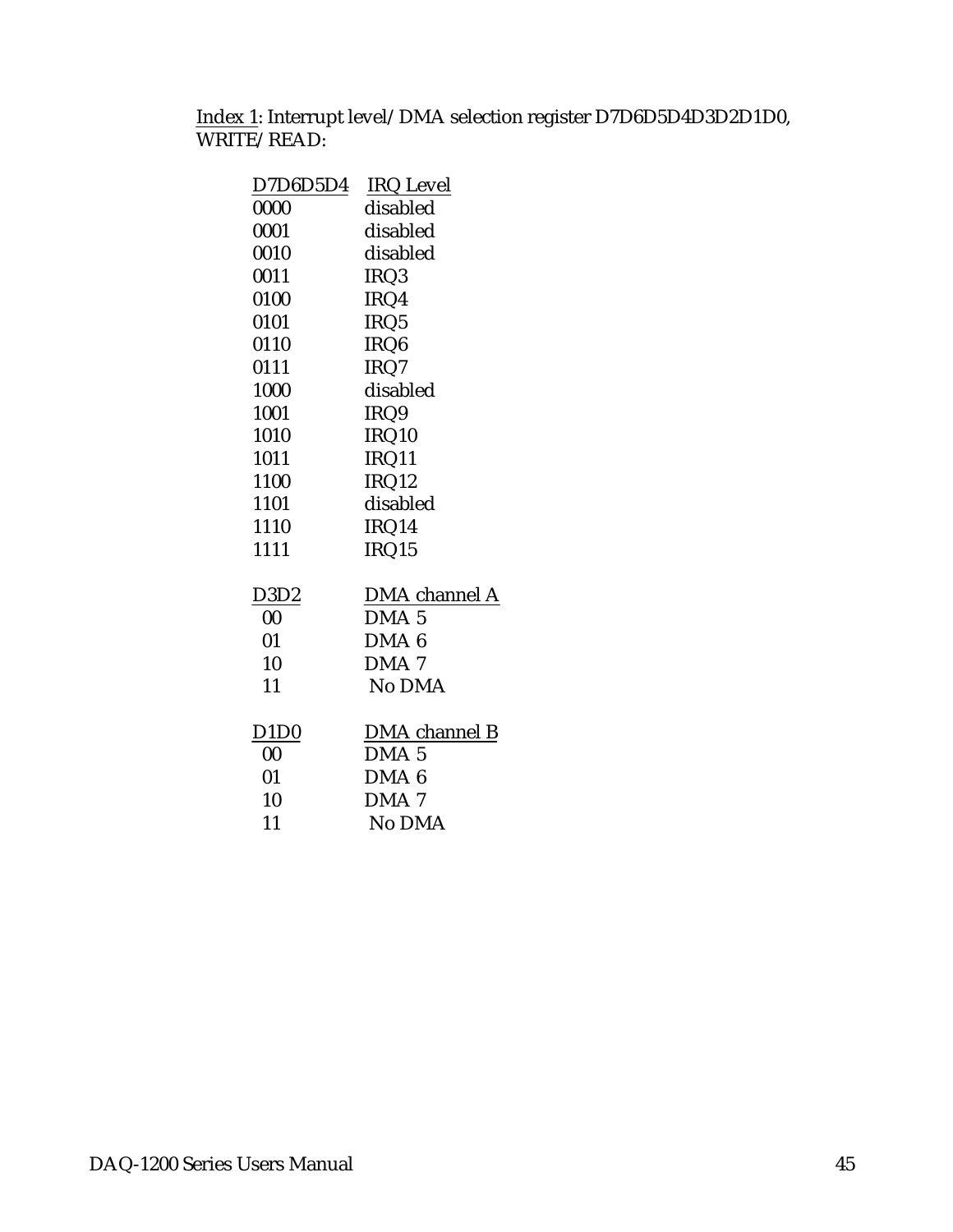Index 2: Auxiliary control register, D7D6D5D4D3D2D1D0, WRITE ONLY:

- D7: 1 -- software trigger 0 -- no software trigger
- D6: 1 -- flushing scan FIFO 0 -- no action
- D5: 1 -- flushing data FIFO-reset the FIFO pointer 0 -- no action

Note: Both the data and scan FIFOs must be flushed before applications.

D4: not used

D3: Setting this bit to "1" will stop the scan operation in continuous trigger mode. The scan function does not stop immediately when the bit is set to 1. It will continue  $A/D$  conversion until the scan sequence is completed. After ceasing operation, continuous mode is still set waiting for a trigger to occur.

D2: Setting this bit to "1" will synchronously disable DMA with next Terminal Count signal.

- D1: not used
- D0: not used

Index 3: Interrupt enable register. D7D6D5D4D3D2D1D0, WRITE/READ:

- D7: 1 -- global enable (must be 1 for any interrupt) 0 -- disable
- D6: not used
- D5: 1 -- Terminal Count (TC) enable 0 -- disable
- D4: 1 -- Timer0/Counter0 interrupt enable 0 -- disable
- D3: 1 -- external trigger interrupt enable 0 -- disable
- D2: 1 -- FIFO full interrupt enable 0 -- disable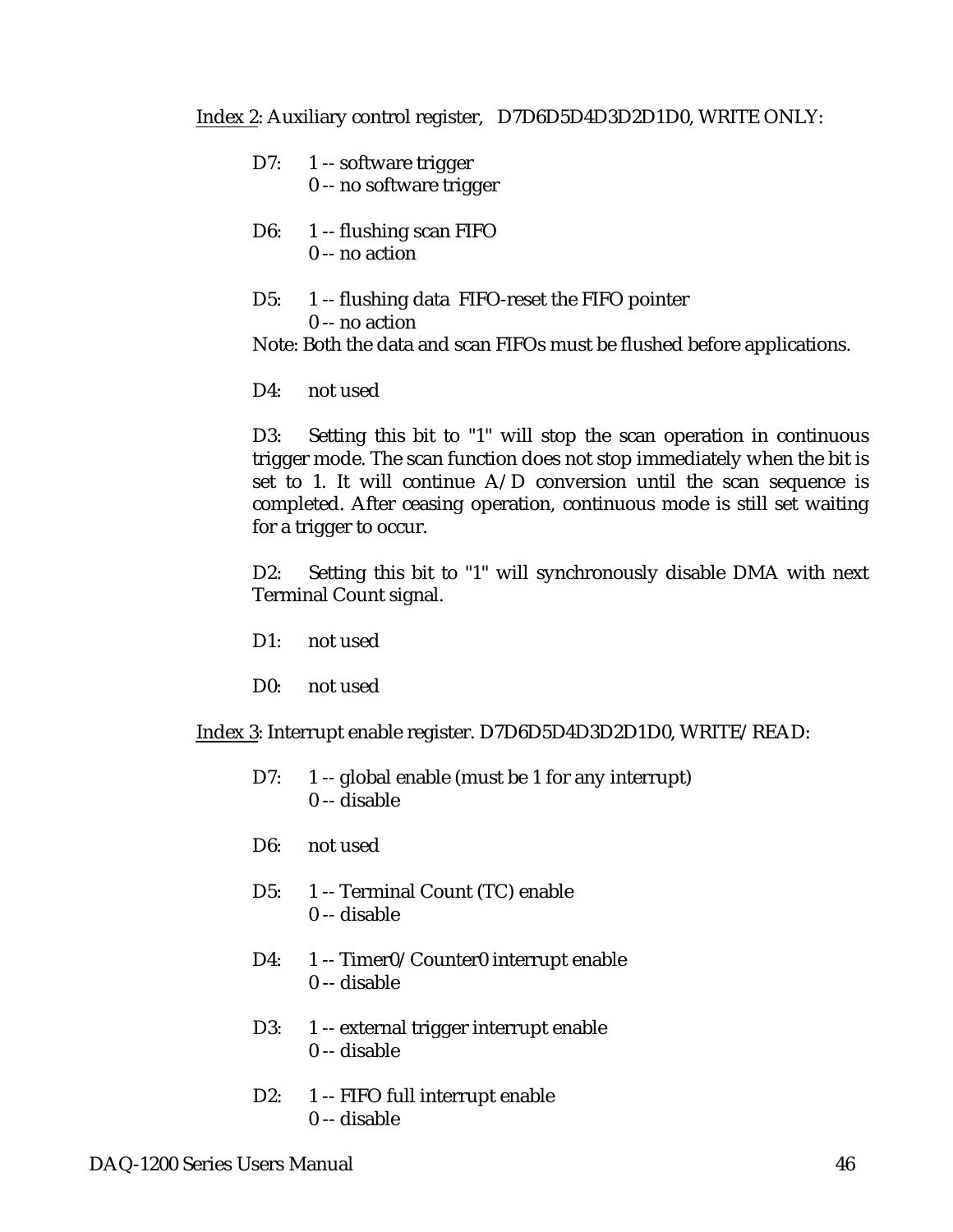- D1: 1 -- FIFO half full interrupt enable 0 -- Disable
- D0: 1 -- End of scan interrupt enable 0 -- Disable

| Index $4.7$ : | Write/Read 8254 counter/timer       |
|---------------|-------------------------------------|
| Index 4:      | Write/Read Timer0/Counter0          |
| Index 5:      | Write/Read Timer1/Counter1          |
| Index 6:      | Write/Read Timer2/Counter2          |
| Index 7:      | Write Control word register of 8254 |

#### **5.4 Base + 4 (Status Register)**

Status register D7D6D5D4D3D2D1D0, READ/WRITE: Read:

- D7: 1 -- EOC end of conversion 0 -- EOC not finished
- D6: 0 -- bipolar mode 1 -- Unipolar mode
- D5: 1 -- Single-Ended AD 0 -- Differential AD
- D4: 1 -- FIFO empty 0 -- FIFO not empty
- D3: 1 -- FIFO half full 0 -- FIFO not half full
- D2: 1 -- FIFO full 0 -- FIFO not full
- D1:  $1 BUSY$ Note: This bit is set to 1 when the scan sequence is not completed. 0 -- not busy
- D0: 1 -- A/D enable 0 -- disable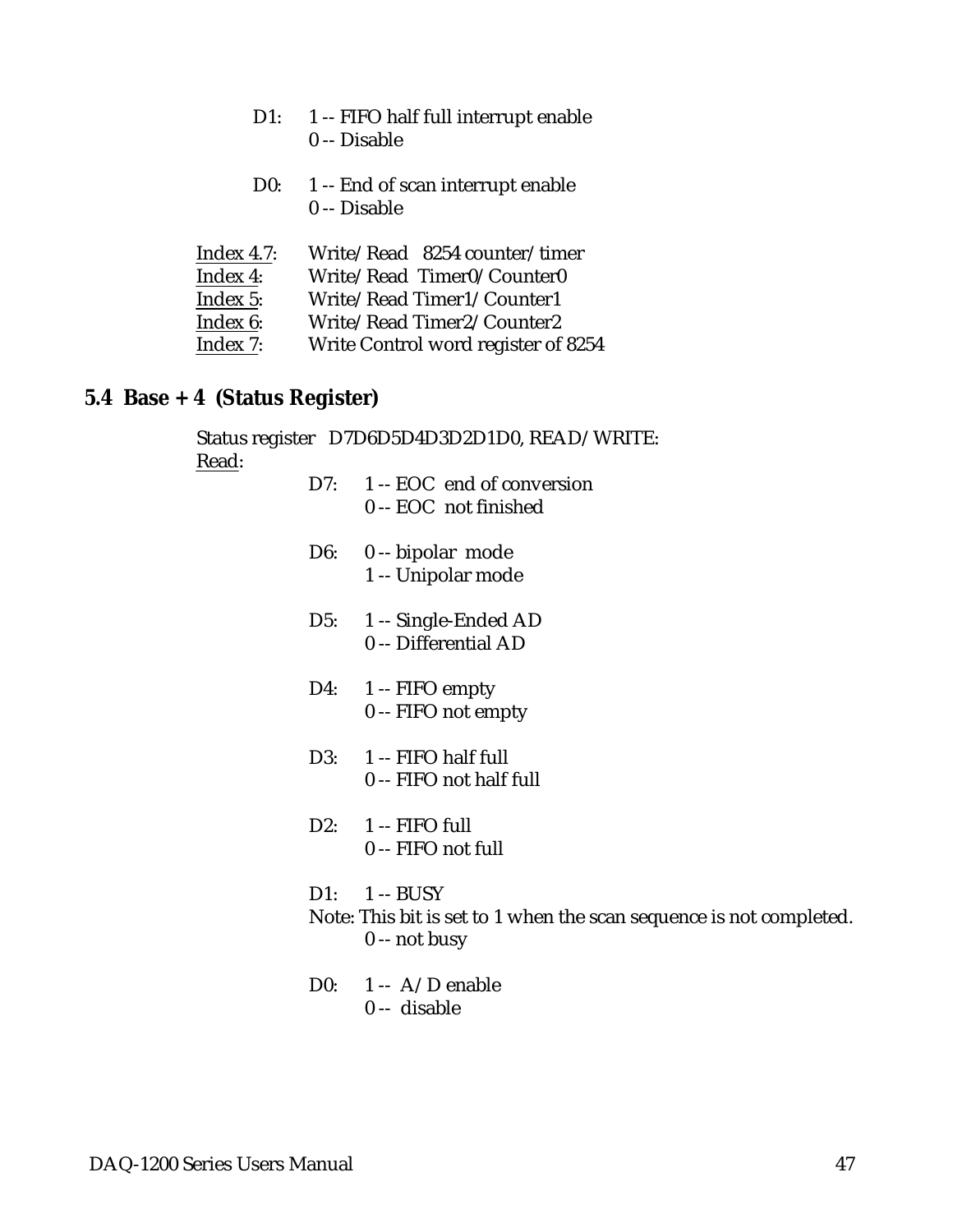| Write: |     | XD6D5XXXXD0<br>X--- don't care                                                         |
|--------|-----|----------------------------------------------------------------------------------------|
|        |     | D6: 1 -- Select unipolar mode<br>0 -- Select bipolar mode                              |
|        |     | D5: 1 -- Select single-ended analog input<br>0 -- Select differential analog input     |
|        | D0: | 1 -- arming $A/D$ conversion waiting for trigger to<br>start operation<br>$0 -$ disarm |

#### **5.5 Base + 5 (Interrupt Status Register)**

Interrupt status register, D7D6D5D4D3D2D1D0, READ ONLY:

| Read: | D7:    | not used                               |
|-------|--------|----------------------------------------|
|       | D6:    | not used                               |
|       | D5:    | <b>Terminal Count interrupt status</b> |
|       | D4:    | Timer0/counter0 interrupt status       |
|       | D3:    | External trigger interrupt status      |
|       | $D2$ : | FIFO full interrupt status             |
|       | $D1$ : | FIFO half full interrupt status        |
|       | D0:    | End of scan interrupt status           |

Interrupt status bit :  $1 =$  interrupt occurred,  $0 =$  interrupt did not occur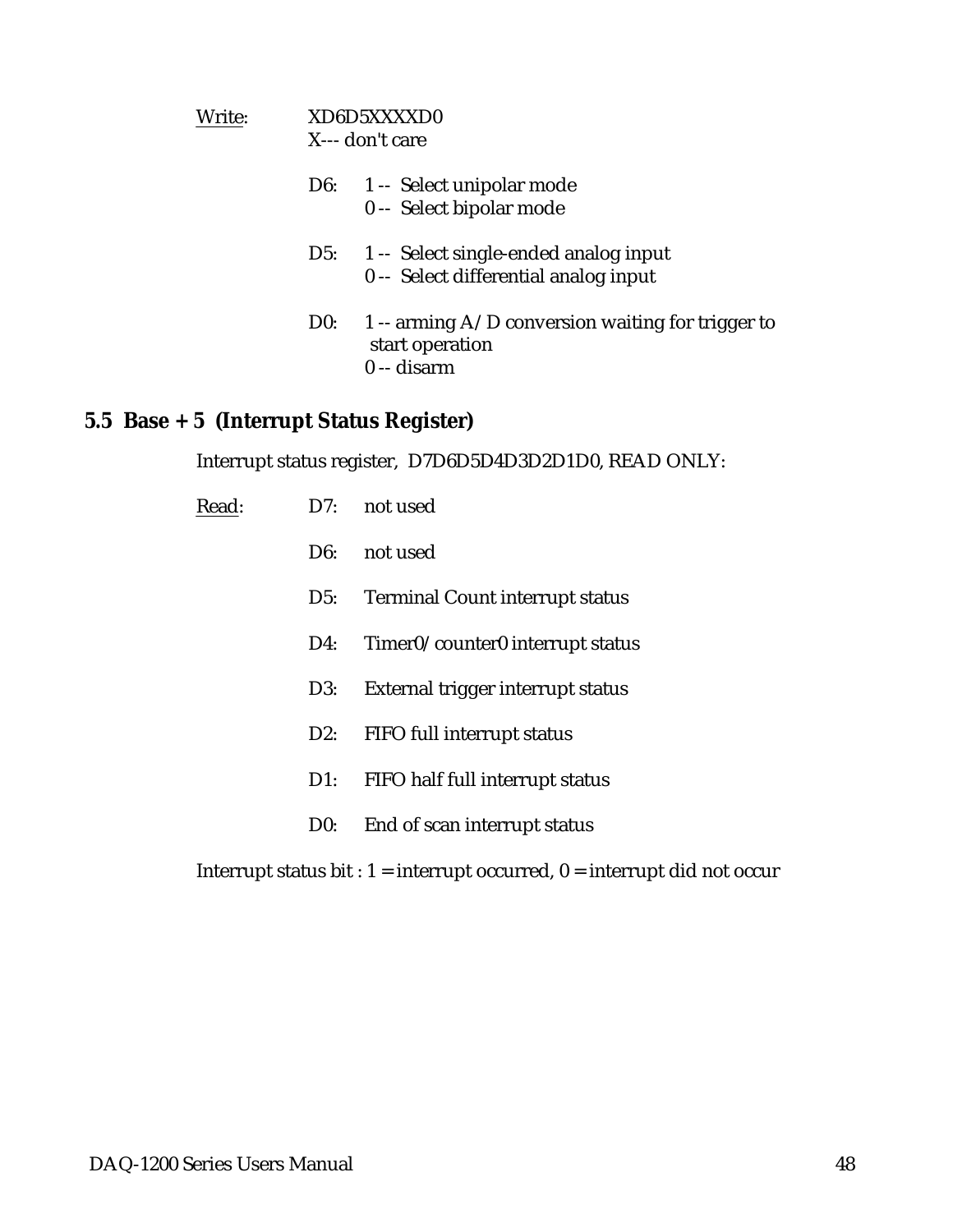#### **5.6 Base + 6 (Digital I/O & Expansion Control)**

4-bit digital I/O, D7D6D5D4D3D2D1D0, WRITE/READ: Read: D7D6: Scan speed from channel to channel  $00 -2.7 \mu s$  $01 - 10.1 \mu s$  $10 - 20.1 \mu s$ D5: 1 -- select the external trigger from IP1/GS0/Trig 0 -- select the external trigger from IP0/Ext clock D4: 1 -- digital I/O (main connector) used to select gain and expansion board channel 0 -- disable expansion board Write: D3D2D1D0: 4-bit output port located on main I/O D37 at pins 3, 22, 4 & 23 Read: D3D2D1D0: Read the input port located on main I/OD37 at pins 5, 24, 6, 25

#### **5.7 Remaining Base Addresses**

| $Base + 7:$ Reserved                                            |                                            |                                                                                               |  |  |
|-----------------------------------------------------------------|--------------------------------------------|-----------------------------------------------------------------------------------------------|--|--|
|                                                                 |                                            | <b>Base + 8, 9:</b> DAC0 D/A channel 0 output port<br>Write only: D15D14 - D4D3D2D1D0, 16-bit |  |  |
|                                                                 |                                            | <b>Base</b> + A, B: DAC1 D/A channel 1 output port<br>Write only: D15D14 - D4D3D2D1D0, 16-bit |  |  |
| <b>Base + CF: 82C55:</b> Programmable Peripheral Interface chip |                                            |                                                                                               |  |  |
|                                                                 | Base $+C$ : PIO Port A                     |                                                                                               |  |  |
|                                                                 | Base +D: $PIO$ Port B                      |                                                                                               |  |  |
|                                                                 | Base + $E$ : PIO Port C                    |                                                                                               |  |  |
|                                                                 |                                            | Base +F: PIO Control word                                                                     |  |  |
|                                                                 | <b>Base + 8000 :</b> Board enable /disable |                                                                                               |  |  |

Read: disable the DAQ-1201/1202

Any read to Base +8000 will cause the DAQ board to be disabled

Write: enable the DAQ-1201/1202 Any write to Base +8000 will cause DAQ board be enabled

DAQ-1200 Series Users Manual 49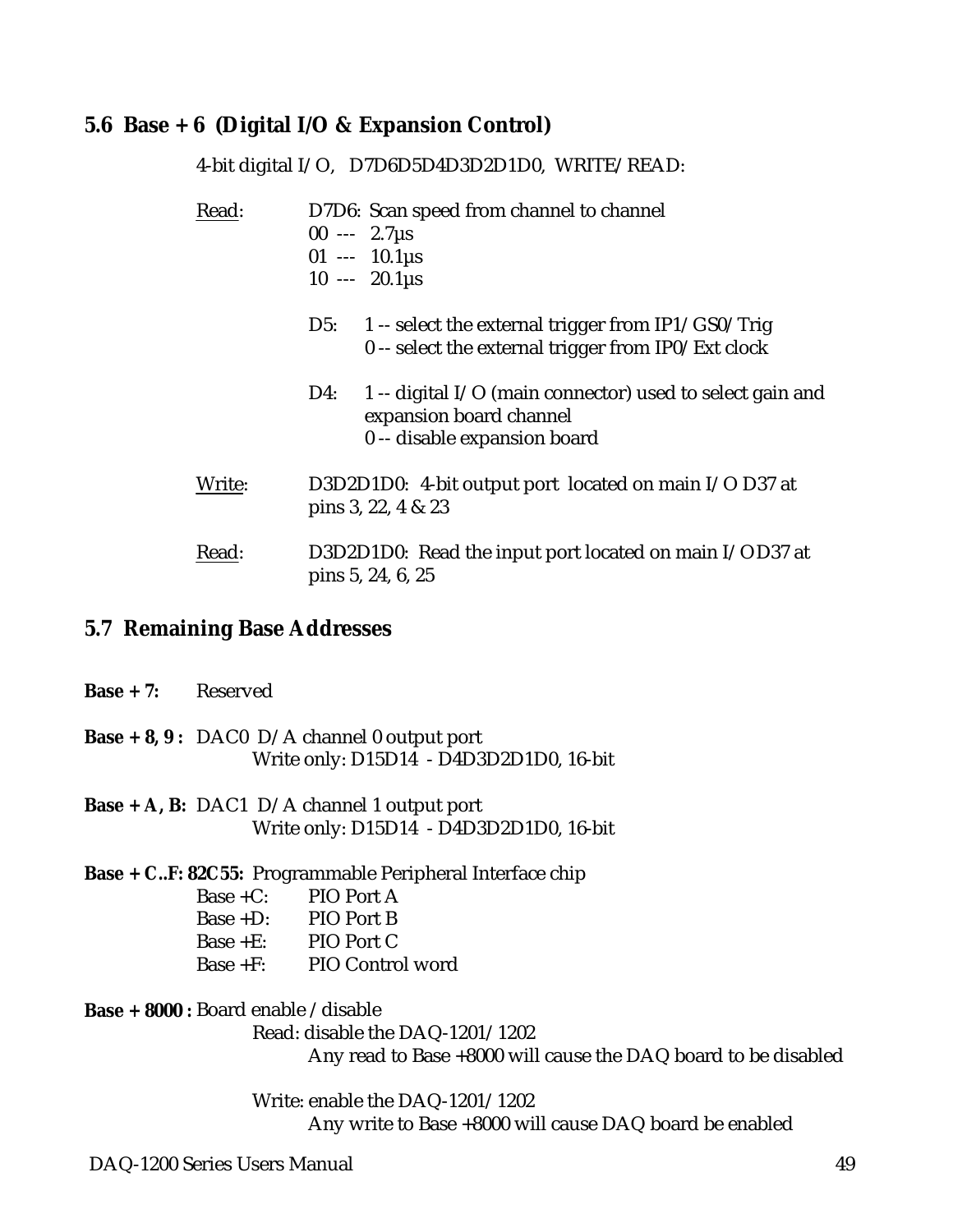#### **5.8 Analog Trigger Example**

If the user prefers to write code for the data acquisition system instead of using the DAQDRIVE software driver, the example below demonstrates the procedures required to perform analog trigger data acquisition:

a) Set the analog threshold voltage (or triggered voltage) by sending its value to DAC1 at analog output channel 1 located at Base +A.

b) Program the index 0 register :

- D3: 0 analog trigger
- D2: single/continuous
- D1: 0 external trigger
- D0: rising/trailing edge trigger
- c) Flush the data and scan FIFO (Index register 2).
- d) Program the scan sequence and gain for each channel by writing words to Base +0, 1.
- e) Program the 82C54 for the sampling rate at Index register 4.7
- f) Arm the circuit by writing  $D0=1$  to Base +4.

After the above procedures are executed, the board will trigger by comparing the threshold voltage with the analog input voltage at the start channel.